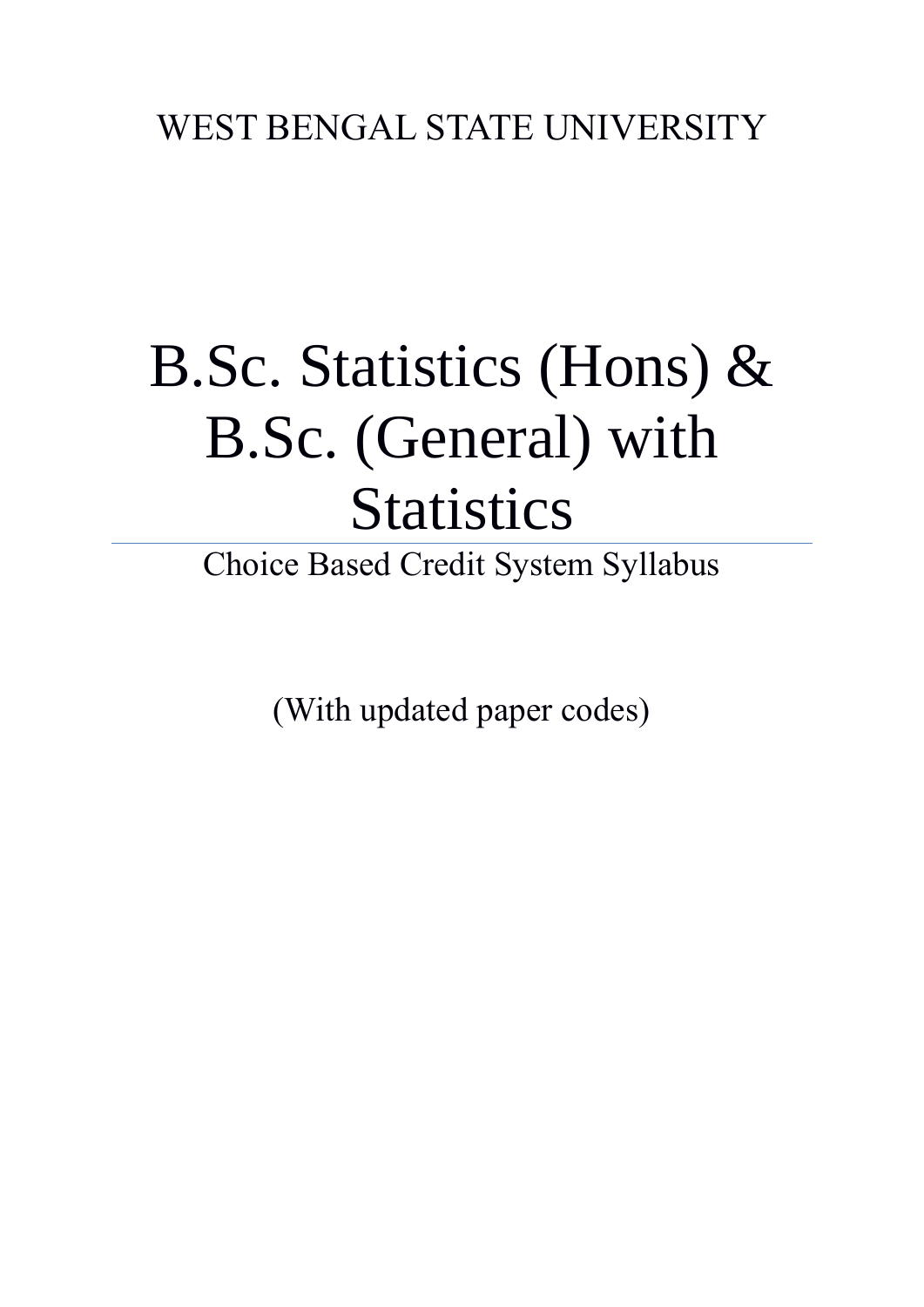| 1. |              |  |
|----|--------------|--|
|    | $\Box$       |  |
|    | П            |  |
|    | П            |  |
|    | П            |  |
| 2. |              |  |
|    | $\Box$       |  |
|    | Ш            |  |
|    | Ш            |  |
|    | Ш            |  |
|    | П            |  |
|    | П            |  |
|    | Ш            |  |
|    | Ш            |  |
|    | П            |  |
|    | Ш            |  |
|    | $\mathbf{L}$ |  |
|    | Ш            |  |
|    | П            |  |
|    | $\Box$       |  |
|    | Ш            |  |
|    | Ш            |  |
|    | П            |  |
|    | Ш            |  |
|    | $\mathbf{I}$ |  |
|    | Ш            |  |
|    | Ш            |  |
|    | Ш            |  |
|    | $\mathbf{L}$ |  |
|    | Ш            |  |
|    | ш            |  |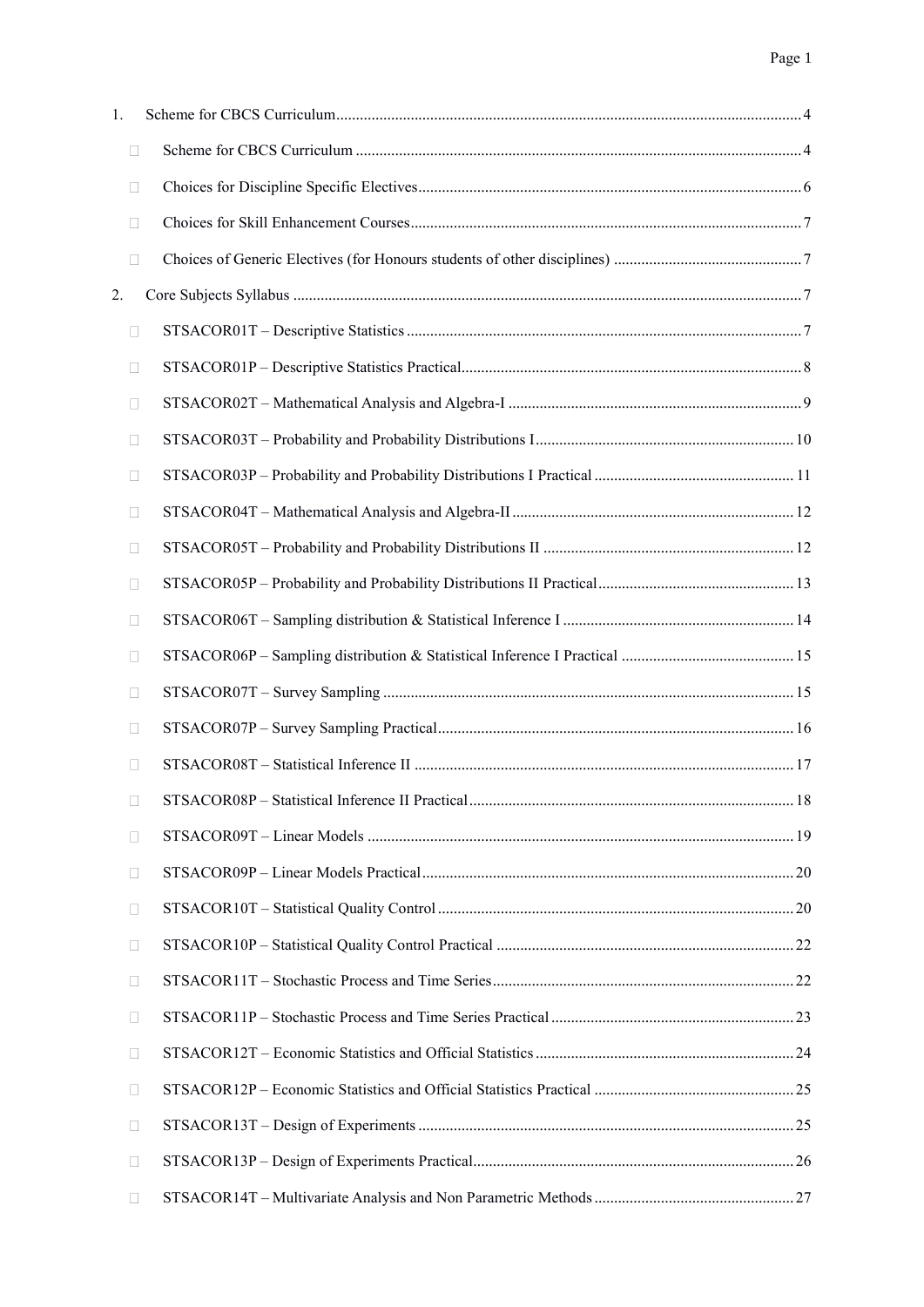| 3. |                |                                                                                      |  |
|----|----------------|--------------------------------------------------------------------------------------|--|
|    | $\Box$         |                                                                                      |  |
|    | $\mathbf{L}$   |                                                                                      |  |
|    | Ш              |                                                                                      |  |
|    | Ш              |                                                                                      |  |
|    | Ш              |                                                                                      |  |
|    | $\mathbf{L}$   |                                                                                      |  |
|    | $\mathbf{L}$   |                                                                                      |  |
|    | Ш              |                                                                                      |  |
|    | $\Box$         |                                                                                      |  |
|    | Ш              |                                                                                      |  |
|    | $\mathbb{R}^n$ |                                                                                      |  |
| 4. |                |                                                                                      |  |
|    | $\Box$         | STSSSEC01M - Statistical Data Analysis Using C-programming and Software Packages  36 |  |
|    | П              |                                                                                      |  |
| 5. |                |                                                                                      |  |
|    | $\Box$         |                                                                                      |  |
|    | П              |                                                                                      |  |
|    | $\Box$         |                                                                                      |  |
|    | $\Box$         |                                                                                      |  |
|    | Ш              |                                                                                      |  |
|    | □              |                                                                                      |  |
|    | Ш              |                                                                                      |  |
|    | $\Box$         |                                                                                      |  |
|    |                |                                                                                      |  |

| $\overline{4}$ |                  | Scheme for CBCS Curriculum B.Sc. (General) Program with Statistics as one of the disciplines45 |  |
|----------------|------------------|------------------------------------------------------------------------------------------------|--|
|                |                  |                                                                                                |  |
|                |                  |                                                                                                |  |
|                | $\mathbf{1}$     |                                                                                                |  |
|                | <b>TELESCOPE</b> |                                                                                                |  |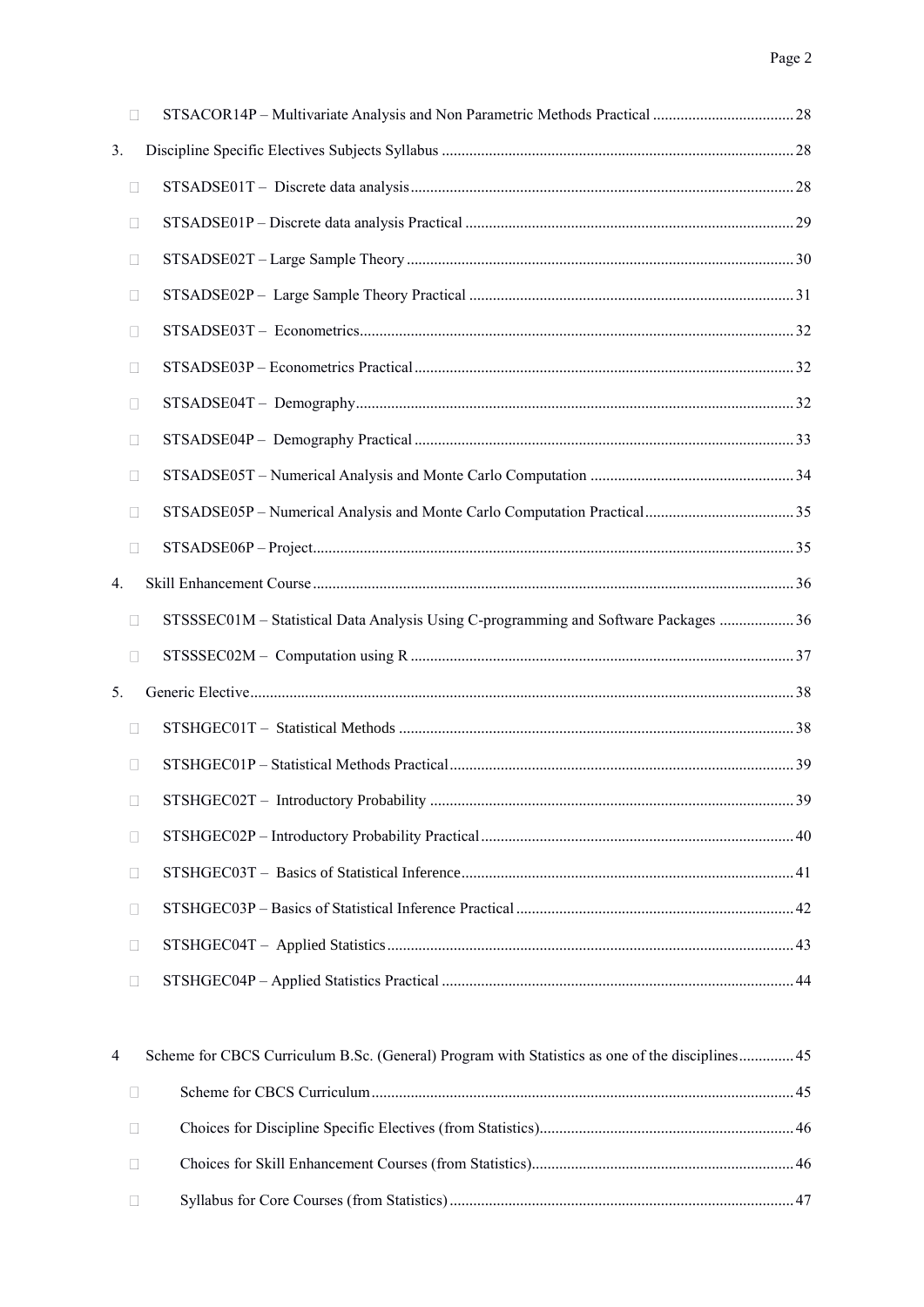| $\Box$ |  |
|--------|--|
| $\Box$ |  |
| П      |  |
| $\Box$ |  |
| $\Box$ |  |
| $\Box$ |  |
| $\Box$ |  |
| $\Box$ |  |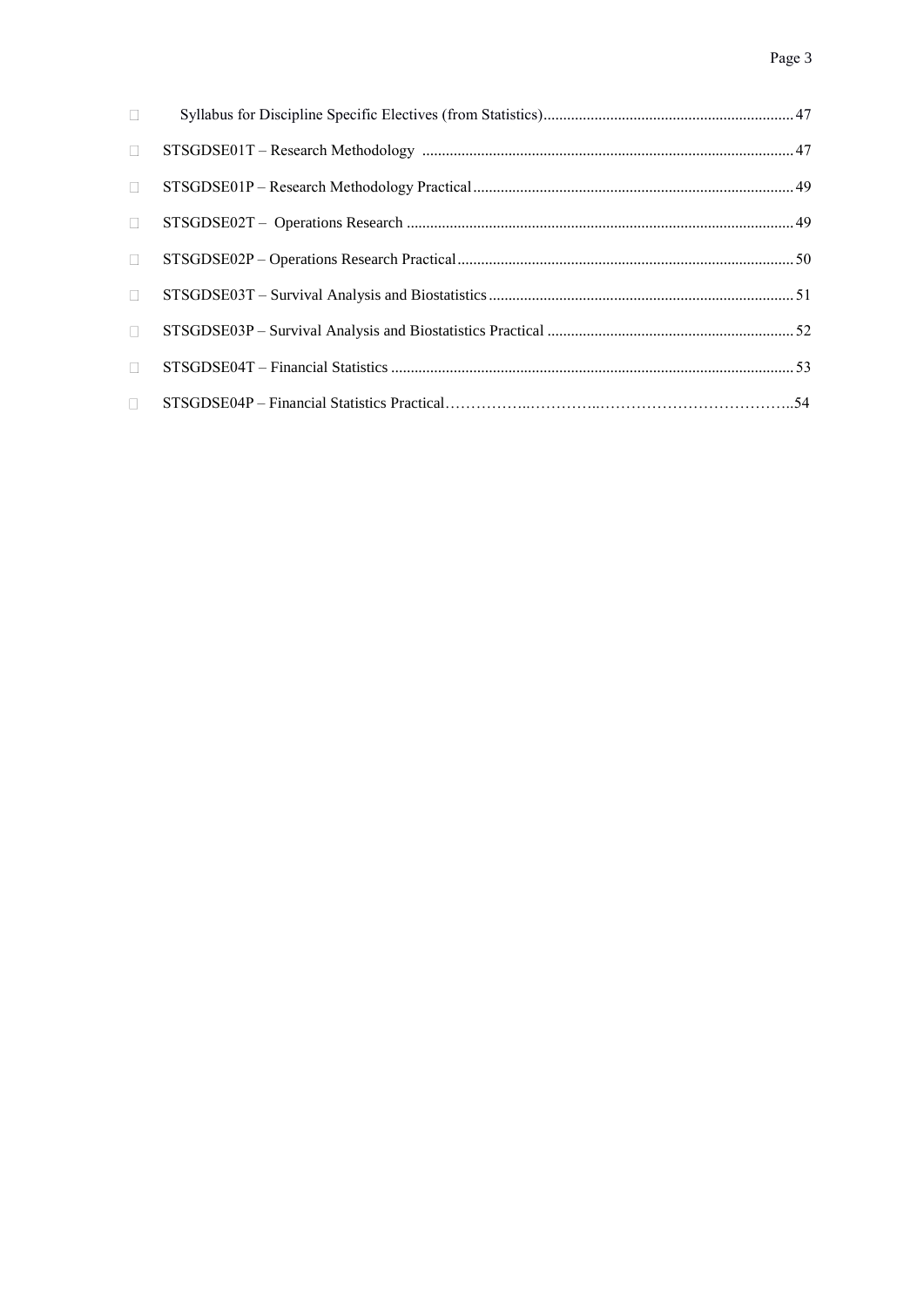## <span id="page-4-0"></span>**1. Scheme for CBCS Curriculum**

## <span id="page-4-1"></span>• **Scheme for CBCS Curriculum**

| <b>Semester</b> | <b>Course Name</b>                                     | <b>Course Detail</b>                                                | <b>Credits</b> |
|-----------------|--------------------------------------------------------|---------------------------------------------------------------------|----------------|
| I               | <b>Ability Enhancement Compulsory</b><br>Course $-1$   | English communication / Environmental<br>Science                    | $\overline{2}$ |
|                 | Core course $-1$<br>STSACOR01T                         | <b>Descriptive Statistics</b>                                       | $\overline{4}$ |
|                 | Core course – I Practical<br><b>STSACOR01P</b>         | <b>Descriptive Statistics Practical</b>                             | $\overline{2}$ |
|                 | Core course $-$ II<br>STSACOR02T                       | Mathematical Analysis and Algebra-I                                 | 6              |
|                 | Generic Elective $-1$                                  | <b>TBD</b>                                                          | $\overline{4}$ |
|                 | Generic Elective - 1 Practical                         | TBD                                                                 | $\overline{2}$ |
| П               | <b>Ability Enhancement Compulsory</b><br>$Course - II$ | English communication / Environmental<br>Science                    | $\overline{2}$ |
|                 | Core course $-$ III<br>STSACOR03T                      | Probability and Probability Distributions I                         | $\overline{4}$ |
|                 | Core course - III Practical<br><b>STSACOR03P</b>       | Probability and Probability Distributions I<br>Practical            | $\overline{2}$ |
|                 | Core course $-$ IV<br>STSACOR04T                       | Mathematical Analysis and Algebra-II                                | 6              |
|                 | Generic Elective $-2$                                  | <b>TBD</b>                                                          | $\overline{4}$ |
|                 | Generic Elective - 2 Practical                         | <b>TBD</b>                                                          | $\overline{2}$ |
| III             | Core course $- V$<br><b>STSACOR05T</b>                 | Probability and Probability Distributions II                        | $\overline{4}$ |
|                 | Core course - V Practical<br><b>STSACOR05P</b>         | Probability and Probability Distributions II<br>Practical           | $\overline{2}$ |
|                 | Core course - VI<br><b>STSACOR06T</b>                  | Sampling distribution & Statistical<br>Inference I                  | $\overline{4}$ |
|                 | Core course – VI Practical<br><b>STSACOR06P</b>        | Sampling distribution & Statistical<br><b>Inference I Practical</b> | $\overline{2}$ |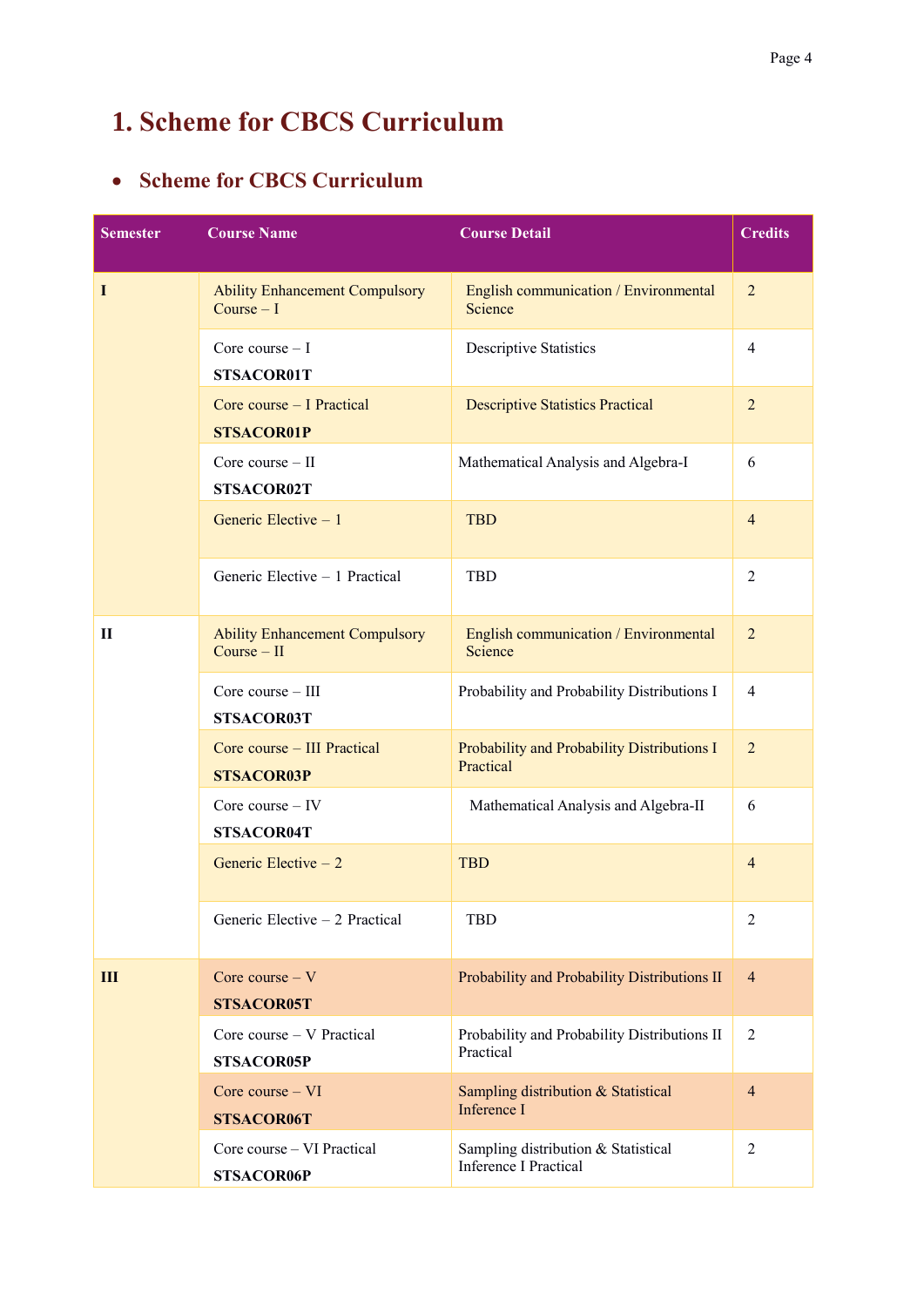|    | Core course - VII<br>STSACOR07T                   | <b>Survey Sampling</b>                                   | $\overline{4}$ |
|----|---------------------------------------------------|----------------------------------------------------------|----------------|
|    | Core course - VII Practical<br>STSACOR07P         | <b>Survey Sampling Practical</b>                         | $\overline{2}$ |
|    | Skill Enhancement Course - 1                      | <b>TBD</b>                                               | $\overline{2}$ |
|    | Generic Elective $-3$                             | <b>TBD</b>                                               | $\overline{4}$ |
|    | Generic Elective - 3 Practical                    | <b>TBD</b>                                               | $\overline{2}$ |
| IV | Core course - VIII<br>STSACOR08T                  | <b>Statistical Inference II</b>                          | $\overline{4}$ |
|    | Core course - VIII Practical<br><b>STSACOR08P</b> | <b>Statistical Inference II Practical</b>                | $\overline{2}$ |
|    | Core course $-$ IX<br>STSACOR09T                  | <b>Linear Models</b>                                     | $\overline{4}$ |
|    | Core course - IX Practical<br><b>STSACOR09P</b>   | <b>Linear Models Practical</b>                           | $\overline{2}$ |
|    | Core course $- X$<br>STSACOR10T                   | <b>Statistical Quality Control</b>                       | $\overline{4}$ |
|    | Core course $-$ X Practical<br><b>STSACOR10P</b>  | <b>Statistical Quality Control Practical</b>             | $\overline{2}$ |
|    | Skill Enhancement Course-2                        | <b>TBD</b>                                               | $\overline{2}$ |
|    | Generic Elective - 4                              | <b>TBD</b>                                               | $\overline{4}$ |
|    | Generic Elective - 4 Practical                    | TBD                                                      | $\overline{2}$ |
| V  | Core course $- XI$<br><b>STSACOR11T</b>           | <b>Stochastic Process and Time Series</b>                | $\overline{4}$ |
|    | Core course - XI Practical<br><b>STSACOR11P</b>   | <b>Stochastic Process and Time Series</b><br>Practical   | $\overline{2}$ |
|    | Core course $- XII$<br>STSACOR12T                 | <b>Economic Statistics and Official Statistics</b>       | $\overline{4}$ |
|    | Core course - XII Practical<br><b>STSACOR12P</b>  | Economic Statistics and Official Statistics<br>Practical | $\overline{2}$ |
|    | Discipline Specific Elective - 1                  | <b>TBD</b>                                               | $\overline{4}$ |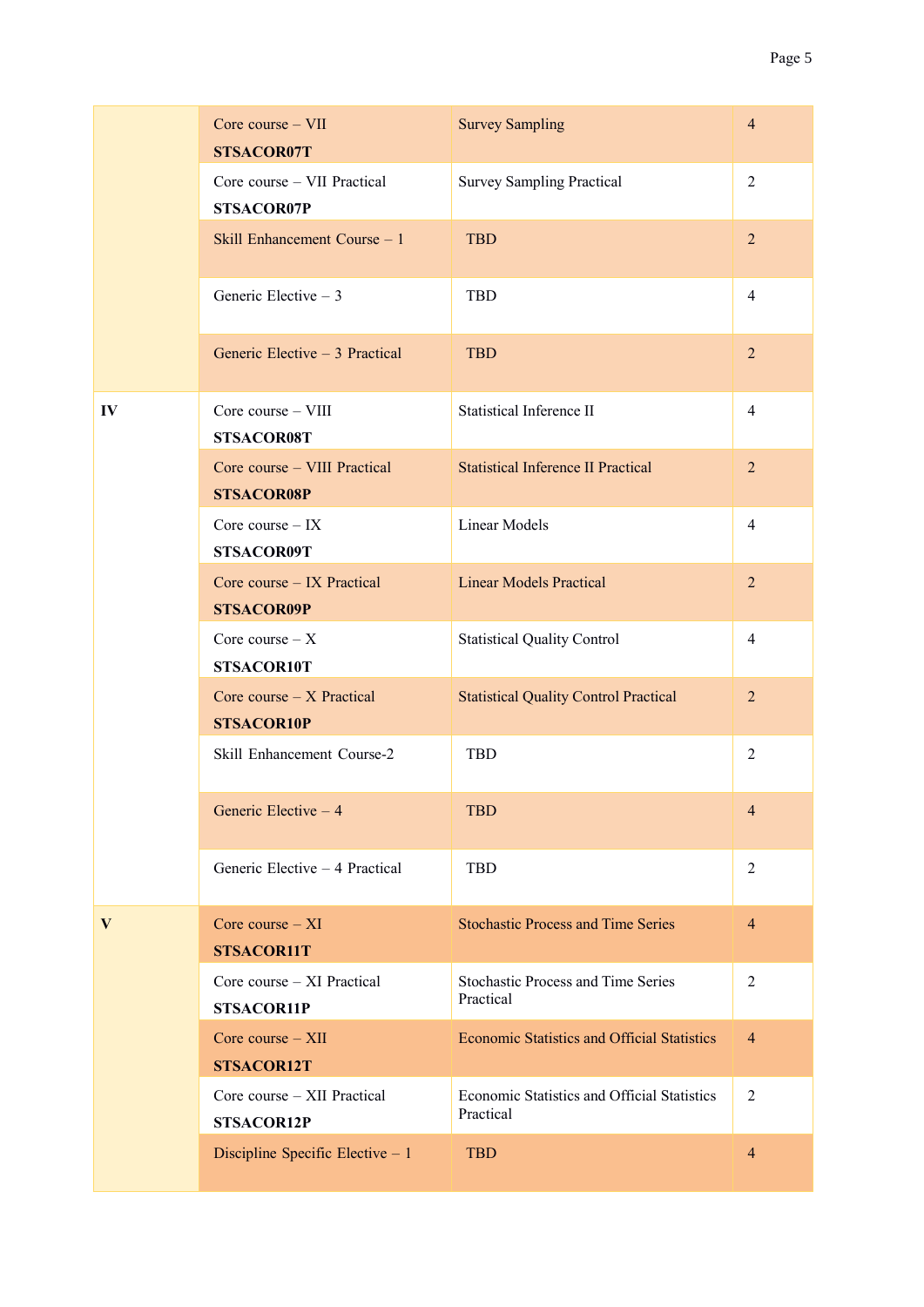|    | Discipline Specific Elective $-1$<br>Practical    | <b>TBD</b>                                                           | $\overline{2}$ |
|----|---------------------------------------------------|----------------------------------------------------------------------|----------------|
|    | Discipline Specific Elective $-2$                 | <b>TBD</b>                                                           | $\overline{4}$ |
|    | Discipline Specific Elective - 2<br>Practical     | <b>TBD</b>                                                           | $\overline{2}$ |
| VI | Core course $-$ XIII<br><b>STSACOR13T</b>         | Design of Experiments                                                | $\overline{4}$ |
|    | Core course – XIII Practical<br><b>STSACOR13P</b> | Design of Experiments Practical                                      | $\overline{2}$ |
|    | Core course $-$ XIV<br><b>STSACOR14T</b>          | Multivariate Analysis and Non Parametric<br>Methods                  | $\overline{4}$ |
|    | Core course – XIV Practical<br><b>STSACOR14P</b>  | Multivariate Analysis and Non Parametric<br><b>Methods Practical</b> | $\overline{2}$ |
|    | Discipline Specific Elective $-3$                 | <b>TBD</b>                                                           | $\overline{4}$ |
|    | Discipline Specific Elective - 3<br>Practical     | <b>TBD</b>                                                           | $\overline{2}$ |
|    | Discipline Specific Elective $-4$                 | <b>TBD</b>                                                           | $\overline{4}$ |
|    | Discipline Specific Elective $-4$<br>Practical    | <b>TBD</b>                                                           | $\overline{2}$ |

\*TBD: To be decided by the student among the available choices mentioned below.

## <span id="page-6-0"></span>• **Choices for Discipline Specific Electives**

| Discipline Specific Elective $-1$ to 4 |                                                                        |                                                                                                   |                                                           |  |  |
|----------------------------------------|------------------------------------------------------------------------|---------------------------------------------------------------------------------------------------|-----------------------------------------------------------|--|--|
| <b>Sem V</b>                           | STSADSE01T &<br><b>STSADSE01P</b><br>Discrete data analysis<br>$(4+2)$ | STSADSE02T &<br><b>STSADSE02P</b><br>Large Sample Theory<br>$(4+2)$                               | STSADSE03T &<br><b>STSADSE03P</b><br>Econometrics $(4+2)$ |  |  |
| <b>Sem VI</b>                          | STSADSE04T &<br><b>STSADSE04P</b><br>Demography $(4+2)$                | STSADSE05T &<br><b>STSADSE05P</b><br>Numerical Analysis<br>and Monte Carlo<br>Computation $(4+2)$ | <b>STSADSE06P</b><br>Project $(6)$                        |  |  |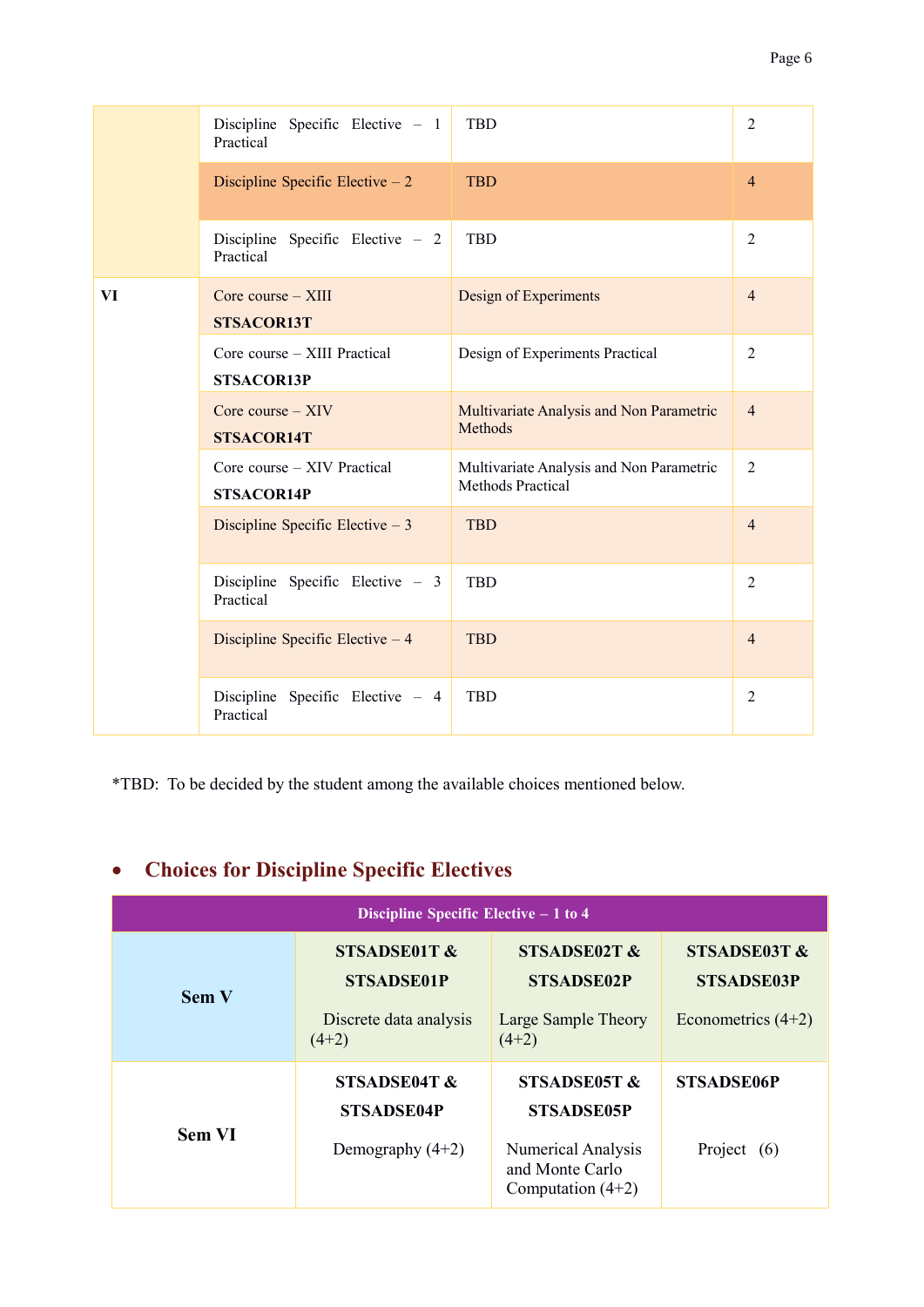## <span id="page-7-0"></span>• **Choices for Skill Enhancement Courses**

| Skill Enhancement Course-1 & Skill Enhancement Course-2 to be offered from STATISTICS |                    |                                                                                |  |  |  |
|---------------------------------------------------------------------------------------|--------------------|--------------------------------------------------------------------------------|--|--|--|
| <b>Odd Semester</b>                                                                   | <b>STSSSEC01M:</b> | <b>Statistical Data Analysis Using C-</b><br>programming and Software Packages |  |  |  |
| Even Semester                                                                         | STSSSEC02M:        | Computation using R                                                            |  |  |  |

## <span id="page-7-1"></span>• **Choices of Generic Electives (for Honours students of other disciplines)**

| <b>Sem I</b>   | STSHGEC01T &<br><b>STSHGEC01P</b><br><b>Statistical Methods</b><br>$(4+2)$ | <b>Sem II</b> | STSHGEC03T &<br><b>STSHGEC03P</b><br>Basics of Statistical<br>Inference $(4+2)$ |
|----------------|----------------------------------------------------------------------------|---------------|---------------------------------------------------------------------------------|
| <b>Sem III</b> | STSHGEC02T &<br><b>STSHGEC02P</b><br>Introductory<br>Probability $(4+2)$   | <b>Sem IV</b> | STSHGEC04T &<br><b>STSHGEC04P</b><br><b>Applied Statistics</b><br>$(4+2)$       |

## <span id="page-7-2"></span>**2. Core Subjects Syllabus**

## <span id="page-7-3"></span>• **STSACOR01T – Descriptive Statistics**

| <b>Descriptive Statistics</b>                                                                         |  |                    |  |  |
|-------------------------------------------------------------------------------------------------------|--|--------------------|--|--|
| 60 class hours                                                                                        |  | <b>4 Credits</b>   |  |  |
| <b>Statistical Methods</b>                                                                            |  | <b>14 Lectures</b> |  |  |
| Definition and scope of Statistics, concepts of statistical population and sample. Data: quantitative |  |                    |  |  |

and qualitative, attributes, variables, scales of measurement: nominal, ordinal, interval and ratio. Presentation: tabular and graphical, including histogram and ogives, column diagram and step diagrams. Stem and Leaf display.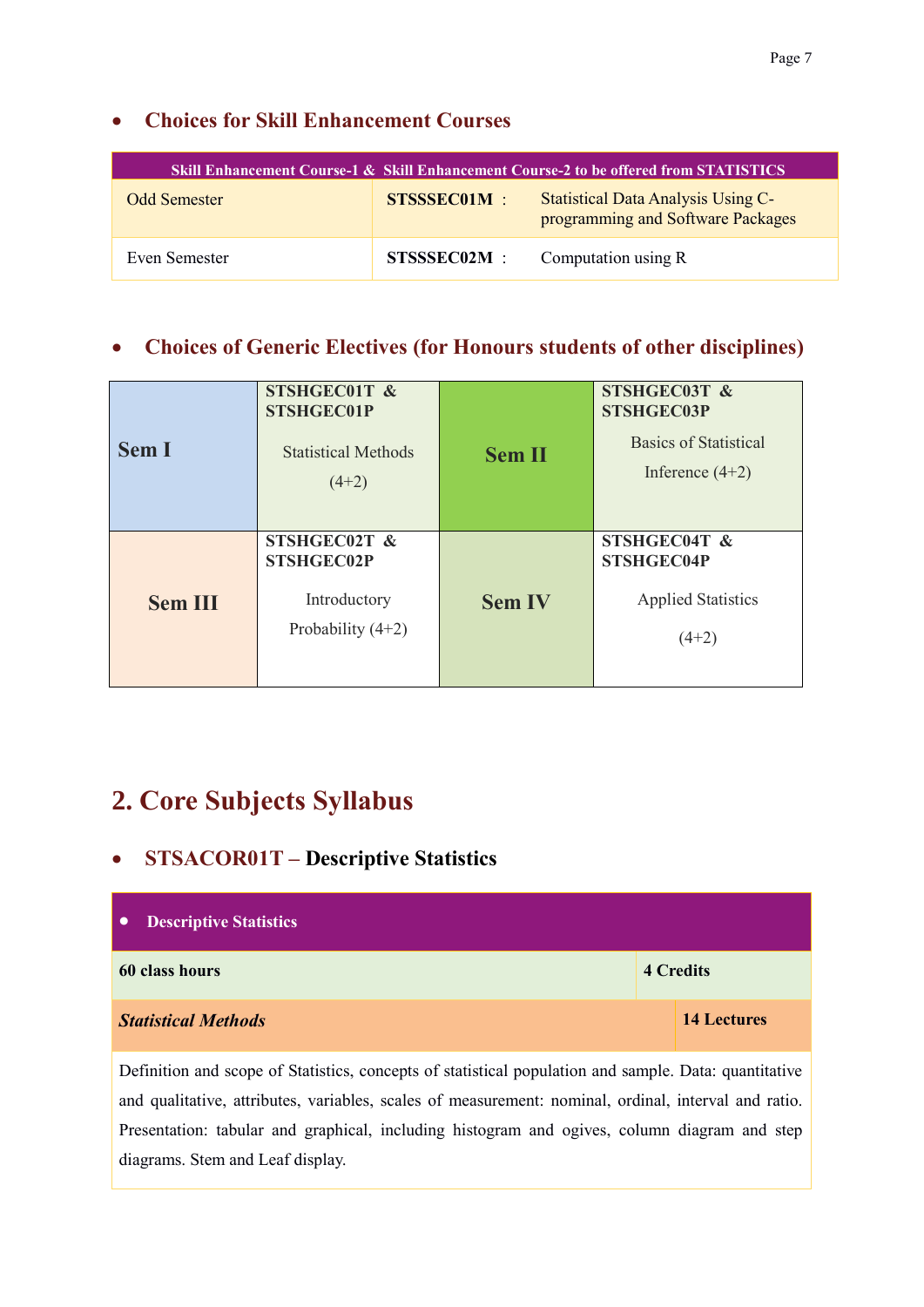| Univariate data                                                                                                                                                                | <b>12 Lectures</b> |  |  |  |
|--------------------------------------------------------------------------------------------------------------------------------------------------------------------------------|--------------------|--|--|--|
| Measures of Central Tendency: mathematical and positional. Measures of Dispersion: range, quartile<br>deviation, mean deviation, standard deviation, coefficient of variation. |                    |  |  |  |
| <b>14 Lectures</b><br><b>Moments</b>                                                                                                                                           |                    |  |  |  |
| Moments, absolute moments, factorial moments, Measures of skewness and kurtosis. Box Plot.<br>Sheppard's corrections (without proof).                                          |                    |  |  |  |
| <b>20 Lectures</b><br><b>Bivariate data</b>                                                                                                                                    |                    |  |  |  |
| Definition, scatter diagram, simple correlation, linear regression and principle of least squares, Fitting                                                                     |                    |  |  |  |
| of polynomials and exponential curves, Spearman rank correlation, correlation ratio,<br>intra-class<br>correlation.                                                            |                    |  |  |  |

## <span id="page-8-0"></span>• **STSACOR01P – Descriptive Statistics Practical**

| <b>Descriptive Statistics Practical</b>                                                                   |           |
|-----------------------------------------------------------------------------------------------------------|-----------|
| 60 class hours                                                                                            | 2 credits |
| <b>List of Practical</b>                                                                                  |           |
| Graphical representation of data.<br>1.                                                                   |           |
| Problems based on measures of central tendency.<br>2.                                                     |           |
| Problems based on measures of dispersion.<br>3.                                                           |           |
| Problems based on combined mean and variance and coefficient of variation.<br>4.                          |           |
| Problems based on moments, skewness and kurtosis.<br>5.                                                   |           |
| Fitting of polynomials, exponential curves.<br>6.                                                         |           |
| Karl Pearson correlation coefficient.<br>7.                                                               |           |
| Correlation coefficient for a bivariate frequency distribution.<br>8.                                     |           |
| Lines of regression, angle between lines and estimated values of variables.<br>9.                         |           |
| Spearman rank correlation with and without ties.<br>10.                                                   |           |
| 11. Computation of correlation ratio.                                                                     |           |
| 12. Computation of intra class correlation coefficient.                                                   |           |
| <b>Reference Books</b>                                                                                    |           |
| Goon A.M., Gupta M.K. and Dasgupta B. (2002): Fundamentals of Statistics, Vol. I, & II, 8th Edition.<br>▶ |           |
| The World Press, Kolkata.                                                                                 |           |
| Yule G.U. and Kendall M.G.: An Introduction to the theory of Statistics.                                  |           |

**►** Hogg and Tanis. : Probability and Statistical Inference.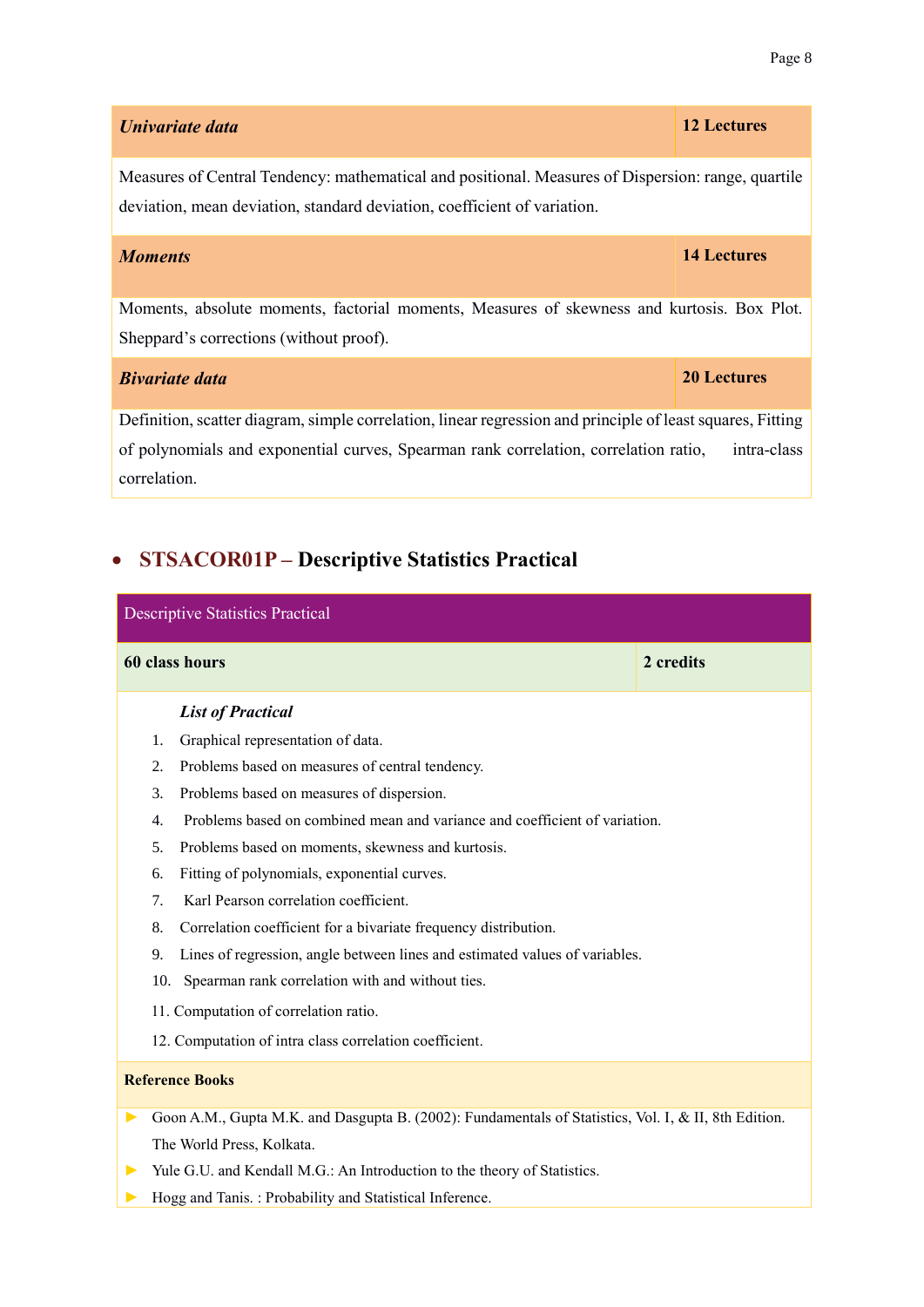## <span id="page-9-0"></span>• **STSACOR02T – Mathematical Analysis and Algebra-I**

| Mathematical Analysis and Algebra-I                                                                |                    |
|----------------------------------------------------------------------------------------------------|--------------------|
| 90 Class hours                                                                                     | <b>6 Credits</b>   |
|                                                                                                    |                    |
| <b>Sequence and Series of real numbers</b>                                                         | <b>20 Lectures</b> |
| Sequence of real numbers and their convergence, limits of sequences, Cauchy's general principle of |                    |

convergence, Cauchy's first theorem on limits, monotonic sequences, limit superior and limit inferior of a bounded sequence.

Infinite series, positive-termed series and their convergence. Comparison tests, D'Alembert's ratio test and Cauchy's n<sup>th</sup> root test, (Statements and examples only). Absolute convergence of series, Leibnitz's test for the convergence of alternating series, Conditional convergence.

| <b>Vector spaces</b> | 20 Lectures |
|----------------------|-------------|
|                      |             |

Vector spaces, subspaces, sum of subspaces, Span. Linear dependence and independence, basis and dimension, dimension theorem. Orthogonal vectors, Gram-Schmidt orthogonalization, orthocomplement space. Null space and nullity.

#### *Algebra of Matrices and Determinants of Matrices* **30 Lectures**

A review, theorems related to triangular, symmetric and skew symmetric matrices, idempotent matrices, orthogonal matrices, singular and non-singular matrices and their properties. Trace of a matrix. Row space and column space of a matrix.

Definition, properties and applications of determinants for  $3<sup>rd</sup>$  and higher orders, evaluation of determinants of order 3 and more using transformations. Symmetric and Skew symmetric determinants, Circulant determinants and Vandermonde determinants for nth order, Jacobi's Theorem. Product of determinants. Adjoint and inverse of a matrix and related properties. Use of determinants in solution to the system of linear equations.

#### **Theory of Equations 20 Lectures**

Statement of the fundamental theorem of algebra and its consequences. Relation between roots and coefficients of any polynomial equations. Solutions of cubic and biquadratic equations when some conditions on roots of equations are given.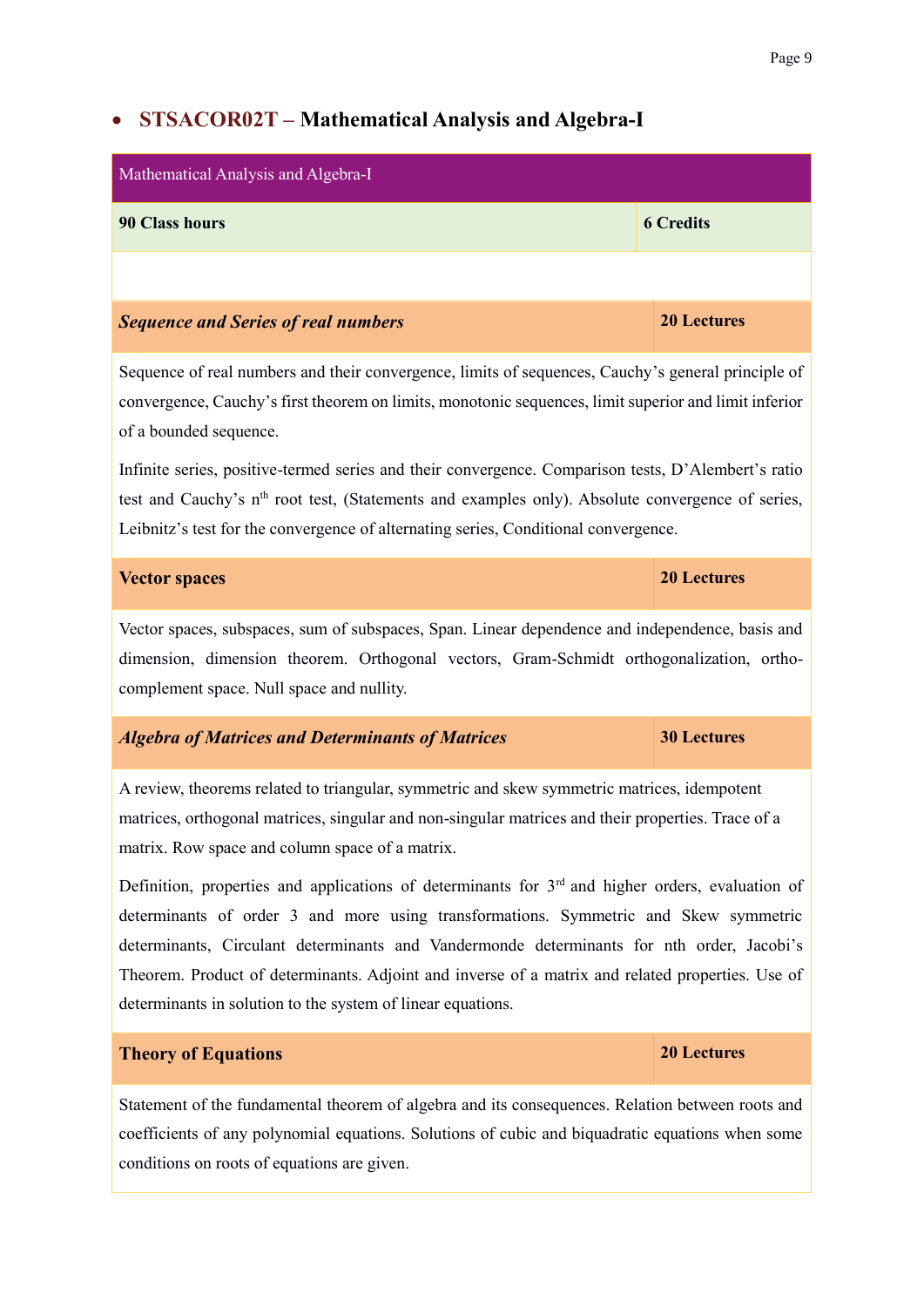#### **Reference Books**

- **►** Hadley G. (2002): Linear Algebra. Narosa Publishing House (Reprint).
- **►** Searle S.R. (1982): Matrix Algebra Useful for Statistics. John Wiley &Sons.
- **►** Narayan Shanti (2004): A Textbook of Matrices, S Chand & Co Ltd.
- **►** Apostol T.M.: Mathematical Analysis
- <span id="page-10-0"></span>**►** Mapa S.K.: Real Analysis

## • **STSACOR03T - Probability and Probability Distributions I**

| Probability and Probability Distributions I                                                                                                                                                                                                                             |                    |
|-------------------------------------------------------------------------------------------------------------------------------------------------------------------------------------------------------------------------------------------------------------------------|--------------------|
| 60 class hours                                                                                                                                                                                                                                                          | <b>4 Credits</b>   |
| <b>Probability</b>                                                                                                                                                                                                                                                      | <b>10 Lectures</b> |
| Introduction, random experiments, sample space, events and algebra of events. Sigma algebra of<br>events. Definitions of Probability - classical, statistical and axiomatic.                                                                                            |                    |
| <b>Conditional Probability</b>                                                                                                                                                                                                                                          | <b>10 Lectures</b> |
| Theorem of compound probability, theorem of total probability, Conditional probability and<br>independence of event. Bayes theorem and its applications.                                                                                                                |                    |
| <b>Random variables</b>                                                                                                                                                                                                                                                 | <b>20 Lectures</b> |
| Discrete random variables, p.m.f. and c.d.f., statement of properties of c.d.f, illustrations.<br>Derivation of moments (discrete situation). Standard discrete probability distributions: binomial,<br>Poisson, geometric, negative binomial, hypergeometric, uniform. |                    |
| <b>Continuous random variables</b>                                                                                                                                                                                                                                      | 20 Lectures        |
| p.d.f. and c.d.f., illustrations and properties, univariate transformations with illustrations. Derivation<br>of moments. Probability Inequalities: Markov and Chebyshev.                                                                                               |                    |
| <b>Reference Books</b>                                                                                                                                                                                                                                                  |                    |
| Hogg, R.V., Tanis, E.A. and Rao J.M. (2009): Probability and Statistical Inference,<br>▶<br>Seventh Ed, Pearson Education, New Delhi.<br>Miller, Irwin and Miller, Marylees (2006): John E. Freund's Mathematical Statistics with<br>▶                                  |                    |
| Applications, (7th Edn.), Pearson Education, Asia.                                                                                                                                                                                                                      |                    |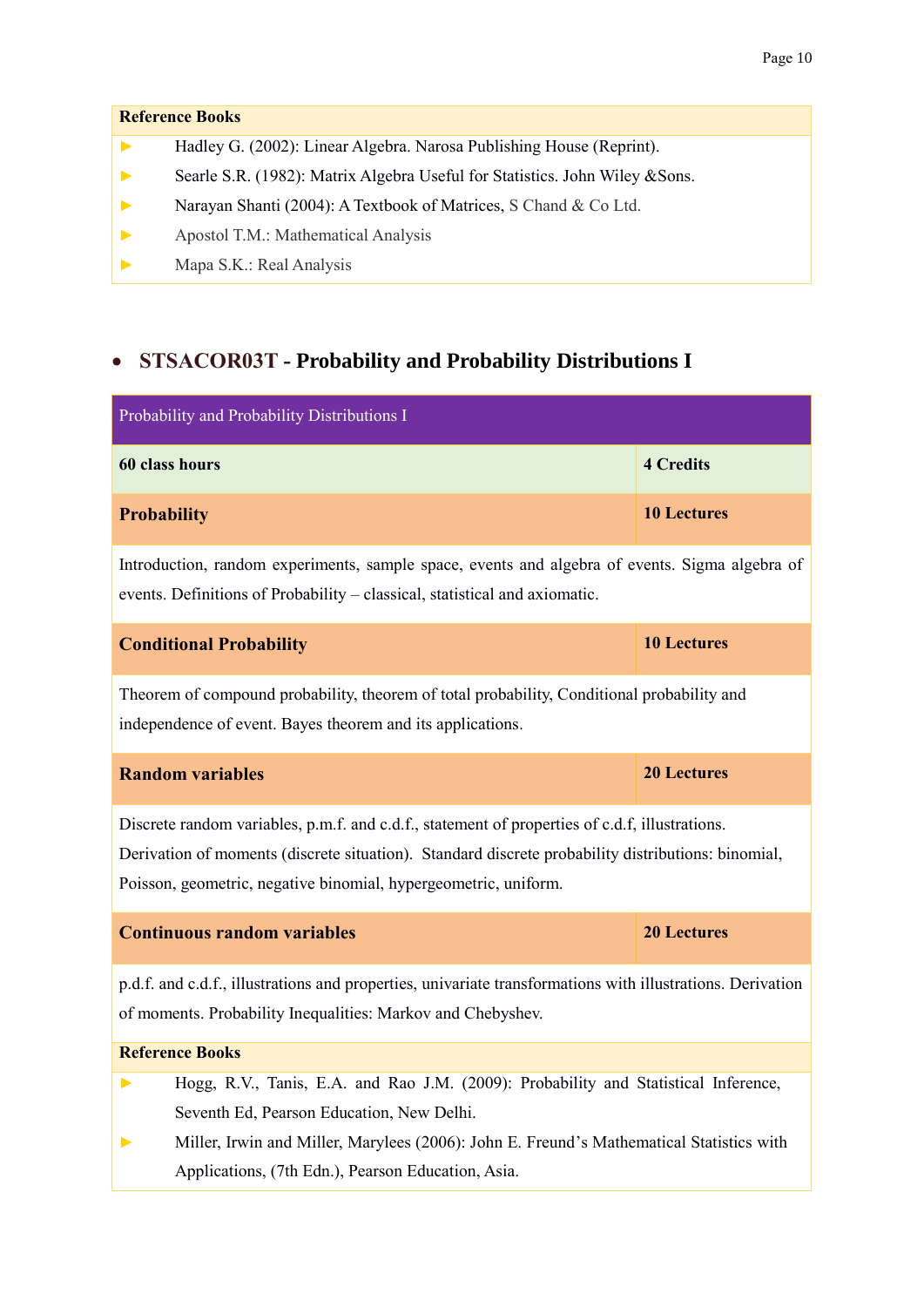- **►** Myer, P.L. (1970): Introductory Probability and Statistical Applications, Oxford & IBH Publishing, New Delhi .
- **►** S.M. Ross : A First Course in Probability.
- **►** K.L. Chung : Elementary Probability Theory with Stochastic Process.

### • **STSACOR03P – Probability and Probability Distributions I Practical**

| Probability and Probability Distributions I Practical                     |           |  |
|---------------------------------------------------------------------------|-----------|--|
| 60 class hours                                                            | 2 credits |  |
| <b>List of Practical</b>                                                  |           |  |
| Numerical sums using classical definition of Probability.<br>1.           |           |  |
| Numerical sums on conditional probability.<br>2.                          |           |  |
| 3.<br>Fitting of binomial distribution for given n and p.                 |           |  |
| Fitting of binomial distribution after computing mean and variance.<br>4. |           |  |
| Fitting of Poisson distribution for given value of lambda.<br>5.          |           |  |
| Fitting of Poisson distribution after computing mean.<br>6.               |           |  |
| Fitting of negative binomial.<br>7.                                       |           |  |
| Fitting of suitable distribution.<br>8.                                   |           |  |
| Application problem based on binomial distribution<br>9.                  |           |  |
| 10. Application problem based on Poisson distribution.                    |           |  |
| 11. Application problem based on negative binomial distribution.          |           |  |

### <span id="page-11-0"></span>• **STSACOR04T – Mathematical Analysis and Algebra-II**

| Mathematical Analysis and Algebra-II       |                  |
|--------------------------------------------|------------------|
| 90 class hours                             | <b>6 Credits</b> |
| <b>Properties of real valued functions</b> | 25 Lectures      |

Limit, Continuity, Differentiability, Uniform Continuity and Boundedness of functions, Indeterminate forms, L'Hospital's rule. Rolle's and Lagrange's mean value theorems. Taylor's theorem and Lagrange's and Cauchy's form of remainder (without proof). Taylor's and Maclaurin's series expansion.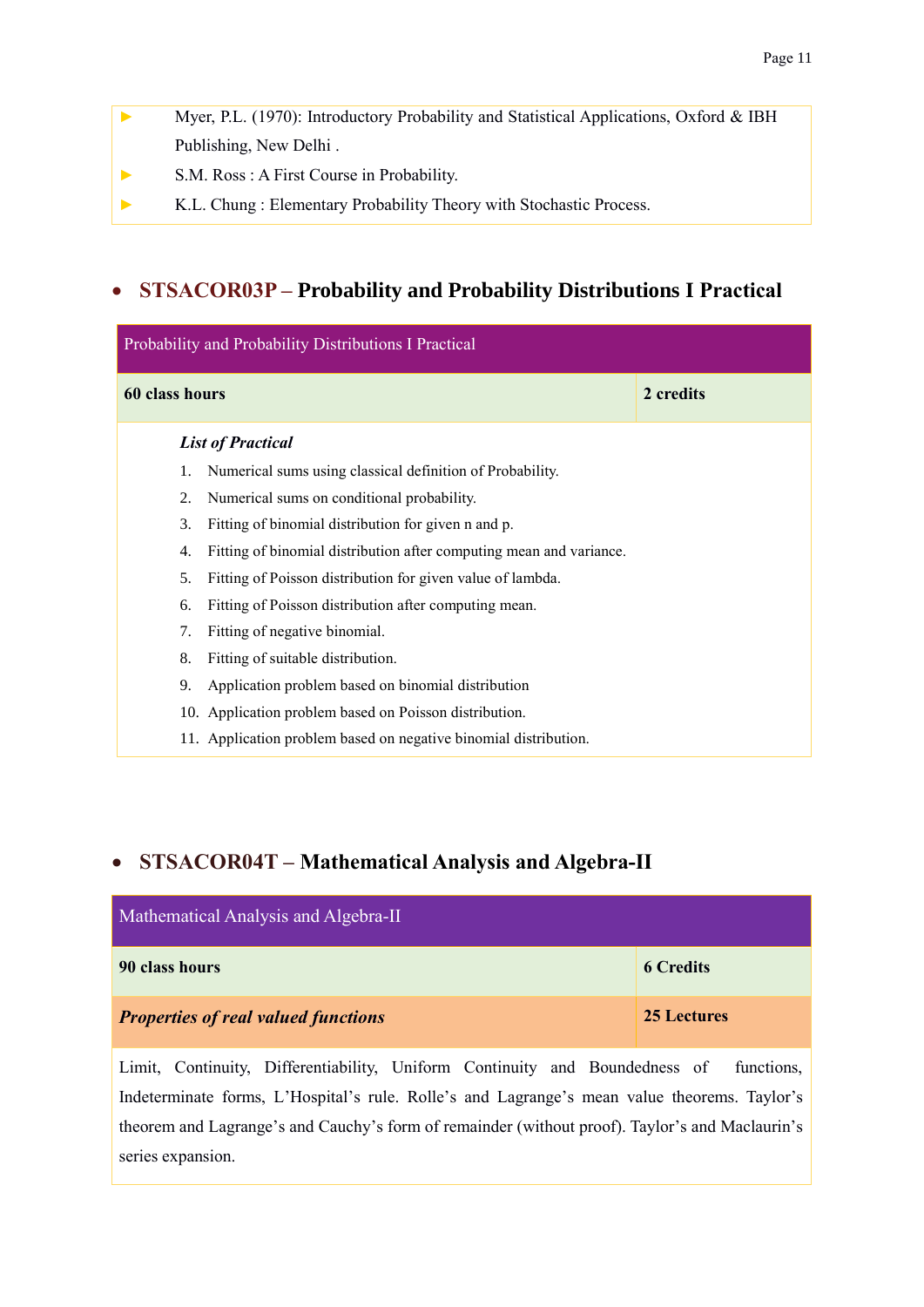| <b>Reimann Integration</b>                                                                                                                                                                                                                                                                                                                                                                                                                                                                                                                                                            | <b>15 Lectures</b> |
|---------------------------------------------------------------------------------------------------------------------------------------------------------------------------------------------------------------------------------------------------------------------------------------------------------------------------------------------------------------------------------------------------------------------------------------------------------------------------------------------------------------------------------------------------------------------------------------|--------------------|
| Reimann Integration of Real valued Functions. Convergence of Integrals, Simple tests. Multiple<br>Integration.                                                                                                                                                                                                                                                                                                                                                                                                                                                                        |                    |
| <b>Sequence and series of functions</b>                                                                                                                                                                                                                                                                                                                                                                                                                                                                                                                                               | <b>15 Lectures</b> |
| Pointwise & Uniform convergence. Simple tests, Properties of Uniformly convergent functions.<br>Power series.                                                                                                                                                                                                                                                                                                                                                                                                                                                                         |                    |
| <b>Continuous random variables</b>                                                                                                                                                                                                                                                                                                                                                                                                                                                                                                                                                    | <b>35 Lectures</b> |
| Row reduction and echelon forms. Partitioning of matrices and simple properties. Rank of a matrix,<br>row-rank, column-rank, standard theorems on ranks, rank of the sum and the product of two matrices.<br>Matrix equations Ax=b, solution sets of linear equations. Applications of linear equations, inverse of<br>a matrix.<br>Characteristic roots and Characteristic vector, Properties of characteristic roots, Cayley Hamilton<br>theorem, Quadratic forms: Classification and canonical reduction. Linear transformations.<br>Applications of Linear Algebra in Statistics. |                    |
| <b>Reference Books</b>                                                                                                                                                                                                                                                                                                                                                                                                                                                                                                                                                                |                    |
| Hadley G.(2002): Linear Algebra. Narosa Publishing House (Reprint).<br>$\blacktriangleright$                                                                                                                                                                                                                                                                                                                                                                                                                                                                                          |                    |
| Searle S.R.(1982): Matrix Algebra Useful for Statistics. John Wiley & Sons.                                                                                                                                                                                                                                                                                                                                                                                                                                                                                                           |                    |
| Narayan Shanti (2004): A Textbook of Matrices, S Chand & Co Ltd.                                                                                                                                                                                                                                                                                                                                                                                                                                                                                                                      |                    |
| Apostol T.M.: Mathematical Analysis                                                                                                                                                                                                                                                                                                                                                                                                                                                                                                                                                   |                    |

**►** Mapa S.K.: Real Analysis

### <span id="page-12-0"></span>• **STSACOR05T - Probability and Probability Distributions II**

| Probability and Probability Distributions II      |                    |
|---------------------------------------------------|--------------------|
| <b>60 Lectures</b>                                | <b>4 Credits</b>   |
| <b>Two dimensional random variables: Discrete</b> | <b>16 Lectures</b> |

Discrete two dimensional random variable, joint, marginal and conditional, p.m.f. and c.d.f., statement of properties of c.d.f, independence of variables, trinomial distribution.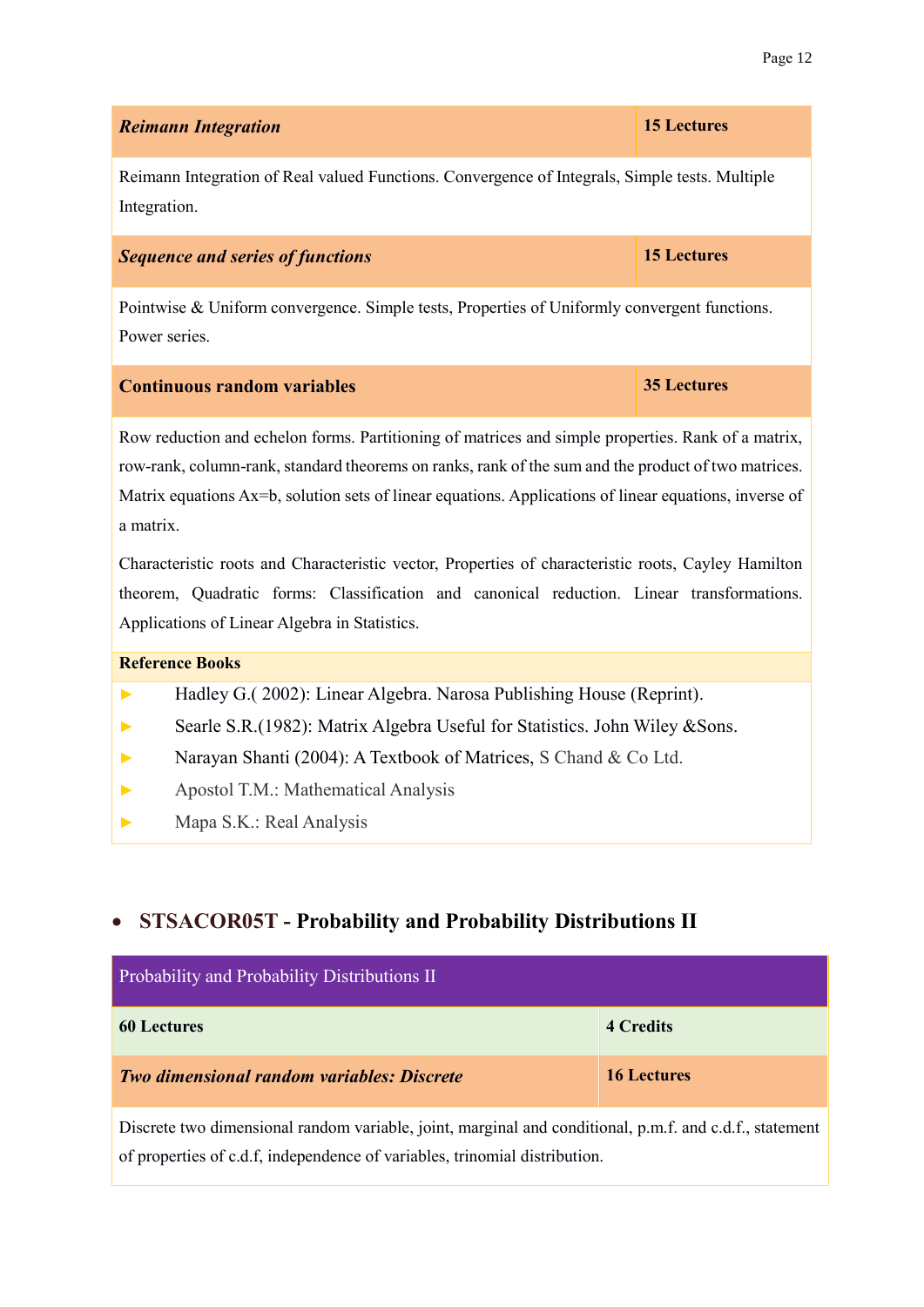| Two dimensional random variables: Continuous                                                                                                                                                                                                                                   | <b>14 Lectures</b>         |  |
|--------------------------------------------------------------------------------------------------------------------------------------------------------------------------------------------------------------------------------------------------------------------------------|----------------------------|--|
| Continuous two dimensional random variable,, joint, marginal and conditional, p.d.f., and c.d.f.<br>Independence of two random variables, bivariate transformations with illustrations. Moments.<br>Conditional expectation and Conditional variance. Correlation coefficient. |                            |  |
| <b>Generating Functions</b>                                                                                                                                                                                                                                                    | <b>14 Lectures</b>         |  |
| Moment generating function, cumulant generating function and characteristic function. Uniqueness and<br>inversion theorems (without proof) along with applications.                                                                                                            |                            |  |
| <b>Standard continuous probability distributions</b>                                                                                                                                                                                                                           | <b>16 Lectures</b>         |  |
| Uniform, normal, exponential, Cauchy, beta, gamma, lognormal, logistic, double exponential and Pareto<br>along with their properties and limiting/approximation cases. Bivariate Normal Distribution and its<br>properties (Statement only).                                   |                            |  |
| <b>Reference Books</b>                                                                                                                                                                                                                                                         |                            |  |
| Hogg, R.V., Tanis, E.A. and Rao J.M. (2009): Probability<br>▶                                                                                                                                                                                                                  | and Statistical Inference, |  |
| Seventh Ed, Pearson Education, New Delhi.<br>Miller, Irwin and Miller, Marylees (2006): John E. Freund's Mathematical Statistics with<br>▶<br>Applications, (7th Edn.), Pearson Education, Asia.                                                                               |                            |  |
| Myer, P.L. (1970): Introductory Probability and Statistical Applications, Oxford & IBH<br>▶<br>Publishing, New Delhi.                                                                                                                                                          |                            |  |
| S.M. Ross: A First Course in Probability.                                                                                                                                                                                                                                      |                            |  |
| K.L. Chung: Elementary Probability Theory with Stochastic Process.                                                                                                                                                                                                             |                            |  |
| <b>STSACOR05P</b> – Probability and Probability Distributions II Practical<br>$\bullet$<br>Probability and Probability Distributions II Practical                                                                                                                              |                            |  |
|                                                                                                                                                                                                                                                                                |                            |  |
| 60 class hours                                                                                                                                                                                                                                                                 | 2 Credits                  |  |
| <b>List of Practical</b>                                                                                                                                                                                                                                                       |                            |  |

- <span id="page-13-0"></span>1. Problems based on the property of normal distribution.
- 2. To find the ordinate for a given area for normal distribution.
- 3. Application-based problems using normal distribution.
- 4. Fitting of normal distribution when parameters are given.
- 5. Fitting of normal distribution when parameters are not given.
- 6. Fitting of some other continuous distributions.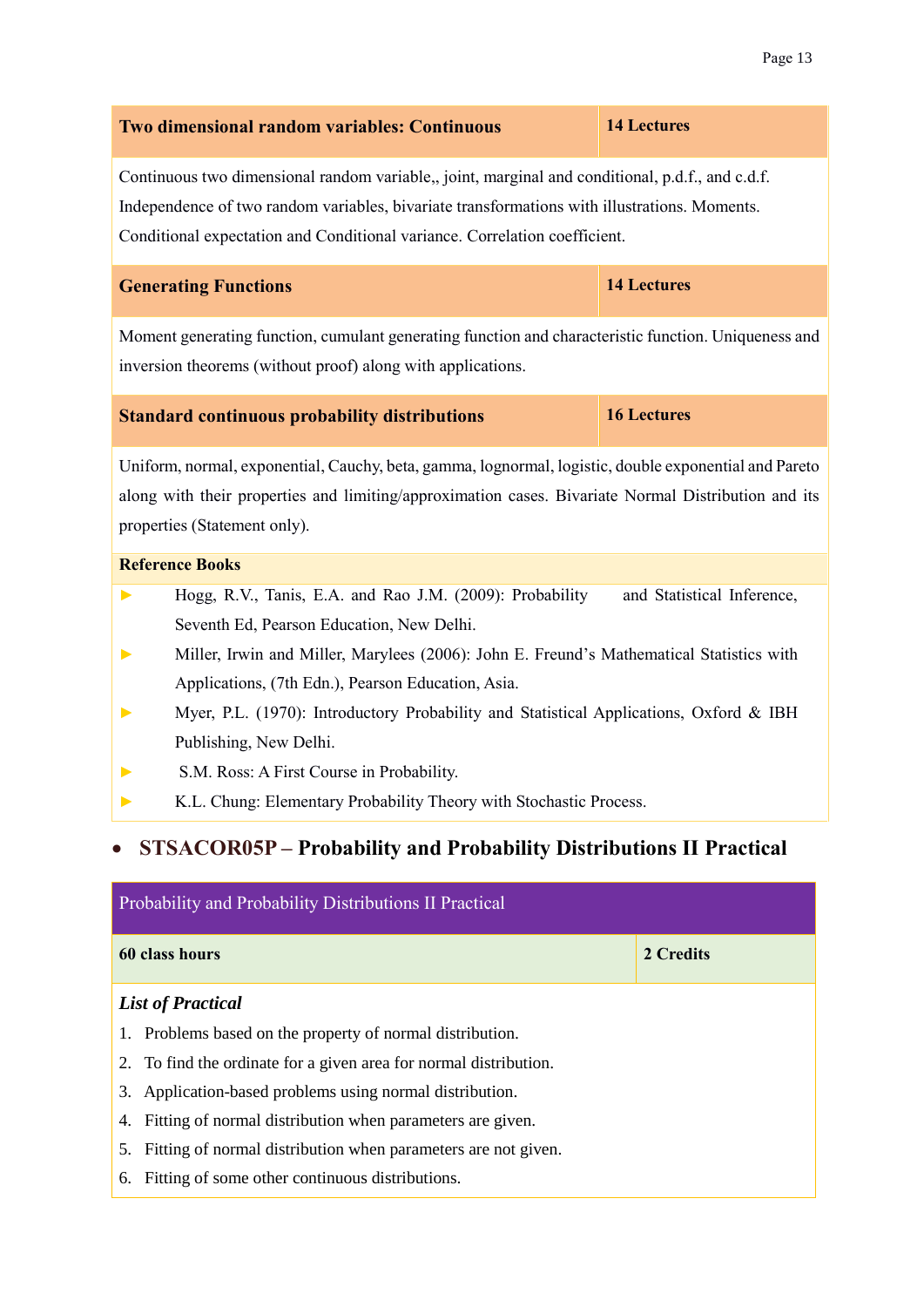### <span id="page-14-0"></span>• **STSACOR06T - Sampling distribution & Statistical Inference I**

| Sampling distribution & Statistical Inference I |                    |
|-------------------------------------------------|--------------------|
| <b>60 Lectures</b>                              | <b>4 Credits</b>   |
| <b>Introduction</b>                             | <b>10 Lectures</b> |

Definitions of random sample, parameter and statistic, sampling distribution of a statistic. Distributions of functions of random variables. Illustration through simple transformation and generating function technique.

#### *Exact sampling distribution* **26 Lectures**

Definition and derivation of p.d.f. of  $\chi$ 2 with n degrees of freedom (d.f.) using m.g.f., nature of p.d.f. curve for different degrees of freedom, mean, variance, m.g.f., mode, additive property and limiting form of χ2 distribution. Student's and Fishers t-distribution, Derivation of its p.d.f., nature of probability curve with different degrees of freedom, mean, variance, moments and limiting form of t distribution.

Snedecore's F-distribution, Derivation of p.d.f., nature of p.d.f. curve with different degrees of freedom, mean, variance and mode. Distribution of  $1/F(n_1,n_2)$ . Relationship between t, F and  $\chi$ 2 distributions. Sampling distributions of sample mean and sample variance when parent population is normal. Null distribution of sample correlation coefficient (statement only).

Exact tests relating to Binomial proportion (s) and Poisson mean (s).

#### *Testing and Confidence Intervals* **16 Lectures**

Null and alternative hypotheses, level of significance, Type I and Type II errors, their probabilities and critical region. Tests of significance and confidence intervals based on  $\chi^2$ , t and F distribution when samples are generated from Univariate and Bivariate normal population (s).

#### *Order Statistics* **8 Lectures**

Introduction, distribution of the rth order statistic, smallest and largest order statistics. Joint distribution of rth and sth order statistics, distribution of sample median and sample range.

#### **Reference Books**

**►** Goon, A.M. Gupta, M.K. and Dasgupta, B. (2003): An outline of Statistical Theory, Vol. 1, 4 th Edn.World Press, Kolkata.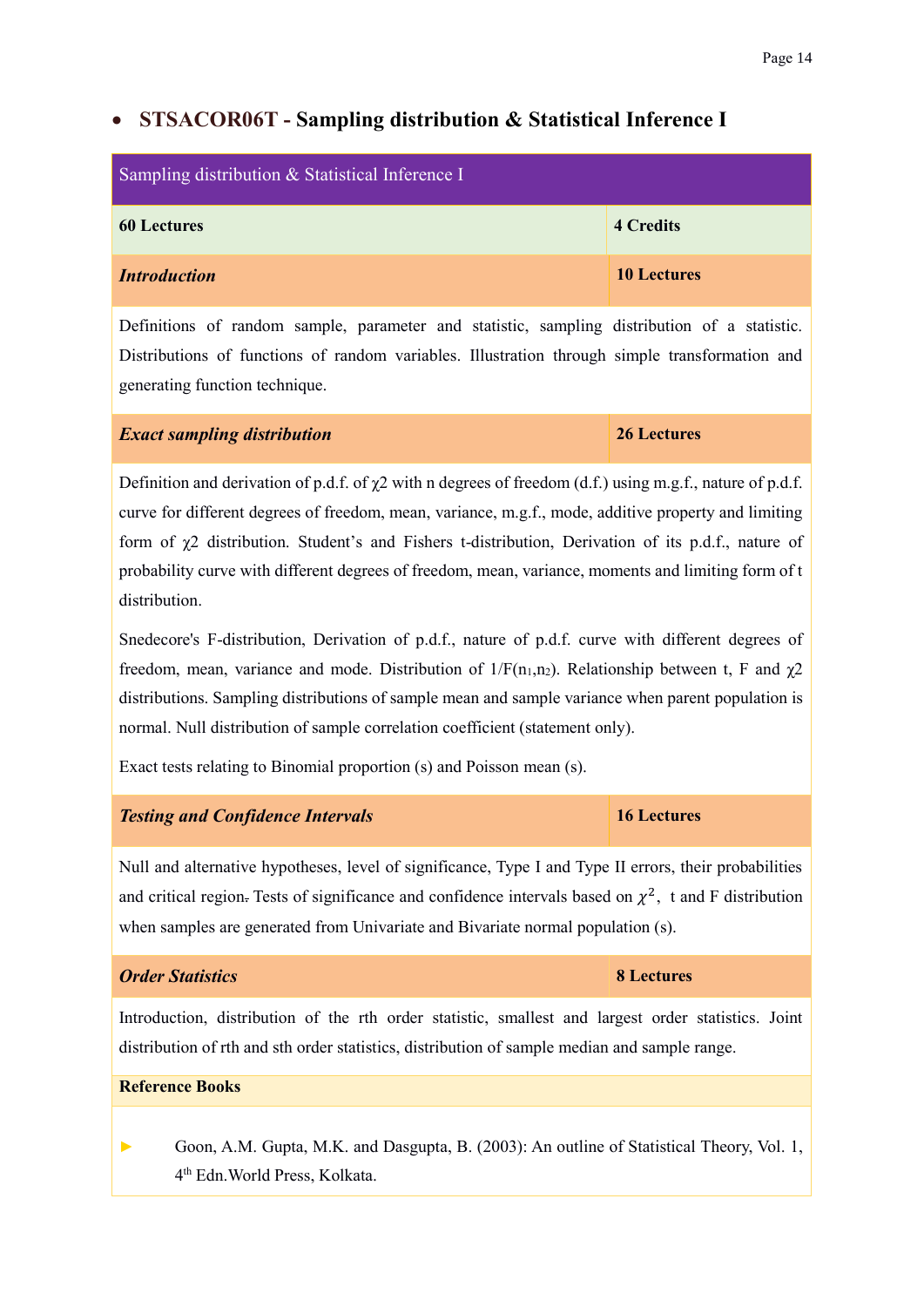- **►** Rohatgi V.K. and Saleh, A. K. Md , E. (2009): An Introduction to Probability and Statistics, 2<sup>nd</sup> edition (Reprint), John Wiley and Sons.
- **►** Hogg, R.V. and Tanis, E.A. (2009): A Brief Course in Mathematical Statistics. Pearson Education.
- **►** Johnson, R.A. and Bhattacharya, G.K. (2001): Introduction to the theory of Statistics, 3rd edition (Reprint). Tata McGraw-Hill Pub. Co. Ltd.

### <span id="page-15-0"></span>• **STSACOR06P –Sampling distribution & Statistical Inference I Practical**

| Sampling distribution & Statistical Inference I Practical                                        |                                                                                                |           |
|--------------------------------------------------------------------------------------------------|------------------------------------------------------------------------------------------------|-----------|
|                                                                                                  | 60 class hours                                                                                 | 2 Credits |
|                                                                                                  | <b>List of Practical</b>                                                                       |           |
|                                                                                                  |                                                                                                |           |
| Testing of significance for single proportion and difference of two proportions.<br>1.           |                                                                                                |           |
| Testing of significance for single Poisson mean and difference of means of two independent<br>2. |                                                                                                |           |
|                                                                                                  | Poisson distributions.                                                                         |           |
| 3.                                                                                               | Testing of significance and confidence intervals for single mean and difference of two means   |           |
|                                                                                                  | and paired tests.                                                                              |           |
| 4.                                                                                               | Testing if the population variance has a specific value and its confidence intervals           |           |
| 5.                                                                                               | Testing of significance and confidence intervals of correlation coefficient.                   |           |
| 6.                                                                                               | Testing of equality of population variances for two independent normal populations and         |           |
|                                                                                                  | related confidence intervals.                                                                  |           |
| 7.                                                                                               | Testing of ratio of variances for bivariate normal population and related confidence interval. |           |

## <span id="page-15-1"></span>• **STSACOR07T - Survey Sampling**

| <b>Survey Sampling</b>      |                    |
|-----------------------------|--------------------|
| <b>60 Lectures</b>          | <b>4 Credits</b>   |
| <b>Simple Random Sample</b> | <b>18 Lectures</b> |

Concept of population and sample, complete enumeration versus sampling, sampling and nonsampling errors. Types of sampling: non-probability and probability sampling, basic principles of sample survey, simple random sampling with and without replacement, definition and procedure of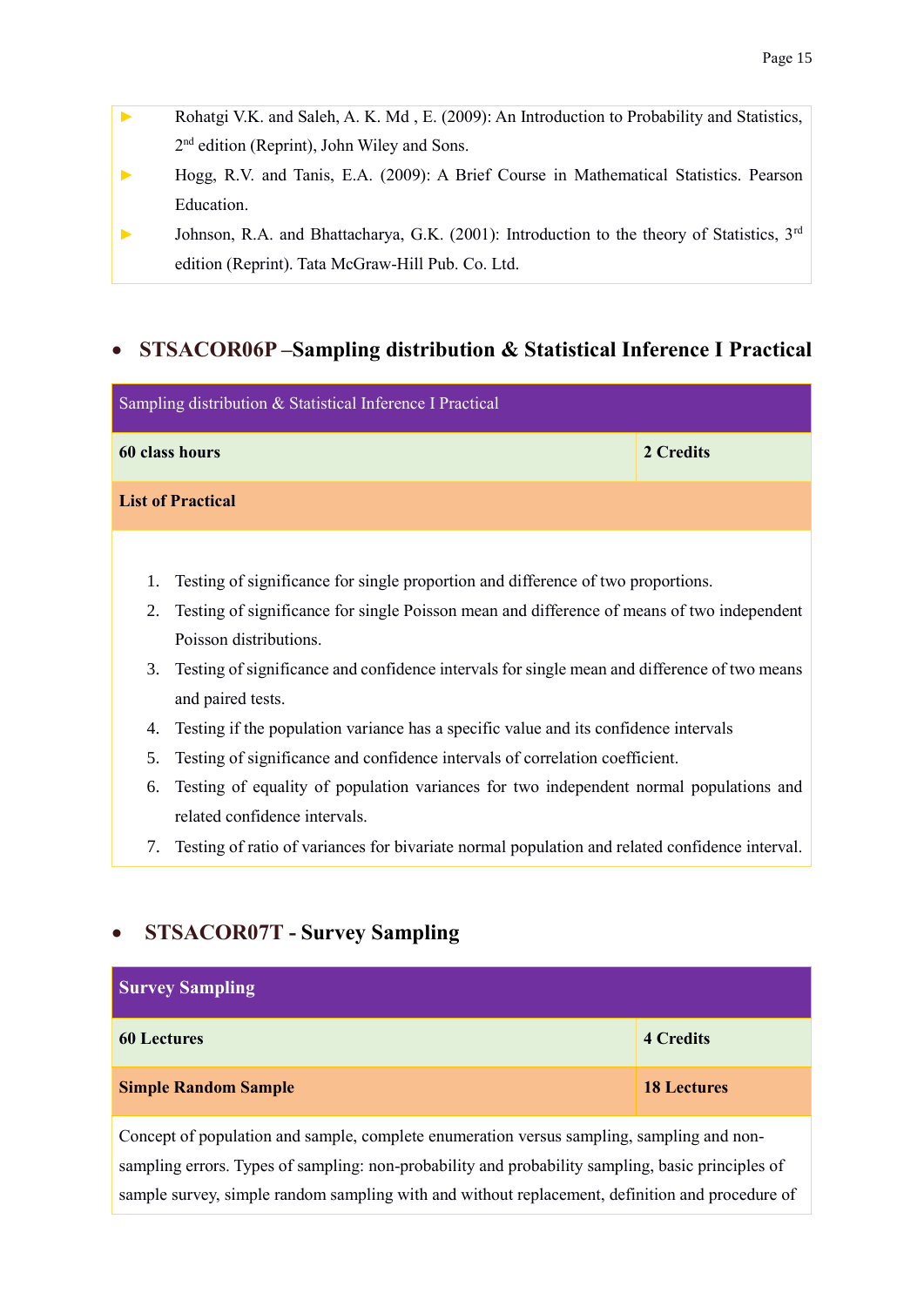| selecting a sample, estimates of population mean, total and proportion, variances of these estimates,<br>estimates of their variances and sample size determination.                                                                                                                                     |                    |  |
|----------------------------------------------------------------------------------------------------------------------------------------------------------------------------------------------------------------------------------------------------------------------------------------------------------|--------------------|--|
| <b>Stratified random sampling</b>                                                                                                                                                                                                                                                                        | <b>12 Lectures</b> |  |
| Stratified random sampling, Technique, estimates of population mean and total, variances of these<br>estimates, proportional and optimum allocations and their comparison with SRS. Practical<br>difficulties in allocation, estimation of gain in precision.                                            |                    |  |
| <b>Systematic Sampling</b>                                                                                                                                                                                                                                                                               | <b>12 Lectures</b> |  |
| Systematic Sampling, Technique, estimates of population mean and total, variances of these<br>estimates (N=n x k case). Comparison of systematic sampling with SRS and stratified sampling in<br>the presence of linear trend and corrections.                                                           |                    |  |
| <b>Various Sampling Methods</b>                                                                                                                                                                                                                                                                          | <b>18 Lectures</b> |  |
| Ratio and Regression methods of estimation in simple random sampling. Hartley-Ross estimator.<br>Cluster sampling (equal-size clusters only) estimation of population mean and its variance, Concept<br>of sub sampling. Two-stage sampling, Estimation of Population mean and variance of the estimate, |                    |  |

comparison between two-stage, cluster and uni-stage sampling.

## <span id="page-16-0"></span>• **STSACOR07P – Survey Sampling Practical**

| <b>Survey Sampling Practical</b>                                                                                                                                                                                    |           |  |
|---------------------------------------------------------------------------------------------------------------------------------------------------------------------------------------------------------------------|-----------|--|
| 60 class hours                                                                                                                                                                                                      | 2 Credits |  |
| <b>List of Practical</b>                                                                                                                                                                                            |           |  |
| 1. To select a SRS with and without replacement.                                                                                                                                                                    |           |  |
| 2. For a population of size 5, estimate population mean, population mean square and population<br>variance. Enumerate all possible samples of size 2 by WR and WOR and establish all properties<br>relative to SRS. |           |  |
| 3. For SRSWOR, estimate mean, standard error, the sample size                                                                                                                                                       |           |  |
| 4. Stratified Sampling: allocation of sample to strata by proportional and Neyman's methods.<br>Compare the efficiencies of above two methods relative to SRS.                                                      |           |  |
|                                                                                                                                                                                                                     |           |  |

5. Estimation of gain in precision in stratified sampling.

6. Comparison of systematic with stratified sampling and SRS in the presence of a linear trend.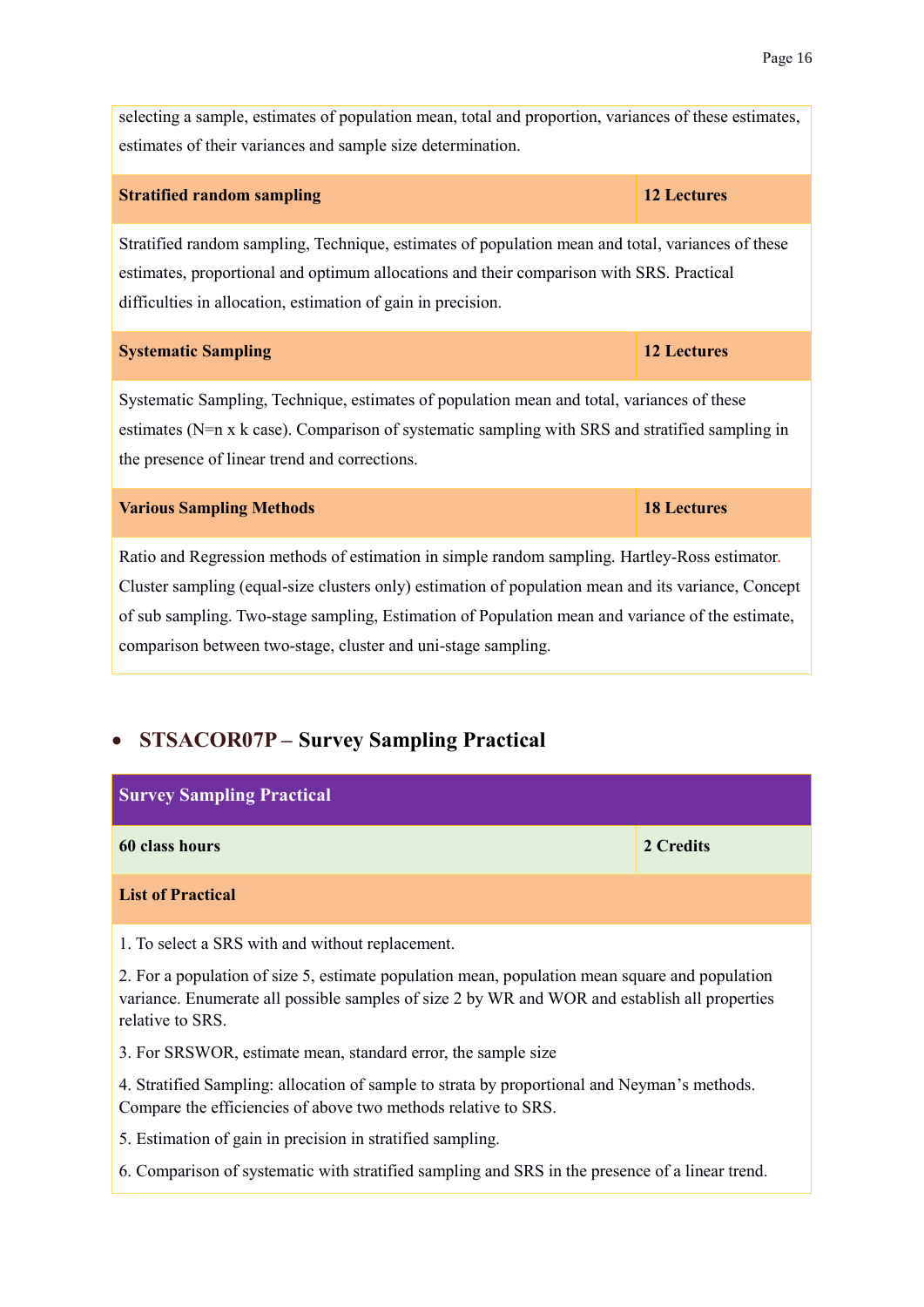7. Ratio and Regression estimation: Calculate the population mean or total of the population. Calculate mean squares. Compare the efficiencies of ratio and regression estimators relative to SRS.

8. Cluster sampling: estimation of mean or total, variance of the estimate, estimate of intra-class correlation coefficient, efficiency as compared to SRS.

9. Two stage sampling.

#### **Reference Books**

- **►** Cochran, W.G. (1984): Sampling Techniques (3rd Ed.), Wiley Eastern.
- **►** Sukhatme, P.V., Sukhatme, B.V. Sukhatme, S. (1984). Sampling Theories of Survey with Application, IOWA State University Press and Indian Society of Agricultural Statistics.
- **►** Murthy, M.N. (1977): Sampling Theory & Statistical Methods, Statistical Pub. Society, Calcutta.
- **►** Des Raj and Chandhok P. (1998): Sample Survey Theory, Narosa Publishing House.
- **►** Goon A.M., Gupta M.K. and Dasgupta B. (2008): Fundamentals of Statistics, World Press.

#### <span id="page-17-0"></span>• **STSACOR08T - Statistical Inference II**

| <b>Statistical Inference II</b> |                    |
|---------------------------------|--------------------|
| <b>60 Lectures</b>              | <b>4 Credits</b>   |
| <b>Estimation</b>               | <b>20 Lectures</b> |

Concepts of estimation, unbiasedness, mean square error, sufficiency, completeness and exponential family of distributions. Factorization theorem. Minimum variance unbiased estimator (MVUE), Rao-Blackwell and Lehmann-Scheffe theorems and their applications. Cramer-Rao inequality (statement and applications) and MVB estimators.

#### *Methods of Estimation* **8 Lectures**

Method of moments, method of maximum likelihood estimation, method of minimum Chisquare, basic idea of Bayes estimators.

*Principles of test of significance* **14 Lectures**

Most powerful test, uniformly most powerful test, Neyman Pearson Lemma (statement and applications to construct most powerful test). Likelihood ratio test, properties of likelihood ratio tests (without proof).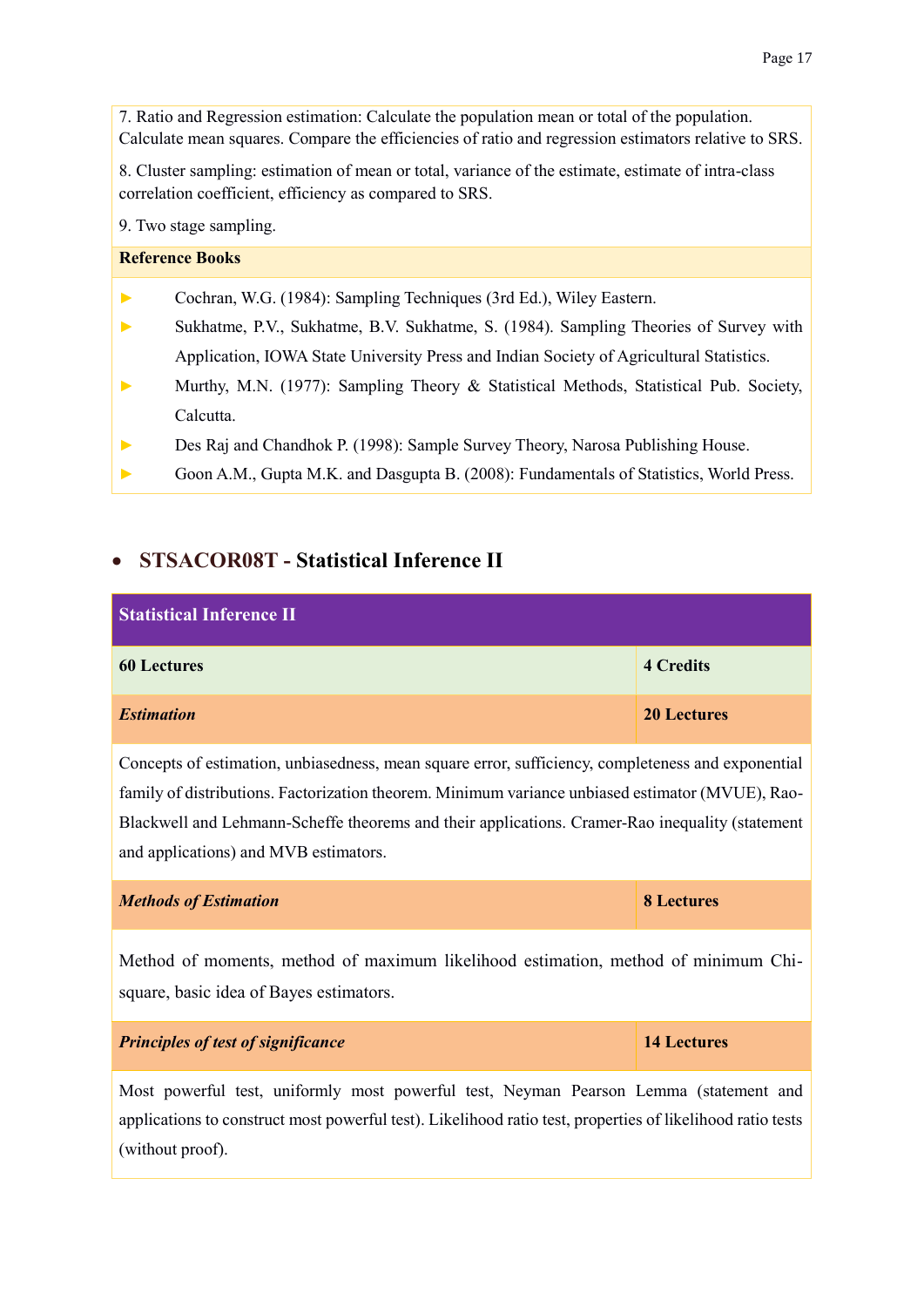#### *Sequential Analysis* **18 Lectures**

Sequential probability ratio test (SPRT) for simple vs simple hypotheses. Fundamental relations among  $\alpha$ ,  $\beta$ , A and B, determination of A and B in practice. Wald's fundamental identity and the derivation of operating characteristics (OC) and average sample number (ASN) functions. Examples based on Normal, Poisson, Binomial and Exponential distributions.

#### **Reference Books**

- **►** Goon A.M., Gupta M.K.: Das Gupta.B. (2005), Fundamentals of Statistics, Vol. I, World Press, Calcutta.
- **►** Rohatgi V. K. and Saleh, A.K. Md. E. (2009): An Introduction to Probability and Statistics. 2 ndEdn. (Reprint) John Wiley and Sons.
- **►** Miller, I. and Miller, M. (2002) : John E. Freund's Mathematical Statistics (6th addition, low price edition), Prentice Hall of India.
- **►** Dudewicz, E. J., and Mishra, S. N. (1988): Modern Mathematical Statistics. John Wiley & Sons.
- **►** Mood A.M, Graybill F.A., Boes D.C.:Introduction to the Theory of Statistics, McGraw Hill.
- **►** Bhat B.R, Srivenkatramana T and Rao Madhava K.S. (1997) Statistics: A Beginner's Text, Vol. I, New Age International (P) Ltd.
- **►** Snedecor G.W and Cochran W.G. (1967) Statistical Methods. lowa State University Press.

## <span id="page-18-0"></span>• **STSACOR08P – Statistical Inference II Practical**

| <b>Statistical Inference II Practical</b> |                                                                                           |  |  |
|-------------------------------------------|-------------------------------------------------------------------------------------------|--|--|
| 60 class hours<br>2 Credits               |                                                                                           |  |  |
|                                           | <b>List of Practical</b>                                                                  |  |  |
| 1.                                        | Unbiased estimators (including unbiased but absurd estimators)                            |  |  |
| 2.                                        | Cramer-Rao inequality and MVB estimators                                                  |  |  |
| 3.                                        | Sufficient Estimators – Factorization Theorem, Rao-Blackwell theorem, Complete Sufficient |  |  |
|                                           | estimators                                                                                |  |  |
| $\mathbf{4}_{1}$                          | Lehman-Scheffe theorem and UMVUE                                                          |  |  |
| .5.                                       | Maximum Likelihood Estimation                                                             |  |  |
| 6.                                        | Estimation by the method of moments, minimum Chi-square                                   |  |  |
| 7.                                        | Most powerful critical region (NP Lemma)                                                  |  |  |
| 8.                                        | Uniformly most powerful critical region                                                   |  |  |
|                                           |                                                                                           |  |  |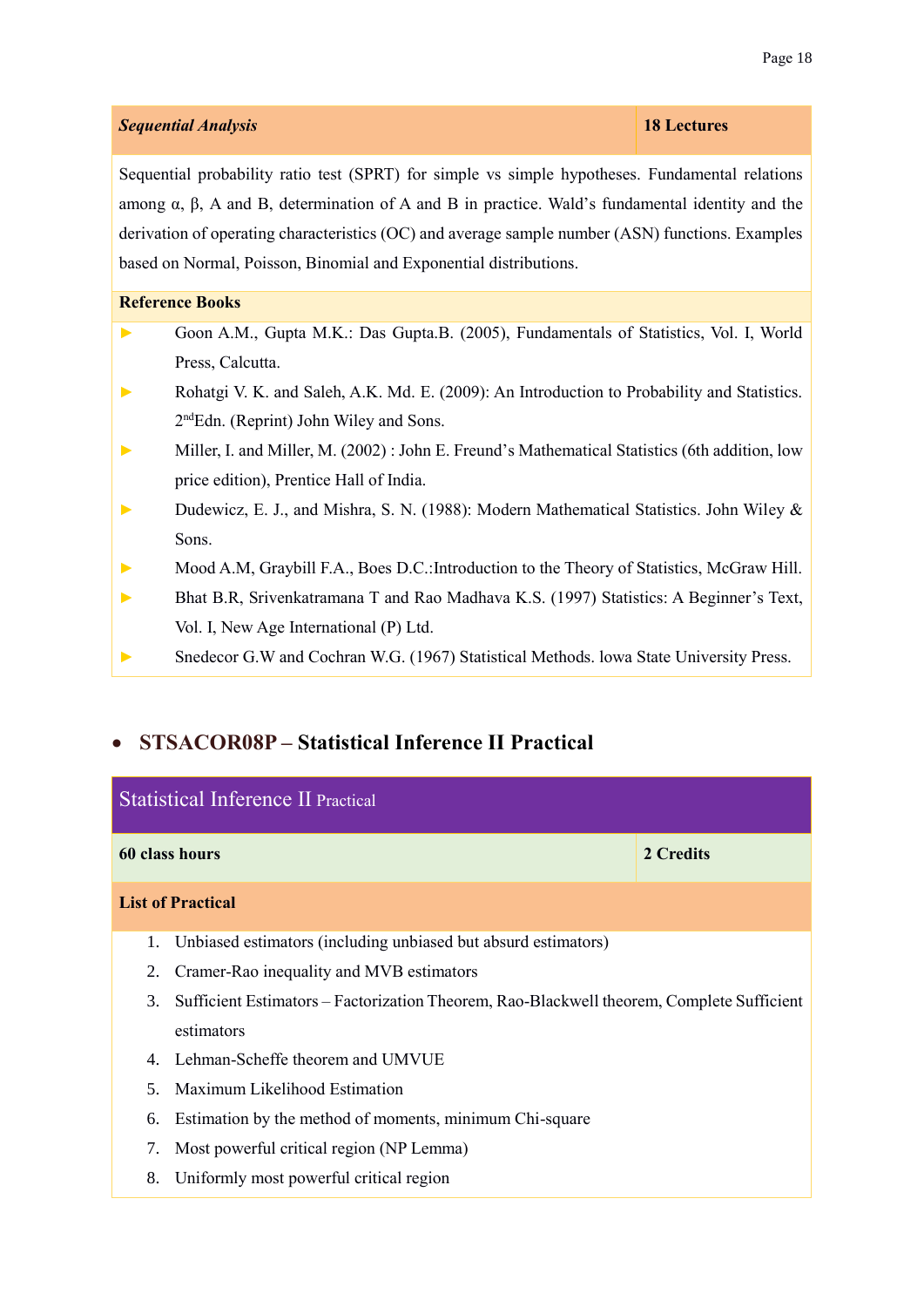- 9. Unbiased critical region.
- 10. Power curves.
- 11. Likelihood ratio tests for simple null hypothesis against simple alternative hypothesis.
- 12. Likelihood ratio tests for simple null hypothesis against composite alternative hypothesis
- 13. Asymptotic properties of LR tests
- 14. SPRT procedure
- 15. OC function and OC curve
- 16. ASN function and ASN curve

#### <span id="page-19-0"></span>• **STSACOR09T - Linear Models**

| <b>Linear Models</b>                                                                                                                                                                                                                                                                  |                    |  |
|---------------------------------------------------------------------------------------------------------------------------------------------------------------------------------------------------------------------------------------------------------------------------------------|--------------------|--|
| <b>60 Lectures</b>                                                                                                                                                                                                                                                                    | <b>4 Credits</b>   |  |
| <b>Multivariate Data</b>                                                                                                                                                                                                                                                              | <b>12 Lectures</b> |  |
| Multiple linear regression, multiple and partial correlations.                                                                                                                                                                                                                        |                    |  |
| <b>Gauss-Markov set-up</b>                                                                                                                                                                                                                                                            | <b>14 Lectures</b> |  |
| Theory of linear estimation, Estimability of linear parametric functions, Method of least squares,<br>Gauss-Markov theorem, Estimation space and Error Space, Estimation of error variance. Tests of<br>General Linear Hypotheses (statements only). Classification of Linear Models. |                    |  |
| <b>Regression analysis</b>                                                                                                                                                                                                                                                            | <b>10 Lectures</b> |  |
| Hypothesis testing in case of simple and multiple regression models.                                                                                                                                                                                                                  |                    |  |
| <b>Analysis of variance and covariance</b>                                                                                                                                                                                                                                            | <b>24 Lectures</b> |  |
| Analysis of Variance in one-way and two-way classified data (with equal number of observations per<br>cell) for fixed effect models. Analysis of covariance for one-way and two-way classified data with<br>one concomitant variable.                                                 |                    |  |
| <b>Reference Books</b>                                                                                                                                                                                                                                                                |                    |  |
| Goon, A.M., Gupta, M.K., and Dasgupta, B. (2002), Fundamental of Statistics, Volume 1,                                                                                                                                                                                                |                    |  |

8th Edn. The World Press, Kolkata.

**►** Goon, A.M., Gupta, M.K., and Dasgupta, B. (2002), Fundamental of Statistics, Volume 2, 8th Edn. The World Press, Kolkata.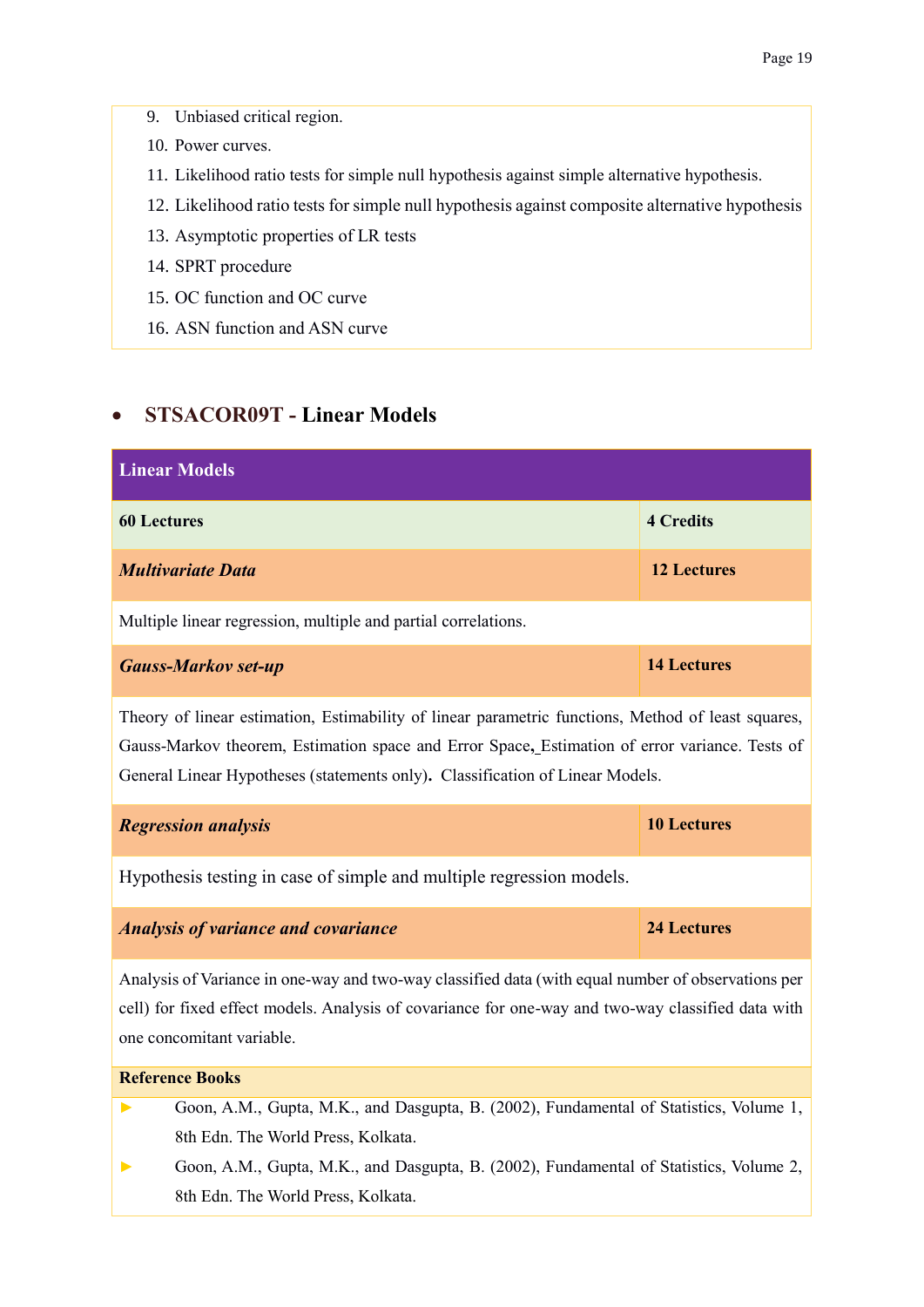- **►** Scheffe, H, Linear Models
- **►** Rao, C.R., Linear Statistical Inference.
- ► Mukhopadhyay, P. (2011): Applied Statistics, 2<sup>nd</sup> edition revised reprint, Books and Allied(P) Ltd.
- **►** Weisburg, S (2005) Applied Linear Regression (Third edition), Wiley.
- **►** Wu, C. F. J. and Hamada, M. (2009). Experiments, Analysis and Parameter Design Optimization (Second edition), John Wiley.
- **►** Renchner, A.C. and Schaalje, G.B. (2008). Linear Models in Statistics (Second edition), John Wiley and Sons.

### <span id="page-20-0"></span>• **STSACOR09P – Linear Models Practical**

| <b>Linear Models Practical</b> |                                                                                             |           |
|--------------------------------|---------------------------------------------------------------------------------------------|-----------|
|                                | 60 class hours                                                                              | 2 Credits |
|                                | <b>List of Practical</b>                                                                    |           |
| 1.                             | Estimability in Gauss Markov Model.                                                         |           |
| $\mathbf{2}$ .                 | Simple linear regression.                                                                   |           |
| 3.                             | Multiple regression.                                                                        |           |
| 4.                             | Tests for linear hypothesis.                                                                |           |
| 5.                             | Analysis of variance of one way classified data.                                            |           |
| 6.                             | Analysis of variance of a two way classified data with one observation per cell.            |           |
| 7.                             | Analysis of variance of two way classified data with equal number of observations per cell. |           |
| 8.                             | Analysis of covariance of a one way classified data with one concomitant variable.          |           |
| 9.                             | Analysis of covariance of a two way classified data with one concomitant variable.          |           |

## <span id="page-20-1"></span>• **STSACOR10T - Statistical Quality Control**

| <b>Statistical Quality Control</b> |                    |  |
|------------------------------------|--------------------|--|
| <b>60 Lectures</b>                 | <b>4 Credits</b>   |  |
| <b>Quality</b>                     | <b>14 Lectures</b> |  |

Definition, dimensions of quality, historical perspective of quality control and improvements starting from World War II, historical perspective of Quality Gurus and Quality Hall of Fame. Quality system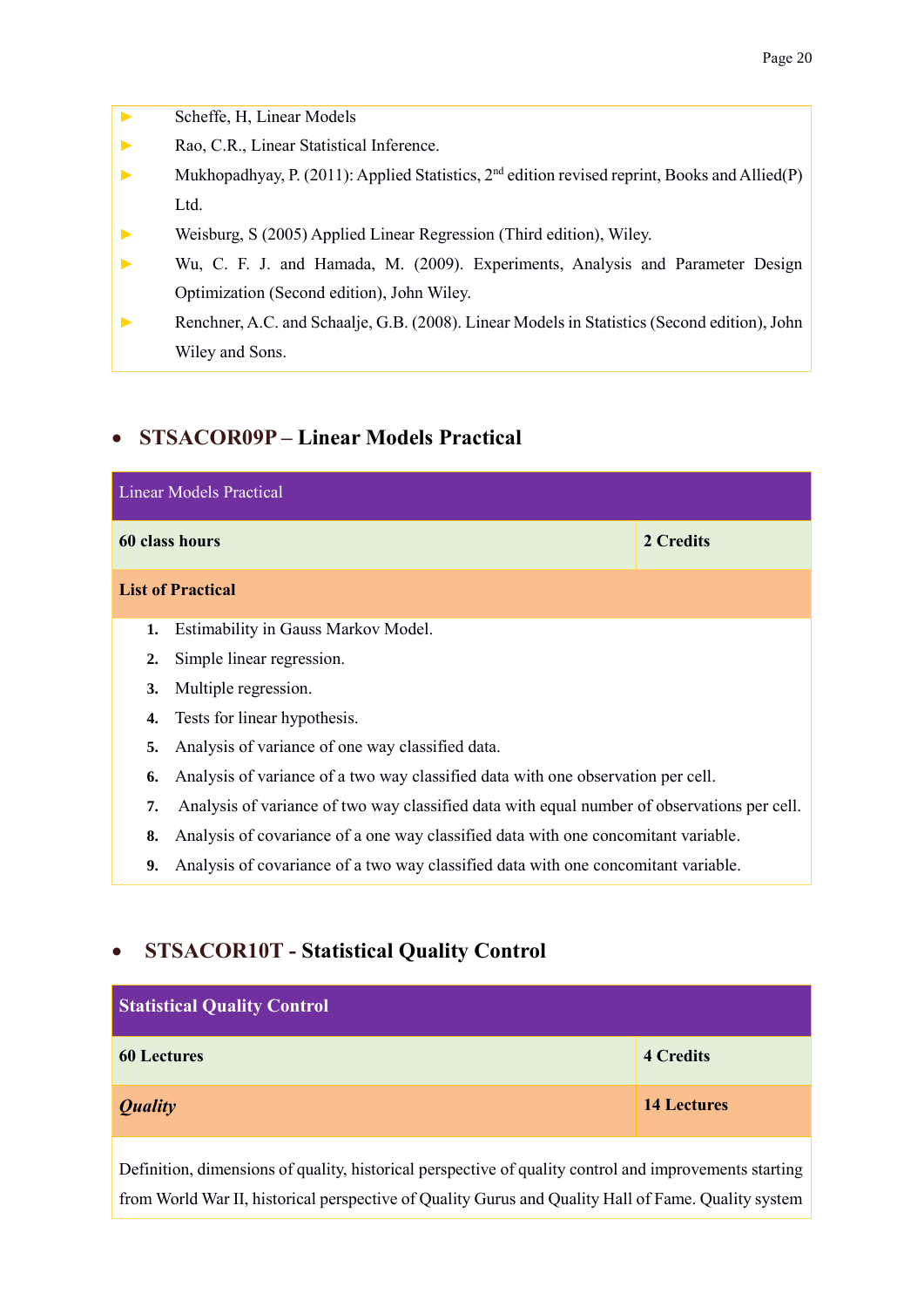and standards: Introduction to ISO quality standards, Quality registration. Statistical Process Control - Seven tools of SPC, chance and assignable Causes of quality variation. Statistical Control Charts-Construction and Statistical basis of 3-σ Control charts, Rational Sub-grouping.

#### *Control charts* **18 Lectures**

X-bar & R-chart, X-bar & s-chart. Control charts for attributes: np-chart, p-chart, c-chart and u-chart. Comparison between control charts for variables and control charts for attributes. Analysis of patterns on control chart. Estimation of process capability.

#### *Acceptance sampling plan for attributes* **14 Lectures**

Principle of acceptance sampling plans. Single and Double sampling plan their OC, AQL, LTPD, AOQ, AOQL, ASN, ATI functions with graphical interpretation, use and interpretation of Dodge and Romig's sampling inspection plan tables.

#### **Introduction to Six-Sigma 14 Lectures**

Overview of Six Sigma, Lean Manufacturing and Total Quality Management (TQM). Organizational Structure and Six Sigma training plans- Selection Criteria for Six-Sigma roles and training plans. Voice of customers (VOC): Importance and VOC data collection. Critical to Quality (CTQ). Introduction to DMAIC using one case study: Define Phase, Measure Phase, Analyse Phase, Improve Phase and Control Phase.

#### **Reference Books**

- ► Montgomery, D.C. (2009): Introduction to Statistical Quality control, 6<sup>th</sup> edition, Wiley India, Pvt Ltd
- ► Goon A.M., Gupta M.K. and Dasgupta B. (2002): Fundamentals of Statistics, Vol 2, 8<sup>th</sup> edition, The world Press, Kolkata
- ► Mukhopadhyay, P. (2011): Applied Statistics, 2<sup>nd</sup> edition revised reprint, Books and Allied(P) Ltd.
- **►** Montgomery, D.C. and Runger, G.C. (2008): Applied Statistics and Probability for Engineers, 3rd edition reprint, Wiley India Pvt Ltd.
- ► Ehrlich, B. Harris (2002): Transactional Six sigma and Lean Servicing, 2<sup>nd</sup> edition, St Lucie Press
- ► Hoyle, David (1995): ISO Quality systems Handbook, 2<sup>nd</sup> edition, Butterworth Heinemann Publication.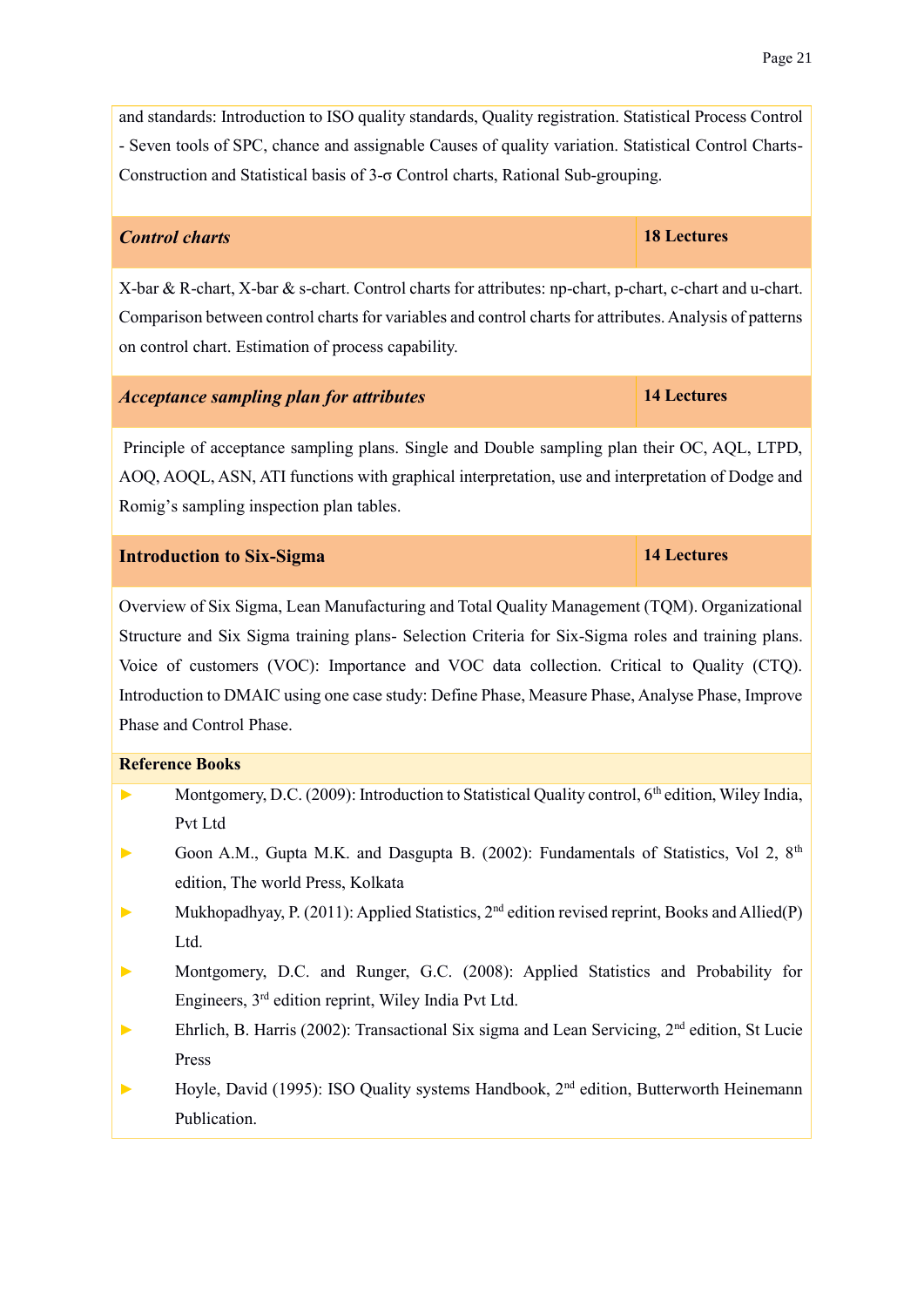## <span id="page-22-0"></span>• **STSACOR10P – Statistical Quality Control Practical**

| <b>Statistical Quality Control Practical</b> |                                                                                                                 |           |  |
|----------------------------------------------|-----------------------------------------------------------------------------------------------------------------|-----------|--|
|                                              | 60 class hours                                                                                                  | 2 Credits |  |
| <b>List of Practical</b>                     |                                                                                                                 |           |  |
| 1.                                           | Construction and Interpretation of statistical control charts<br>X-bar & R chart                                |           |  |
|                                              | X-bar & s-chart                                                                                                 |           |  |
|                                              | np-chart                                                                                                        |           |  |
|                                              | p-chart                                                                                                         |           |  |
|                                              | c-chart                                                                                                         |           |  |
|                                              | u-chart                                                                                                         |           |  |
| 2.                                           | Single sample inspection plan: Construction and interpretation of OC, AQL, LTPD,<br>ASN, ATI, AOQ, AOQL curves. |           |  |
|                                              | 3. Calculation of process capability and comparison of 3-sigma control limits with<br>specification limits.     |           |  |
| 4.                                           | Use a case study to apply the concept of six sigma application in DMAIC: practical<br>application.              |           |  |

## <span id="page-22-1"></span>• **STSACOR11T - Stochastic Process and Time Series**

| <b>Stochastic Process and Time Series</b> |                    |
|-------------------------------------------|--------------------|
| <b>60 Lectures</b>                        | <b>4 Credits</b>   |
| <b>Markov Chain</b>                       | <b>10 Lectures</b> |

Stochastic Process: Introduction and Stationary Process. Markov Chains: Definition of Markov Chain, transition probability matrix, order of markov chain, Markov chain as graphs, higher transition probabilities.

| <b>Time Series</b> | <b>18 Lectures</b> |
|--------------------|--------------------|
|                    |                    |

Time Series as a Stochastic Process. Time Series data. Application of time series from various fields, Components of a times series, Decomposition of time series. Estimation of trend by free hand curve method, method of semi averages, fitting mathematical curves, and growth curves. Method of moving averages.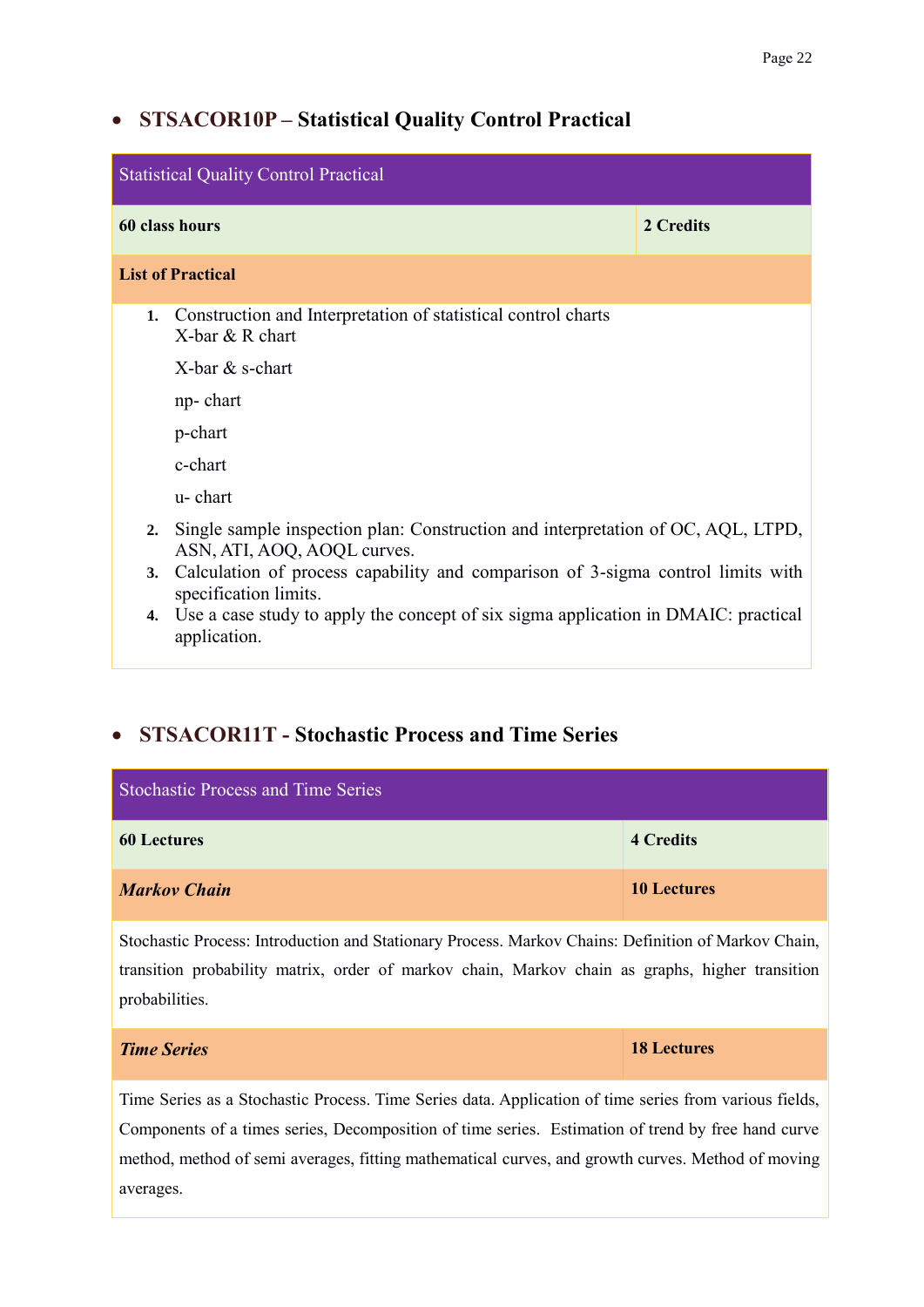| <b>Estimation</b> | 14 Lectures |
|-------------------|-------------|
|                   |             |

Estimation of seasonal component by Method of simple averages, Ratio to Trend, Ratio to Moving Averages and Link Relative method. Harmonic Analysis. Variate component method.

#### *Stationary Time series* **18 Lectures**

Stationary Time series Weak stationarity, autocorrelation function and correlogram. Some Special Processes: Moving-average (MA) process and Autoregressive (AR) process of orders one and two, Estimation of the parameters of AR  $(1)$  and AR  $(2)$  – Yule-Walker equations. Simple Exponential smoothing.

#### **Reference Books**

- 1. Gun Gupta and Dasgupta (2002) Fundamentals of Statistics Vol II, World Press
- 2. Cooray TMJA(2008) Applied Time Series, Analysis and forecasting, Narosa Publishing house
- 3. Chatfield C (2004) Analysis of Time Series, Chapman & Hall

## <span id="page-23-0"></span>• **STSACOR11P – Stochastic Process and Time Series Practical**

| <b>Stochastic Process and Time Series Practical</b>        |           |  |
|------------------------------------------------------------|-----------|--|
| 60 class hours                                             | 2 Credits |  |
| <b>List of Practical</b>                                   |           |  |
| 1. Determination of trend by curve fitting                 |           |  |
| 2. Determination of trend by moving averages               |           |  |
| 3. Determination of seasonal indices by method of averages |           |  |
| 4. Harmonic Analysis                                       |           |  |
| 5. Correlogram Analysis                                    |           |  |
| 6. Fitting of AR 1 and AR 2 models                         |           |  |
| Simple Exponential Smoothing                               |           |  |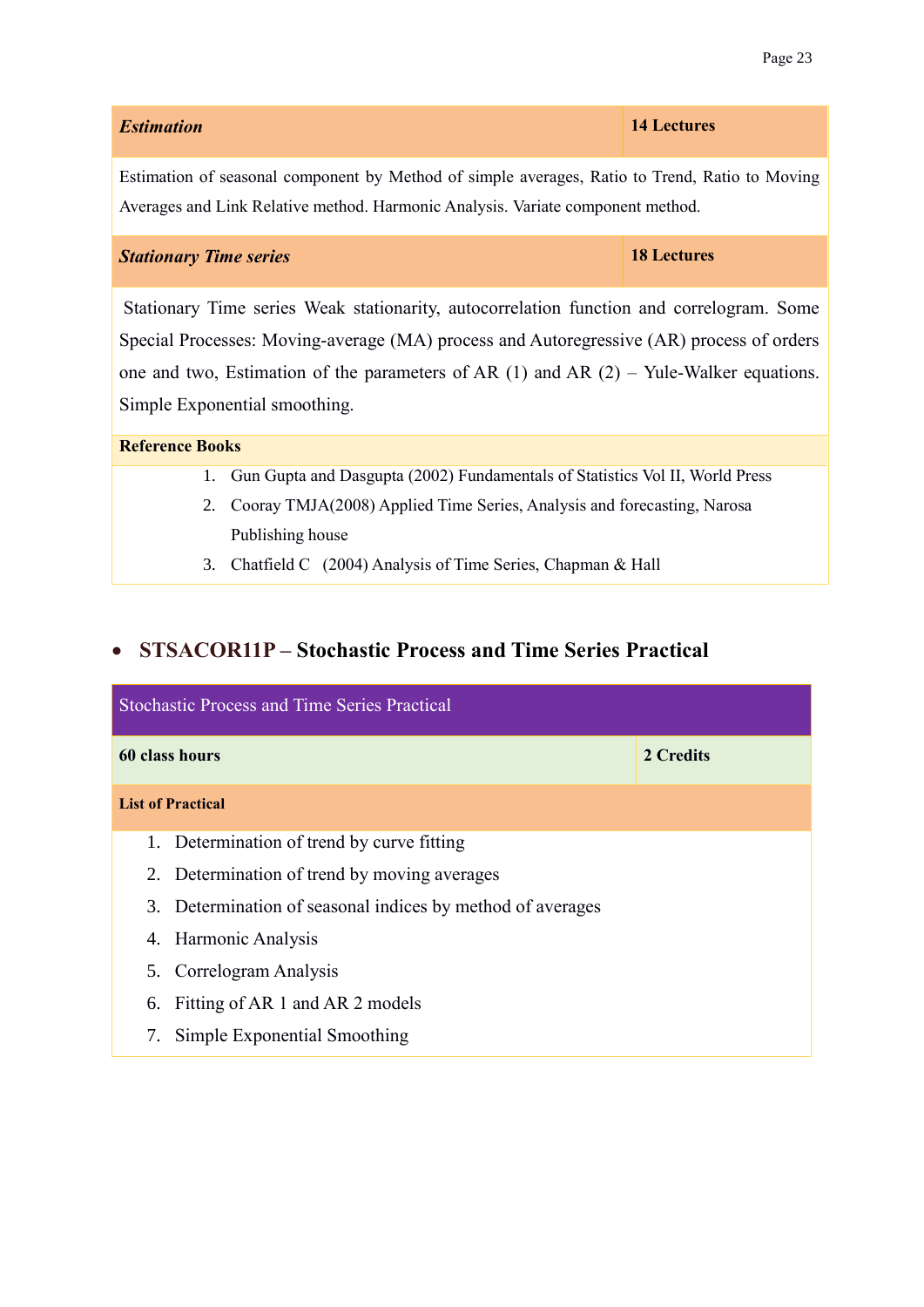### <span id="page-24-0"></span>• **STSACOR12T - Economic Statistics and Official Statistics**

| Economic Statistics and Official Statistics |             |  |
|---------------------------------------------|-------------|--|
| <b>60 Lectures</b>                          | 4 Credits   |  |
| <b>Index Numbers and National accounts</b>  | 22 Lectures |  |

Index Numbers, price, quantity and value indices, choice of weights, Various formulae and their comparisons. Tests of index numbers. Fisher's ideal index number. Chain Index Number. Consumer Price Index, Wholesale Price index & Index of industrial Production- methods of construction and uses. Definition of national income. A brief account of product, expenditure and income approaches for estimation of National Income.

#### *Measurement of poverty and inequality and Social Statistics* **16 Lectures**

Measurement of poverty and inequality, Desirable properties and different descriptive measures including Gini's coefficient, Lorenz curve. Use of Pareto and Log Normal distributions. Measures of unemployment. Comparative Social Statistics, Indices related to human development and gender disparity.

#### *Official statistical* **12 Lectures**

Present official statistical system in India, Methods of collection of official statistics, their reliability and limitations. Role of Ministry of Statistics and Program Implementation (MoSPI).

#### *Different Government organizations* **10 Lectures**

Central Statistical Office (CSO), National Sample Survey Office (NSSO), and National Statistical Commission. Government of India's Principal publications containing data on the topics such as population, industry and finance.

#### **Reference Books**

- **►** Mudgett Bruce D (1951): Index Numbers, N.Y : Wiley.
- **►** Goon A.M., Gupta M.K. and Dasgupta B. (2002): Fundamentals of Statistics, Vol. II, 8th Edn. The World Press, Kolkata.
- **►** Nagar A.L, Das R.K (1997): Basic statistics, Oxford University Press.
- **►** Ramakumar R (2002) Technical Demography, New Age.
- **►** Guide to current Indian Official Statistics, Central Statistical Office, GOI, and New Delhi. <http://mospi.nic.in/>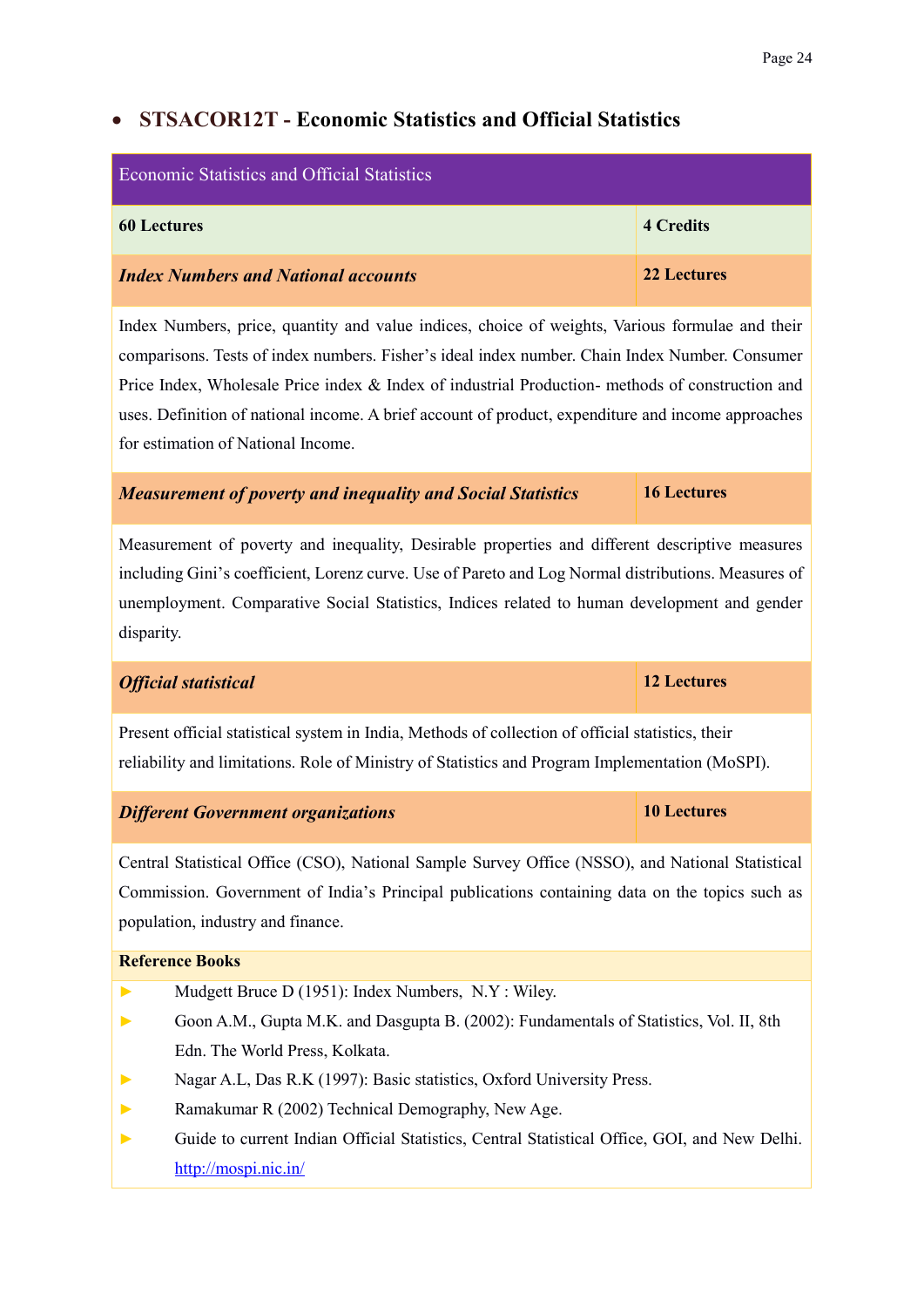### <span id="page-25-0"></span>• **STSACOR12P – Economic Statistics and Official Statistics Practical**

| <b>Economic Statistics and Official Statistics Practical</b>                                 |           |  |
|----------------------------------------------------------------------------------------------|-----------|--|
| 60 class hours                                                                               | 2 Credits |  |
| <b>List of Practical</b>                                                                     |           |  |
| Price and quantity index numbers using simple and weighted average of price relatives.<br>1. |           |  |
| 2.<br>To calculate the Chain Base index numbers.                                             |           |  |
| 3.<br>Problems on cost of living index numbers.                                              |           |  |
| Lorenz curve.<br>4.                                                                          |           |  |
| Pareto and lognormal fitting.<br>5.                                                          |           |  |
| Measures of mortality.<br>6.                                                                 |           |  |
| $7_{\scriptscriptstyle{\ddots}}$<br>Life Tables.                                             |           |  |
| 8.<br>Measures of fertility and population growth.                                           |           |  |
| 9.<br>Population Estimation and Projection.                                                  |           |  |
| 10. Fitting of logistic equation by Rhode's method.                                          |           |  |

## <span id="page-25-1"></span>• **STSACOR13T** - **Design of Experiments**

| <b>Design of Experiments</b> |                    |
|------------------------------|--------------------|
| <b>60 Lectures</b>           | <b>4 Credits</b>   |
| <b>Experimental designs</b>  | <b>10 Lectures</b> |

Experimental designs, Role, historical perspective. Terminologies: Experimental error, Basic principles, Uniformity trials, Fertility contour maps, Choice of size and shape of plots and blocks.

| <b>Basic designs</b>                                                                                                                                                                        | 14 Lectures |  |  |
|---------------------------------------------------------------------------------------------------------------------------------------------------------------------------------------------|-------------|--|--|
| Completely Randomized Design (CRD), Randomized Block Design (RBD), Latin Square Design<br>(LSD) – Layout, Model and Analysis, Relative Efficiencies, Analysis with one missing observation. |             |  |  |
| <b>14 Lectures</b><br><b>Incomplete Block Designs</b>                                                                                                                                       |             |  |  |
| Balanced Incomplete Block Design (BIBD) – parameters relationships among its parameters                                                                                                     |             |  |  |

Block Design (BIBD) – parameters, relationships among its parameters, incidence matrix and its properties.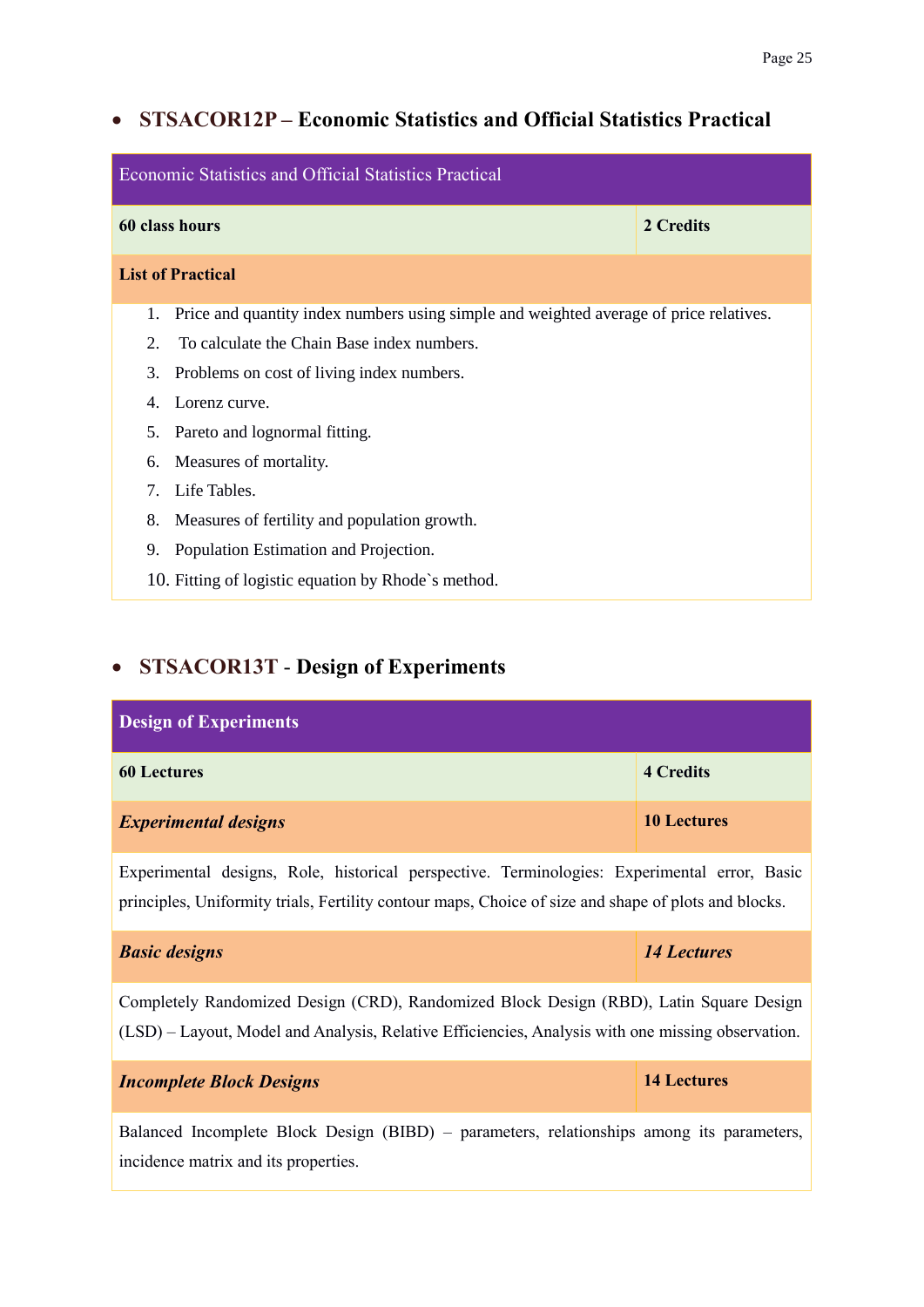#### *Factorial experiments* **22 Lectures**

Advantages, Notations and Concepts of 2<sup>n</sup> factorial experiments- their design and analysis. Total and Partial confounding for  $2^n$  ( $n \leq 5$ ), factorial experiments.

#### **Reference Books**

- Goon, A.M., Gupta, M.K. and Dasgupta, B. (2005): Fundamentals of Statistics. Vol. II, 8thEdn. World Press, Kolkata.
- **►** Mukhopadhyay, P. : Applied Statistics.
- **►** Cochran, W.G. and Cox, G.M. (1959): Experimental Design. Asia Publishing House.
- **►** Dey, A. (1986) : Theory of Block Designs, Wiley Eastern Limited.
- **►** Montgomery, D. C. (2008): Design and Analysis of Experiments, John Wiley.
- **►** Das, M.N. and Giri, N.C. (1986): Design and Analysis of Experiments. Wiley Eastern Ltd.
- **►** Kempthorne, O. (1965): The Design and Analysis of Experiments. John Wiley.

### <span id="page-26-0"></span>• **STSACOR13P – Design of Experiments Practical**

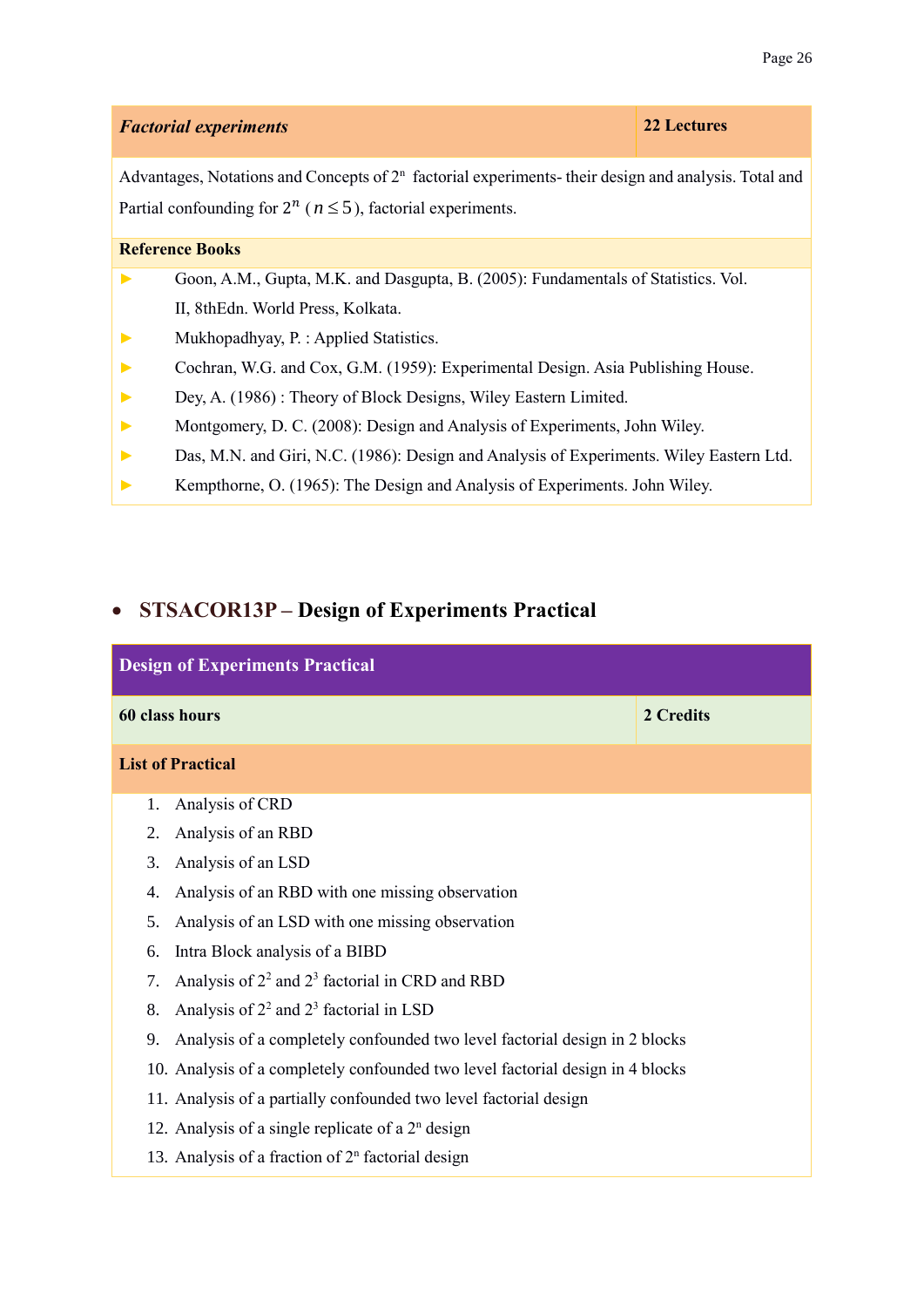## <span id="page-27-0"></span>• **STSACOR14T – Multivariate Analysis and Non Parametric Methods**

| <b>4 Credits</b><br><b>60 Lectures</b><br><b>12 Lectures</b><br><b>Bivariate Normal Distribution (BVN)</b><br>P.d.f. of BVN, properties of BVN, marginal and conditional p.d.f. of BVN.<br>Random Vector: Probability mass/density functions, Distribution function, Mean vector & Dispersion<br>matrix, Marginal and Conditional distributions.<br><b>Chemical Equilibrium</b><br><b>22 Lectures</b><br>Multinomial Distribution, Multivariate Normal distribution and its properties. Sampling distribution<br>for mean vector and variance- covariance matrix (Statement only). Multiple and partial correlation<br>coefficient and their properties.<br><b>12 Lectures</b><br><b>Applications of Multivariate Analysis</b><br>Applications of Multivariate Analysis, Discriminant Analysis, Principal Components Analysis.<br><b>14 Lectures</b><br><b>Nonparametric Tests</b><br>Nonparametric Tests, Introduction and Concept, Test for randomness based on total number of runs,<br>Empirical distribution function, Kolmogrov Smirnov test for one sample, Sign tests- one sample and<br>two samples, Wilcoxon-Mann-Whitney test, Kruskal-Wallis test.<br><b>Reference Books</b><br>Anderson, T.W. (2003): An Introduction to Multivariate Statistical Analysis, 3 <sup>rd</sup> Edn., John<br>Wiley.<br>Muirhead, R.J. (1982): Aspects of Multivariate Statistical Theory, John Wiley.<br>Kshirsagar, A.M. (1972): Multivariate Analysis, 1stEdn. Marcel Dekker.<br>Johnson, R.A. and Wichern, D.W. (2007): Applied Multivariate Analysis, 6th Edn., Pearson &<br>Prentice Hall<br>Mukhopadhyay, P. : Mathematical Statistics.<br>Gibbons, J. D. and Chakraborty, S (2003): Nonparametric Statistical Inference. 4 <sup>th</sup> Edition.<br>Marcel Dekker, CRC. | <b>Multivariate Analysis and Non Parametric Methods</b> |  |  |
|---------------------------------------------------------------------------------------------------------------------------------------------------------------------------------------------------------------------------------------------------------------------------------------------------------------------------------------------------------------------------------------------------------------------------------------------------------------------------------------------------------------------------------------------------------------------------------------------------------------------------------------------------------------------------------------------------------------------------------------------------------------------------------------------------------------------------------------------------------------------------------------------------------------------------------------------------------------------------------------------------------------------------------------------------------------------------------------------------------------------------------------------------------------------------------------------------------------------------------------------------------------------------------------------------------------------------------------------------------------------------------------------------------------------------------------------------------------------------------------------------------------------------------------------------------------------------------------------------------------------------------------------------------------------------------------------------------------------------------------------------------------------------|---------------------------------------------------------|--|--|
|                                                                                                                                                                                                                                                                                                                                                                                                                                                                                                                                                                                                                                                                                                                                                                                                                                                                                                                                                                                                                                                                                                                                                                                                                                                                                                                                                                                                                                                                                                                                                                                                                                                                                                                                                                           |                                                         |  |  |
|                                                                                                                                                                                                                                                                                                                                                                                                                                                                                                                                                                                                                                                                                                                                                                                                                                                                                                                                                                                                                                                                                                                                                                                                                                                                                                                                                                                                                                                                                                                                                                                                                                                                                                                                                                           |                                                         |  |  |
|                                                                                                                                                                                                                                                                                                                                                                                                                                                                                                                                                                                                                                                                                                                                                                                                                                                                                                                                                                                                                                                                                                                                                                                                                                                                                                                                                                                                                                                                                                                                                                                                                                                                                                                                                                           |                                                         |  |  |
|                                                                                                                                                                                                                                                                                                                                                                                                                                                                                                                                                                                                                                                                                                                                                                                                                                                                                                                                                                                                                                                                                                                                                                                                                                                                                                                                                                                                                                                                                                                                                                                                                                                                                                                                                                           |                                                         |  |  |
|                                                                                                                                                                                                                                                                                                                                                                                                                                                                                                                                                                                                                                                                                                                                                                                                                                                                                                                                                                                                                                                                                                                                                                                                                                                                                                                                                                                                                                                                                                                                                                                                                                                                                                                                                                           |                                                         |  |  |
|                                                                                                                                                                                                                                                                                                                                                                                                                                                                                                                                                                                                                                                                                                                                                                                                                                                                                                                                                                                                                                                                                                                                                                                                                                                                                                                                                                                                                                                                                                                                                                                                                                                                                                                                                                           |                                                         |  |  |
|                                                                                                                                                                                                                                                                                                                                                                                                                                                                                                                                                                                                                                                                                                                                                                                                                                                                                                                                                                                                                                                                                                                                                                                                                                                                                                                                                                                                                                                                                                                                                                                                                                                                                                                                                                           |                                                         |  |  |
|                                                                                                                                                                                                                                                                                                                                                                                                                                                                                                                                                                                                                                                                                                                                                                                                                                                                                                                                                                                                                                                                                                                                                                                                                                                                                                                                                                                                                                                                                                                                                                                                                                                                                                                                                                           |                                                         |  |  |
|                                                                                                                                                                                                                                                                                                                                                                                                                                                                                                                                                                                                                                                                                                                                                                                                                                                                                                                                                                                                                                                                                                                                                                                                                                                                                                                                                                                                                                                                                                                                                                                                                                                                                                                                                                           |                                                         |  |  |
|                                                                                                                                                                                                                                                                                                                                                                                                                                                                                                                                                                                                                                                                                                                                                                                                                                                                                                                                                                                                                                                                                                                                                                                                                                                                                                                                                                                                                                                                                                                                                                                                                                                                                                                                                                           |                                                         |  |  |
|                                                                                                                                                                                                                                                                                                                                                                                                                                                                                                                                                                                                                                                                                                                                                                                                                                                                                                                                                                                                                                                                                                                                                                                                                                                                                                                                                                                                                                                                                                                                                                                                                                                                                                                                                                           |                                                         |  |  |
|                                                                                                                                                                                                                                                                                                                                                                                                                                                                                                                                                                                                                                                                                                                                                                                                                                                                                                                                                                                                                                                                                                                                                                                                                                                                                                                                                                                                                                                                                                                                                                                                                                                                                                                                                                           |                                                         |  |  |
|                                                                                                                                                                                                                                                                                                                                                                                                                                                                                                                                                                                                                                                                                                                                                                                                                                                                                                                                                                                                                                                                                                                                                                                                                                                                                                                                                                                                                                                                                                                                                                                                                                                                                                                                                                           |                                                         |  |  |
|                                                                                                                                                                                                                                                                                                                                                                                                                                                                                                                                                                                                                                                                                                                                                                                                                                                                                                                                                                                                                                                                                                                                                                                                                                                                                                                                                                                                                                                                                                                                                                                                                                                                                                                                                                           |                                                         |  |  |
|                                                                                                                                                                                                                                                                                                                                                                                                                                                                                                                                                                                                                                                                                                                                                                                                                                                                                                                                                                                                                                                                                                                                                                                                                                                                                                                                                                                                                                                                                                                                                                                                                                                                                                                                                                           |                                                         |  |  |
|                                                                                                                                                                                                                                                                                                                                                                                                                                                                                                                                                                                                                                                                                                                                                                                                                                                                                                                                                                                                                                                                                                                                                                                                                                                                                                                                                                                                                                                                                                                                                                                                                                                                                                                                                                           |                                                         |  |  |
|                                                                                                                                                                                                                                                                                                                                                                                                                                                                                                                                                                                                                                                                                                                                                                                                                                                                                                                                                                                                                                                                                                                                                                                                                                                                                                                                                                                                                                                                                                                                                                                                                                                                                                                                                                           |                                                         |  |  |
|                                                                                                                                                                                                                                                                                                                                                                                                                                                                                                                                                                                                                                                                                                                                                                                                                                                                                                                                                                                                                                                                                                                                                                                                                                                                                                                                                                                                                                                                                                                                                                                                                                                                                                                                                                           |                                                         |  |  |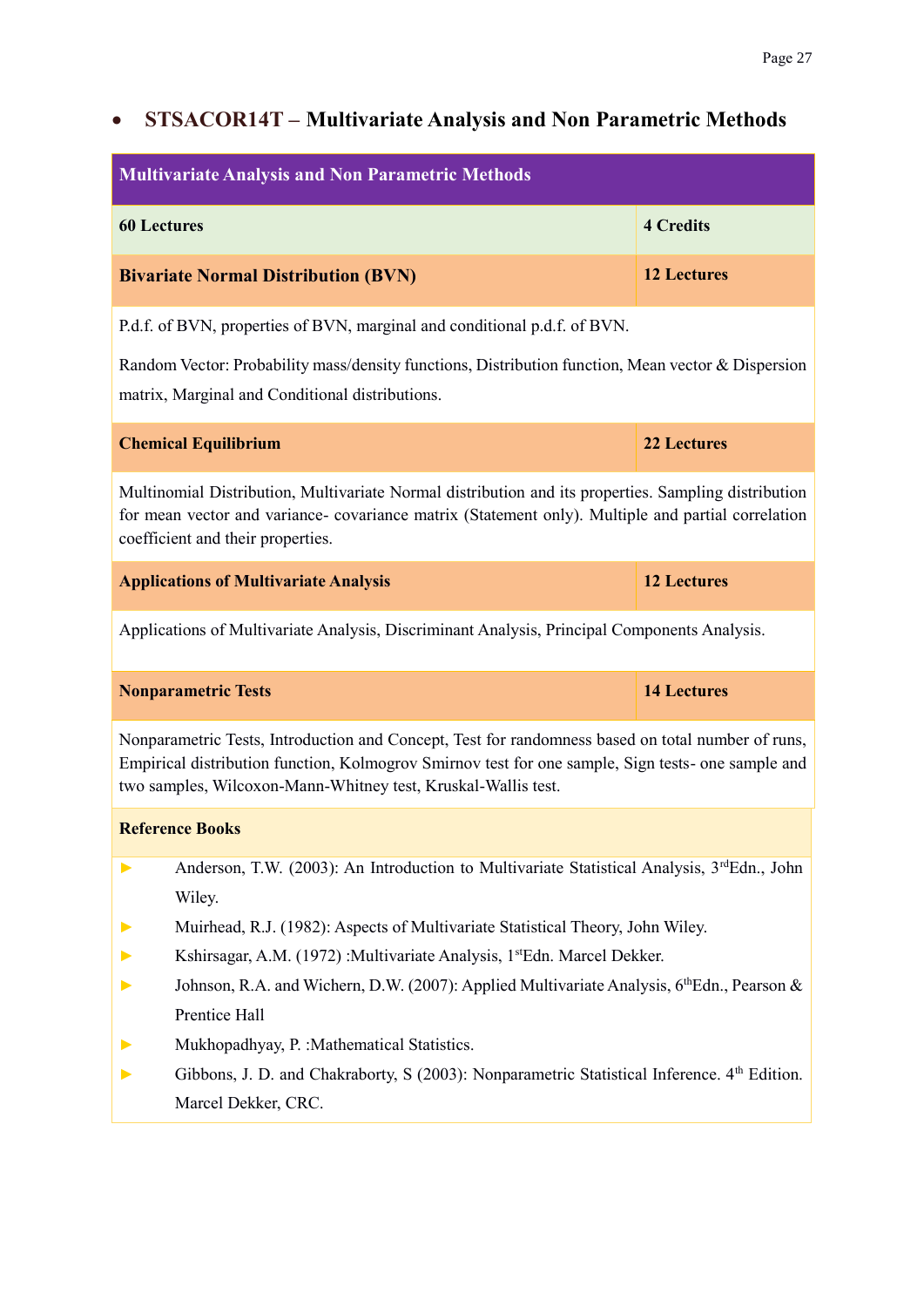### <span id="page-28-0"></span>• **STSACOR14P – Multivariate Analysis & Non Parametric Methods Practical**

| <b>Multivariate Analysis &amp; Non Parametric Methods Practical</b> |           |  |
|---------------------------------------------------------------------|-----------|--|
| <b>60 Class Hours</b>                                               | 2 Credits |  |
| <b>List of Practical</b>                                            |           |  |
| Multiple Correlation<br>1.                                          |           |  |
| <b>Partial Correlation</b><br>$2^{\circ}$                           |           |  |
| Bivariate Normal Distribution,<br>3.                                |           |  |
| Multivariate Normal Distribution<br>4.                              |           |  |
| Discriminant Analysis<br>5.                                         |           |  |
| Principal Components Analysis<br>6.                                 |           |  |
| Test for randomness based on total number of runs,<br>7.            |           |  |
| Kolmogrov Smirnov test for one sample.<br>8.                        |           |  |
| Sign test: one sample, two samples, large samples.<br>9.            |           |  |
| 10. Wilcoxon-Mann-Whitney U-test                                    |           |  |
| 11. Kruskal-Wallis test                                             |           |  |

## <span id="page-28-1"></span>**3. Department Specific Electives Subjects Syllabus**

### <span id="page-28-2"></span>• **STSADSE01T** - **Discrete data analysis**

| Discrete data analysis         |                    |
|--------------------------------|--------------------|
| <b>60 Lectures</b>             | <b>4 Credits</b>   |
| <b>Measures of association</b> | <b>18 Lectures</b> |

Introduction to Categorical Data, 2 X 2 contingency table, notion of independence & association, ideas of complete and absolute association. Yules measures of association and colligation, Cramer's measure of association, Extension to kxl contingency table: Pearson's chi-square, Kendall's  $\tau$  and b, Goodman-Kruscal's γ.

| <b>Comparing proportions in 2x2 tables</b> |  |  |
|--------------------------------------------|--|--|
|                                            |  |  |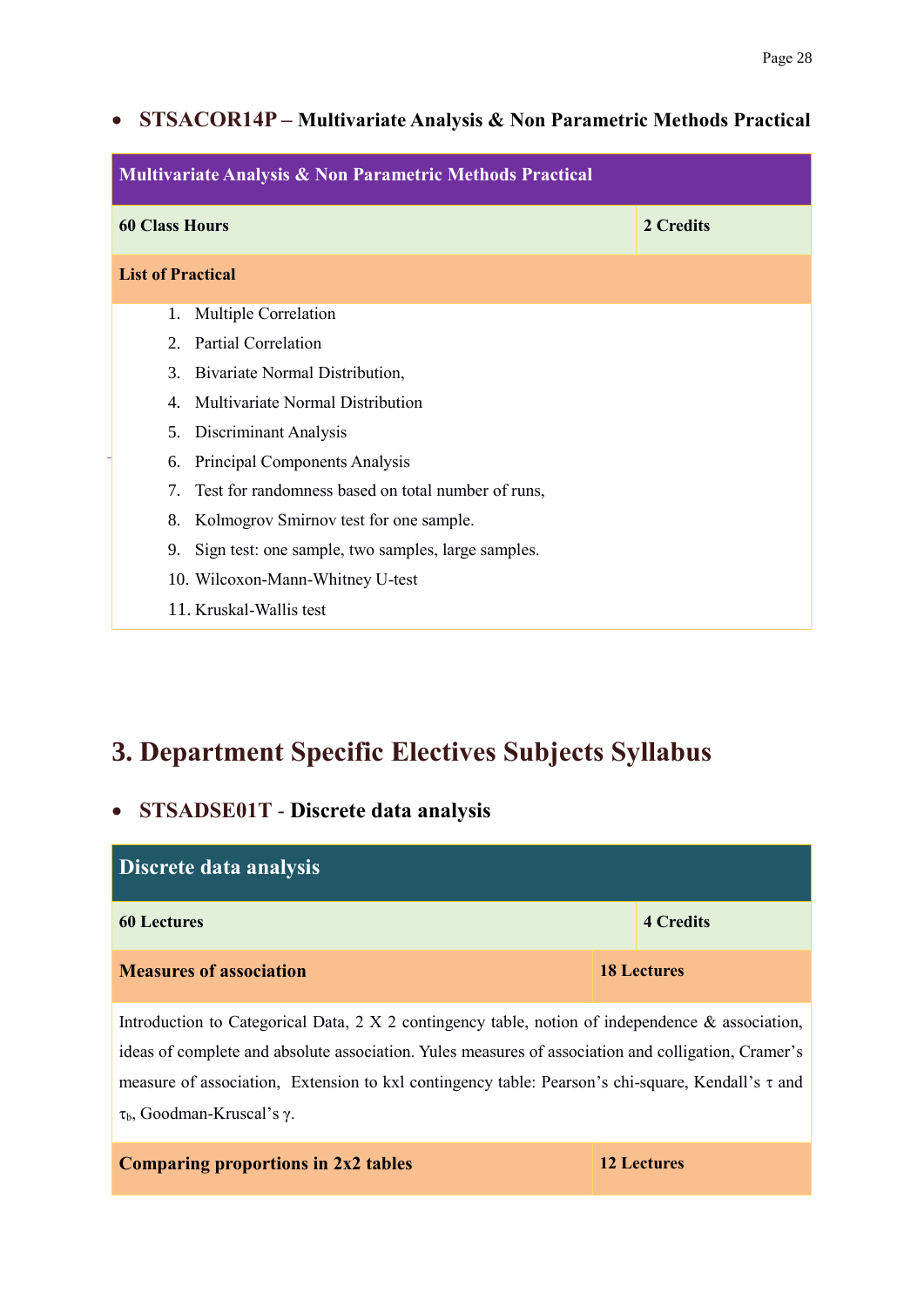Difference of proportions, relative risk, odds ratio, log odds ratio; types of observational studies.

#### **Generalized linear Model 20 Lectures**

Generalized linear Model, Components of a generalized linear model, Random component, systematic component, Link function.

Generalized linear model for binary data, Logistic and probit regression model, Multiple logistic regression. Model fitting by using score function.

#### **Model for contingency table 10 Lectures**

Log linear model of independence for two way table, Interpretation of the parameters in independence model, saturated model for two way table. The log-linear-logistic connection.

#### **Reference Books**

- Goon A.M., Gupta M.K., Dasgupta, B. (2005), Fundamentals of Statistics, Vol II, World Press, Calcutta.
- P. McCullagh & J.A. Nelder. (1995), Generalized Linear Models. Chapman and Hall.
- J.F. Simonoff: Analyzing Categorical Data.
- S.E. Fienberg: The Analysis of Cross Classified data
- Michael S. Lewis Beck. : Basic Statistics.
- Agresti, A.(2007), An Introduction to Categorical data analysis. Wiley.

#### <span id="page-29-0"></span>• **STSADSE01P** – **Discrete data analysis Practical**

| Discrete data analysis Practical |                                                       |           |
|----------------------------------|-------------------------------------------------------|-----------|
|                                  | <b>60 Class Hours</b>                                 | 2 Credits |
|                                  | <b>List of Practical</b>                              |           |
|                                  | 1. Regression diagnostics                             |           |
|                                  | 2. Measures of association for 2x2 contingency table. |           |
|                                  | 3. Relative risk, odds ratio                          |           |
| 4.                               | Measures of association for kxl contingency table.    |           |
| 5.                               | Fitting a logit model                                 |           |
| 6.                               | Fitting a probit model                                |           |
| 7.                               | Fitting of multiple logistic regression.              |           |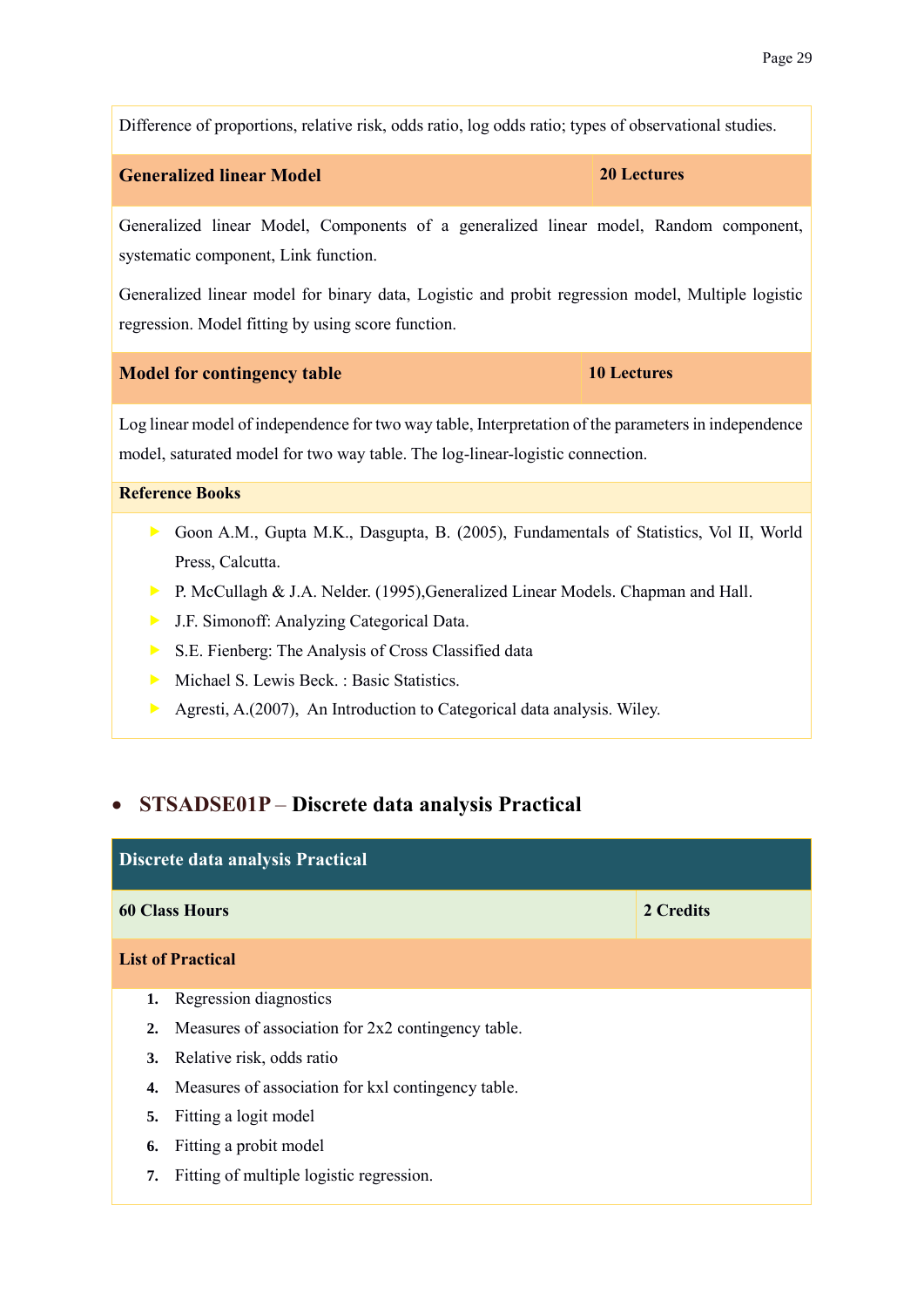## <span id="page-30-0"></span>• **STSADSE02T – Large Sample Theory**

| <b>Large Sample Theory</b>                                                                                                                                                                                                                                                                                                                                                                             |                    |  |  |  |
|--------------------------------------------------------------------------------------------------------------------------------------------------------------------------------------------------------------------------------------------------------------------------------------------------------------------------------------------------------------------------------------------------------|--------------------|--|--|--|
| <b>4 Credits</b><br><b>60 Lectures</b>                                                                                                                                                                                                                                                                                                                                                                 |                    |  |  |  |
| <b>Limit Theorems</b>                                                                                                                                                                                                                                                                                                                                                                                  | <b>14 Lectures</b> |  |  |  |
| Convergence in Probability, Weak Laws of Large Numbers and their applications, Convergence in<br>Distribution, relation between two kind of convergence, Slutsky's Theorem, De-Moivre-Laplace<br>Limit Theorem. Normal approximation to Poisson distribution, Statement of Central Limit Theorem<br>(iid case) and its use in test and confidence interval for binomial proportions and Poisson means. |                    |  |  |  |
| <b>Standard Errors of Statistics and Variance Stabilization</b>                                                                                                                                                                                                                                                                                                                                        | <b>24 Lectures</b> |  |  |  |
| Derivation and uses of large sample standard error of sample moments, Standard deviation,<br>Coefficient of Variation, $b_1 \& b_2$ measures, Correlation coefficient. Asymptotic distribution of sample<br>quantiles. Transformation of Statistics, Derivation and use of sin <sup>-1</sup> , square root, logarithmic &<br>Fisher's Z-transformations.                                               |                    |  |  |  |
| <b>Asymptotic Property of Estimators</b>                                                                                                                                                                                                                                                                                                                                                               | <b>10 Lectures</b> |  |  |  |
| Consistency Asymptotic efficiency, ARE, CAN and BAN estimators. Properties of MLE<br>(statement only) and their uses in testing and confidence interval.                                                                                                                                                                                                                                               |                    |  |  |  |
| Pearsonian $\chi^2$                                                                                                                                                                                                                                                                                                                                                                                    | <b>12 Lectures</b> |  |  |  |
| Large Sample distribution of Pearsonian $\chi^2$ statistic, its uses (goodness of fit, independence,<br>homogeneity). Yates' correction in a 2x2 contingency table.                                                                                                                                                                                                                                    |                    |  |  |  |
| <b>Reference Books</b>                                                                                                                                                                                                                                                                                                                                                                                 |                    |  |  |  |
| A.M.Gun, M.K. Gupta & B.Dasgupta: An Outline of Statistical Theory (Vol.1&2)<br>$\blacktriangleright$<br>P. Mukhopadhyay : Mathematical Statistics.<br>V.K. Rohatgi & A.K.M.E. Saleh: An Introduction to Probability and Statistics.<br>C.R. Rao: Linear Statistical Inference and its Application.<br>R.V. Hogg and A.T. Craig: Introduction to Mathematical statistics.<br>▶                         |                    |  |  |  |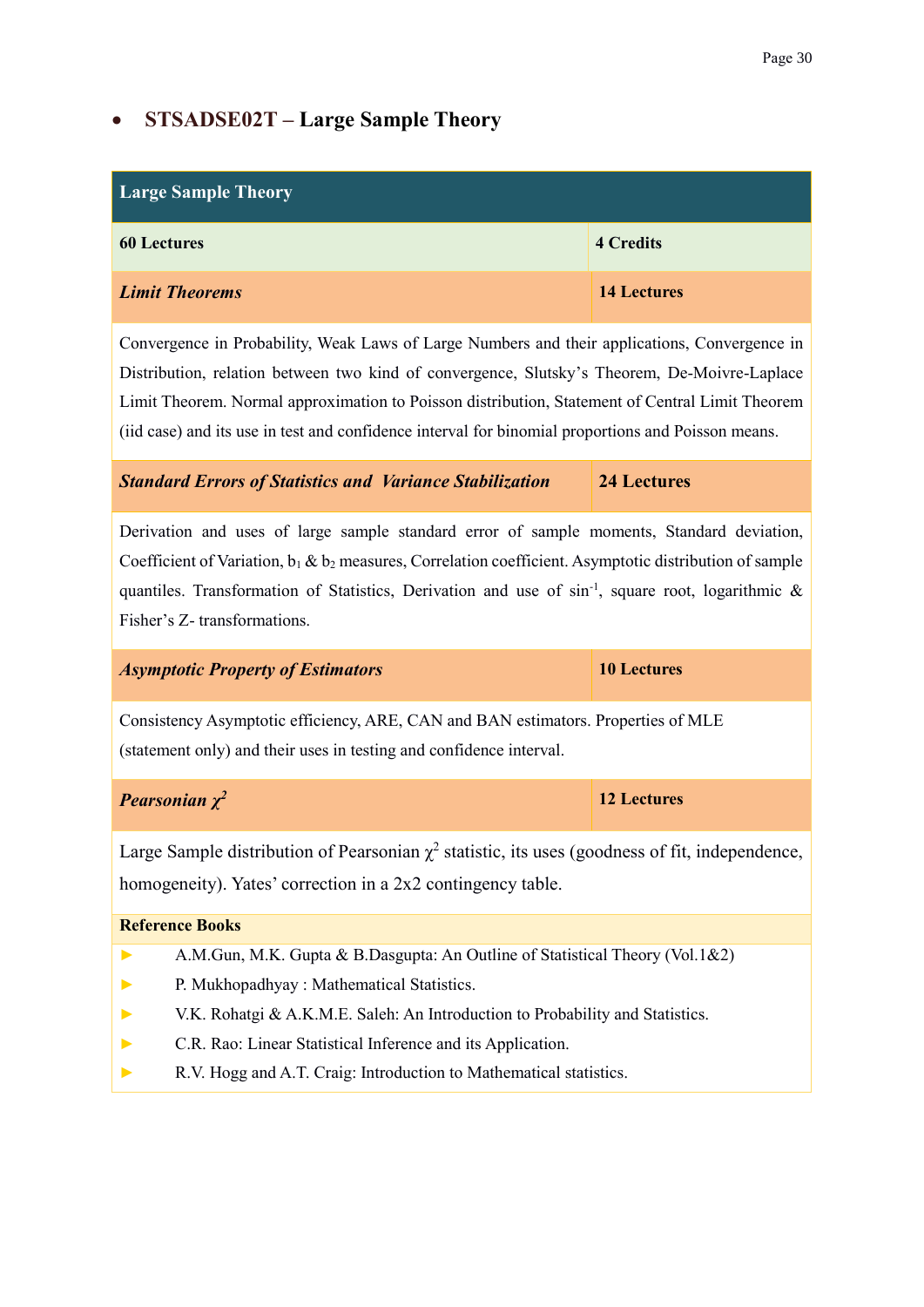#### Page 31

## • **STSADSE02P** – **Large Sample Theory Practical**

| <b>Large Sample Theory Practical</b> |                                                                                              |           |
|--------------------------------------|----------------------------------------------------------------------------------------------|-----------|
|                                      | <b>60 Class Hours</b>                                                                        | 2 Credits |
|                                      | <b>List of Practical</b>                                                                     |           |
| 1.                                   | Testing of significance and confidence intervals for single proportion and difference of two |           |
|                                      | proportions using CLT.                                                                       |           |
| 2.                                   | Testing of significance and confidence intervals for single Poisson mean and difference of   |           |
|                                      | two Poisson means using CLT.                                                                 |           |
| 3.                                   | Testing of significance and confidence intervals concerning sample standard deviation,       |           |
|                                      | coefficient of variation and correlation coefficient (both single sample, two sample cases). |           |
| 4.                                   | Testing of significance and confidence intervals using variance stabilizing transformations. |           |
| 5.                                   | Determination of the minimum sample size required to achieve normality by sample             |           |
|                                      | proportion, mean and standard deviation.                                                     |           |
| 6.                                   | Tests for goodness of fit, independence and homogeneity using Pearsonian chi-square          |           |
|                                      | statistic.                                                                                   |           |

## • **STSADSE03T** – **Econometrics**

| <b>Econometrics</b>         |                    |
|-----------------------------|--------------------|
| <b>60 Lectures</b>          | <b>4 Credits</b>   |
| <b>What is Econometrics</b> | <b>12 Lectures</b> |

Comparing mathematical and econometric model with illustrative examples – consumption and production function. Stages of econometric methodology, Review of simple linear regression model

| <b>Heteroscedasticity</b>                                                                         | 16 Lectures |
|---------------------------------------------------------------------------------------------------|-------------|
| Nature of heteroscedasticity - illustrative examples, OLS method under heteroscedasticity and its |             |
| consequences, detecting heteroscedasticity – residual plot, Glejser test, Goldfeld-Quandt test,   |             |

| <b>Autocorrelation</b> | 14 Lectures |
|------------------------|-------------|
|                        |             |

remedial measure through variable transformation and generalized least squares (GLS).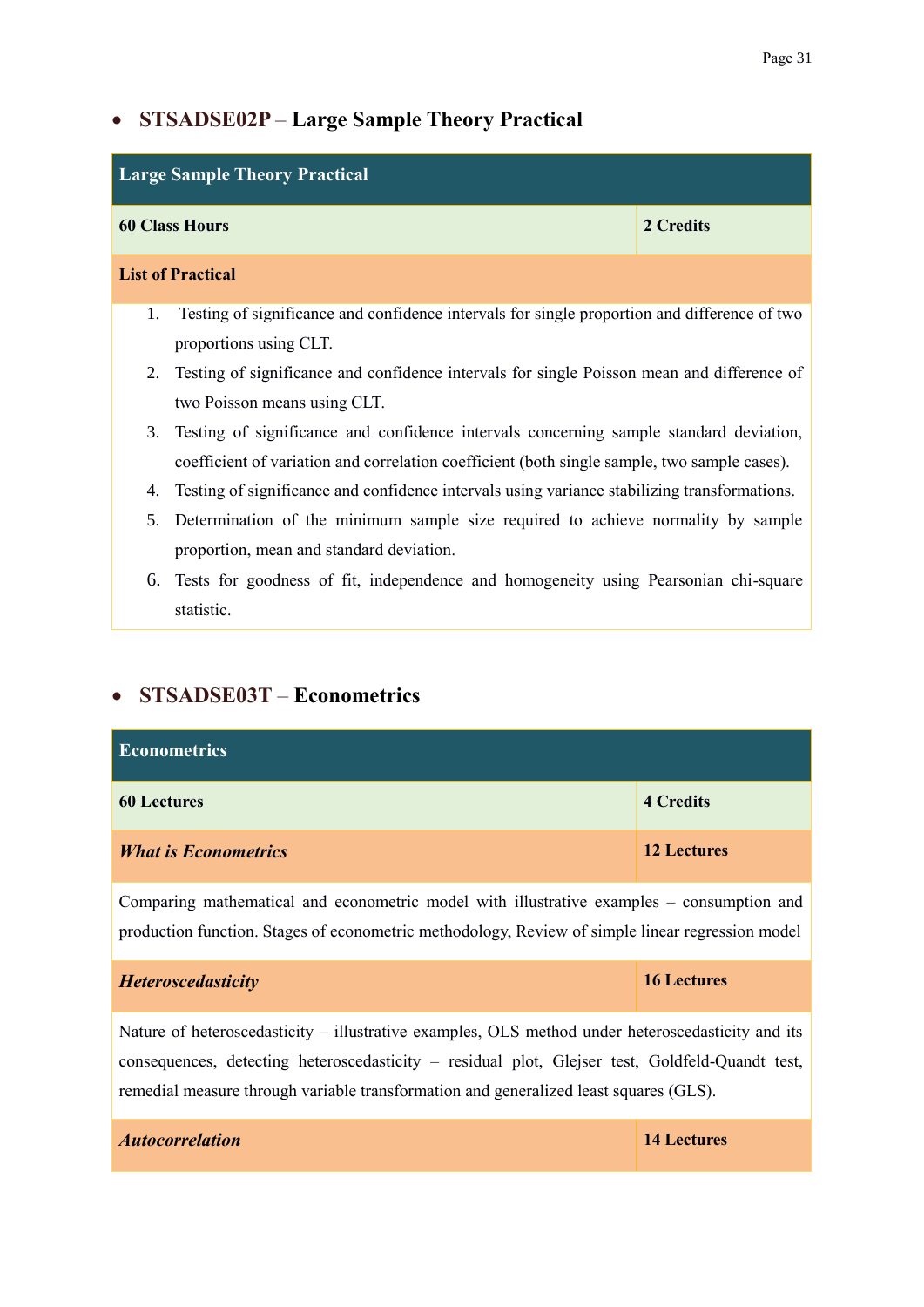Nature of autocorrelation – illustrative examples, OLS method under autocorrelation – AR(1) model, detecting autocorrelation – residual plot, Runs test, Durbin-Watson test, GLS method for correcting autocorrelation.

#### *Multicollinearity* **18 Lectures**

Nature of multicollinearity – illustrative examples, OLS method under perfect multicollinearity and its consequences, detecting multicollinearity – thumb rules based on  $\mathbb{R}^2$ , pair-wise and partial correlations, remedial measures via more data, dropping and transformation of variables.

#### **Reference Books**

- **►** G.S. Maddala: Introduction to Econometrics
- **►** D.N. Gujarati: Basic Econometrics
- **►** J. Johnston and J. Dinardo: Econometric Methods

#### • **STSADSE03P** – **Econometrics Practical**

| <b>Large Sample Theory Practical</b>                                                  |                                                                                   |           |
|---------------------------------------------------------------------------------------|-----------------------------------------------------------------------------------|-----------|
|                                                                                       | <b>60 Class Hours</b>                                                             | 2 Credits |
|                                                                                       | <b>List of Practical</b>                                                          |           |
| 1.                                                                                    | Fitting of ordinary linear regression equations with diagnostics.                 |           |
|                                                                                       | 2. Tests of heteroscedasticity.                                                   |           |
| Fitting of regression equation after making adjustments for heteroscedasticity.<br>3. |                                                                                   |           |
| 4. Tests of autocorrelation.                                                          |                                                                                   |           |
| 5.                                                                                    | Fitting of regression equation after making adjustments for autocorrelation.      |           |
|                                                                                       | 6. Tests of multicollinearity.                                                    |           |
|                                                                                       | 7. Fitting of regression equation after making adjustments for multicollinearity. |           |

### <span id="page-32-0"></span>• **STSADSE04T - Demography**

| Demography          |                    |
|---------------------|--------------------|
| <b>60 Lectures</b>  | <b>4 Credits</b>   |
| <b>Introduction</b> | <b>12 Lectures</b> |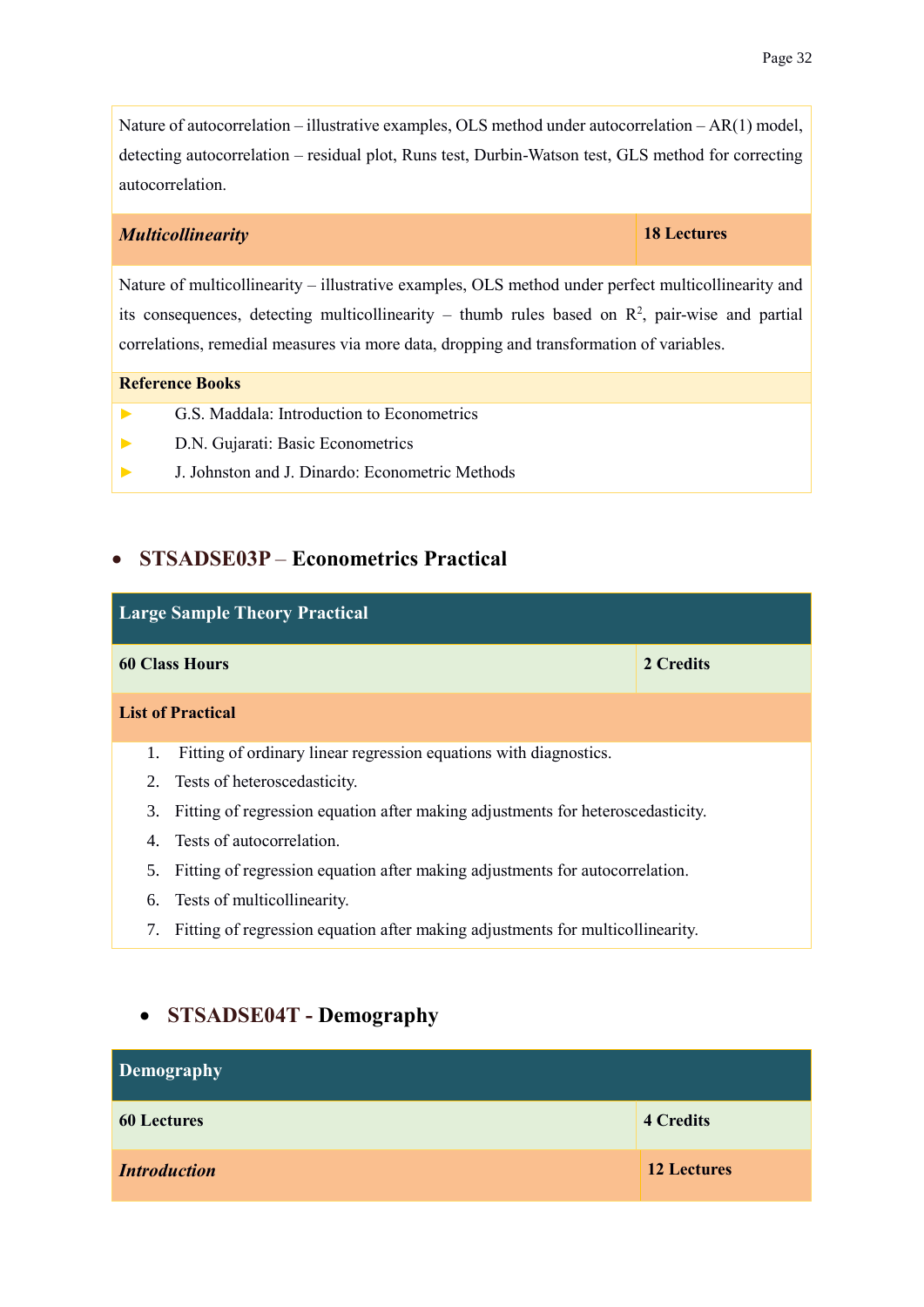Demographic events and processes. Sources of population data, Census and registration. Errors in census and registration data. Rates and ratios of vital events.

#### *Measurements of mortality* **14 Lectures**

Crude death rate (CDR), Specific death rate (SDR), Infant mortality rate (IMR) and Standardized death rates. Life (Mortality) tables: assumption, description and uses. Stable and Stationary population.

#### *Measurements of Fertility* **18 Lectures**

Crude Birth Rate (CBR), General Fertility rate (GFR), Specific Fertility rate (SFR) and total Fertility rate (TFR). Measurement of population growth: Crude rates of natural increase, Pearl's Vital index, Gross Reproduction Rate (GRR) and Net reproduction rate (NRR).

#### **Estimation 16 Lectures**

Population estimation, Projection and Forecasting: Use of AP and GP methods for population estimates. Fitting of population curve for population forecasting using Rhode's method.

#### **Reference Books**

**►** A.M.Gun, M.K. Gupta & B.Dasgupta: Fundamental of Statistical Theory (Vol.1&2)

**►** P. Mukhopadhyay : Applied Statistics.

## • **STSADSE04P – Demography Practical**

| <b>Large Sample Theory Practical</b>                          |           |
|---------------------------------------------------------------|-----------|
| <b>60 Class Hours</b>                                         | 2 Credits |
| <b>List of Practical</b>                                      |           |
| Computation of Crude Birth Rate.<br>1.                        |           |
| Computation of different Fertility Rate.<br>2.                |           |
| Computation of Reproduction Rate.<br>3.                       |           |
| Computation of Vital index.<br>4.                             |           |
| Fitting of population curve for population forecasting.<br>5. |           |
| Computation of Mortality rate.<br>6.                          |           |
| Preparation of Life Table.<br>7.                              |           |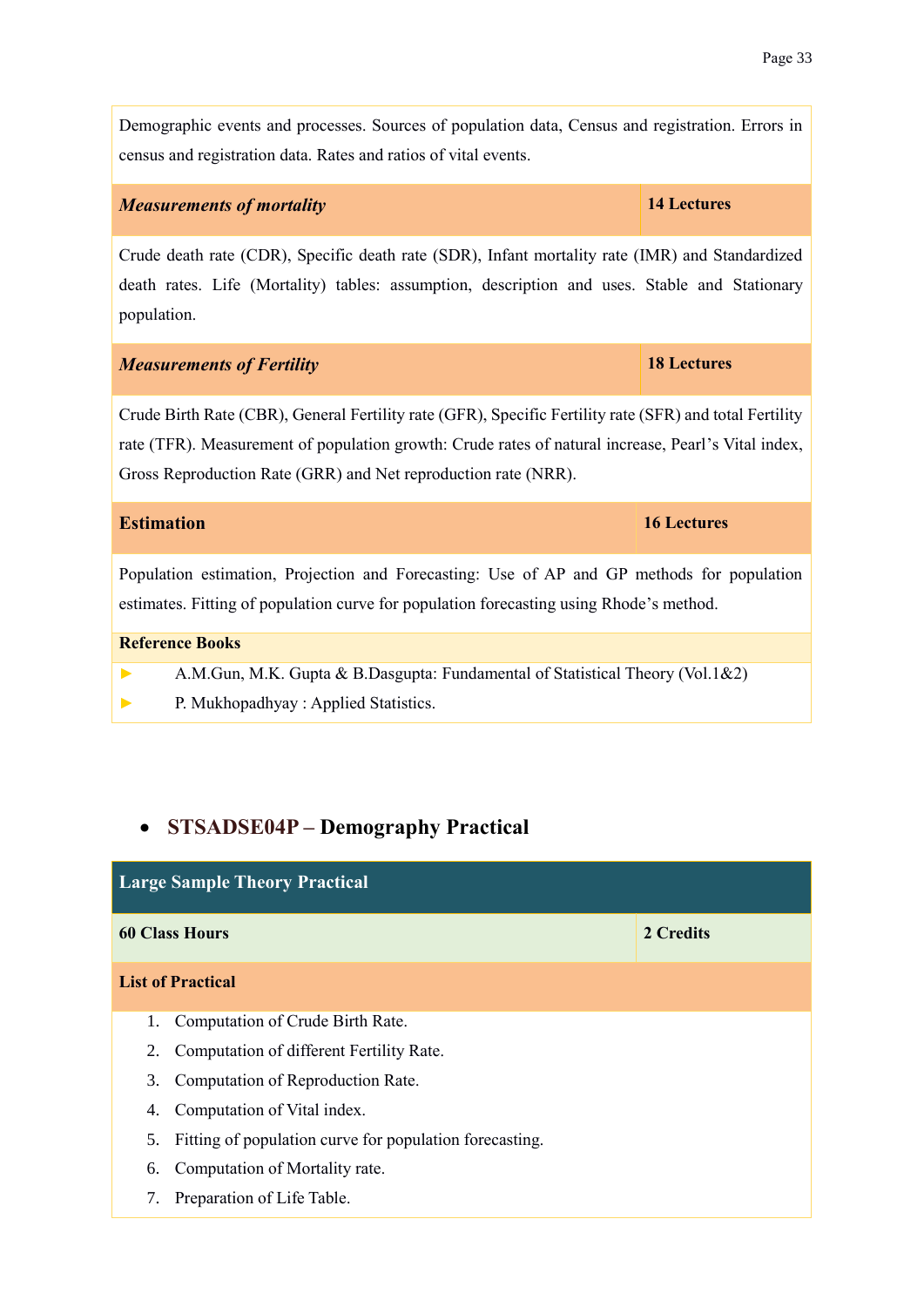### <span id="page-34-0"></span>• **STSADSE05T - Numerical Analysis and Monte Carlo Computation**

| Numerical Analysis and Monte Carlo Computation                                                |                    |
|-----------------------------------------------------------------------------------------------|--------------------|
| <b>60 Lectures</b>                                                                            | <b>4 Credits</b>   |
| <b>Numerical Analysis</b>                                                                     | <b>14 Lectures</b> |
| Finite differences and interpolation. Operators $\Delta$ and E. Newton's forward and backward |                    |

**Numerical Integration and Solution of Equation 16 Lectures**

interpolation formulae. Lagrange's interpolation formulae.

Numerical Integration, Gauss quadrature, Trapezoidal rule, Simpson's one-third rule with error terms. Stirling's approximation to factorial n. Solution of equations in a single variable- Bisection, Iteration and Newton Raphson method.

| <b>Simulation</b> | 14 Lectures |
|-------------------|-------------|
|                   |             |

Using the computer for random number generation (treated as a black box). A brief look at some popular approaches (no mathematical justification needed). Simulating a coin toss, a die roll and a card shuffle. CDF inversion method. Simulation from standard distributions. Finding probabilities and moments using simulation.

| <b>Monte Carlo</b> | 16 Lectures |
|--------------------|-------------|
|                    |             |

Monte Carlo integration. Basic idea of importance sampling. (MCMC not included). Generating from Binomial and Poisson distributions, and comparing the histograms to the PMFs.

Generating from Uniform (0, 1) distribution, and applying inverse CDF transforms. Simulating Gaussian distribution using Box-Muller method. Approximating the expectation of a given function of a random variable using simulation. Graphical demonstration of the Law of Large Numbers. Approximating the value of pi by simulating dart throwing.

#### **Reference Books**

- **►** F. B. Hildebrand: Introduction to Numerical Analysis, Tata McGrawHill
- **►** J. B. Scarborough: Numerical Mathematical Analysis, Oxford & IBH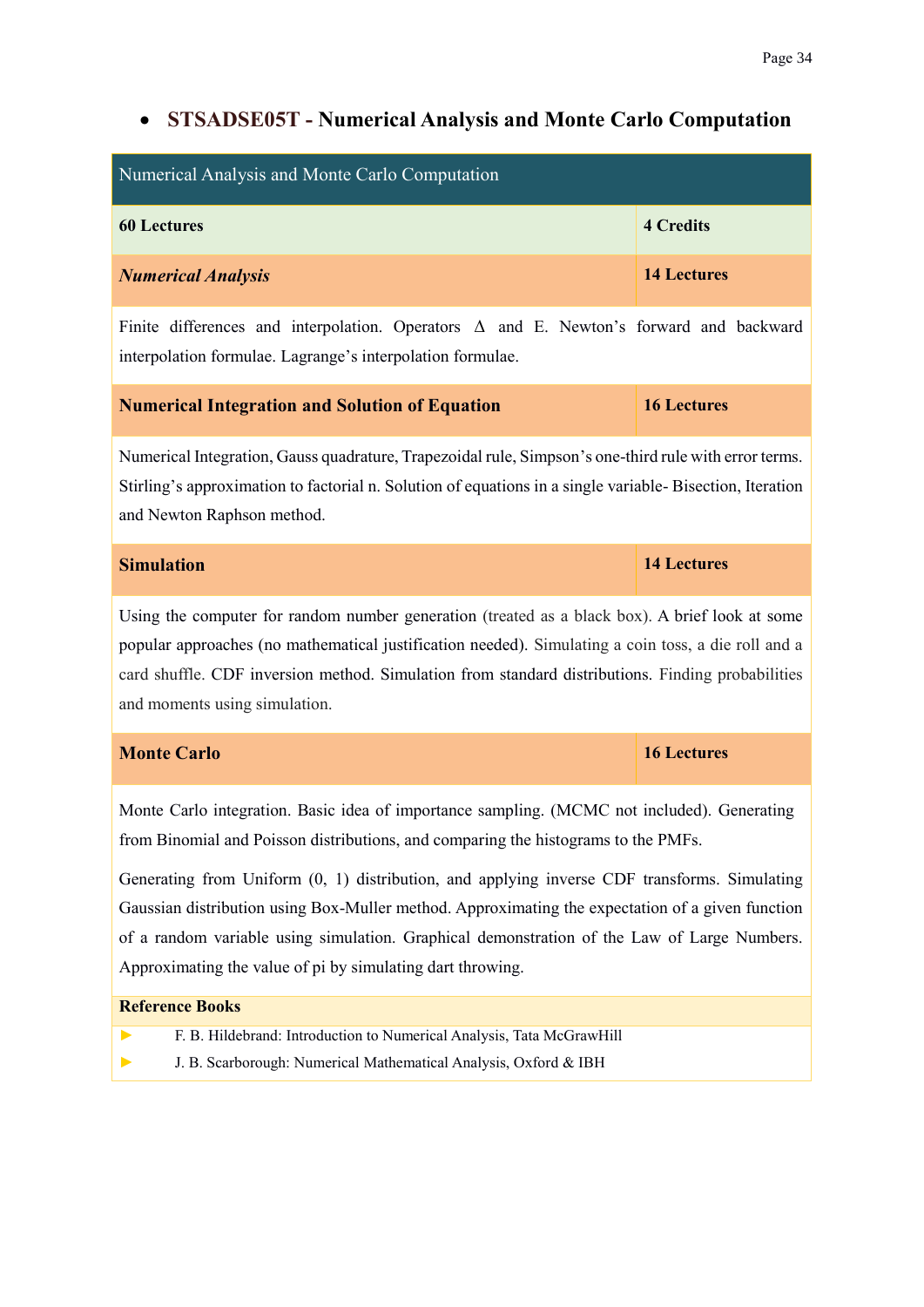## • **STSADSE05P: Numerical Analysis Monte & Carlo Computation Practical**

| Numerical Analysis and Monte Carlo Computation Practical |           |
|----------------------------------------------------------|-----------|
| <b>60 Class Hours</b>                                    | 2 Credits |
| <b>List of Practical</b>                                 |           |
| 1. Computation of Numerical Integration.                 |           |
| Simulation using MCMC.<br>2.                             |           |

## <span id="page-35-0"></span>• **STSADSE06P - Project**

| <b>Communication Electronics</b>                                                                                                                                                                                                                                                                                                                                                                            |                  |  |
|-------------------------------------------------------------------------------------------------------------------------------------------------------------------------------------------------------------------------------------------------------------------------------------------------------------------------------------------------------------------------------------------------------------|------------------|--|
| <b>180 Class hours</b>                                                                                                                                                                                                                                                                                                                                                                                      | <b>6 Credits</b> |  |
| The aim of the course is to initiate students to write and present a statistical report,<br>$\circ$<br>under the supervision of a faculty, on some area of human interest.<br>The project work will provide hands on training to the students to deal with data<br>$\circ$<br>emanating from some real life situation and propel them to dwell on some theory or<br>relate it to some theoretical concepts. |                  |  |
| <b>List of Assignments</b>                                                                                                                                                                                                                                                                                                                                                                                  |                  |  |
| To be selected by supervisor.                                                                                                                                                                                                                                                                                                                                                                               |                  |  |
| <b>Reference Books</b>                                                                                                                                                                                                                                                                                                                                                                                      |                  |  |
| To be given by supervisor                                                                                                                                                                                                                                                                                                                                                                                   |                  |  |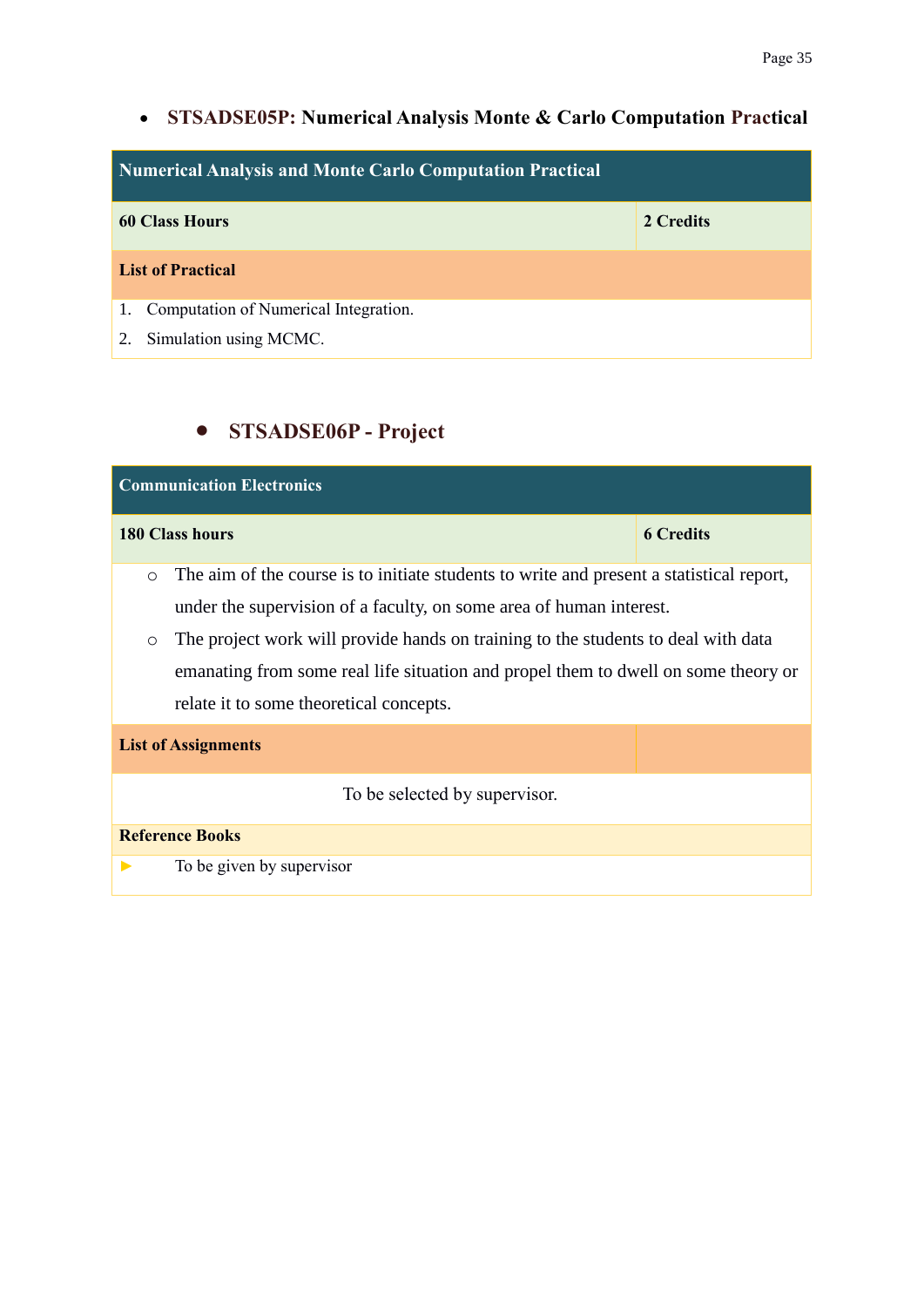## <span id="page-36-0"></span>**4. Skill Enhancement Course**

## <span id="page-36-1"></span>• **STSSSEC01M: Statistical Data Analysis Using C-programming and Software Packages**

| Statistical Data Analysis Using C-programming and Software Packages |           |
|---------------------------------------------------------------------|-----------|
| 30 class hours                                                      | 2 Credits |
| UNIT I                                                              |           |

Basic idea and elementary operations in C Language, Use of pointers and Files. Illustration through the following programming problems:

- 1. Computation of summary measures in statistics for univariate and bivariate data.
- 2. Selection sorting: Computation of quantiles.
- 3. Matrix Operations & solution of linear equations.
- 4. Spearman's rank correlation.

5. Generation of samples from Binomial, Exponential, Normal, Chi square, t and F distributions.

#### **UNIT II**

Learn how to load data, plot a graph viz. histograms (equal class intervals and unequal class intervals), box plot, stem-leaf, frequency polygon, pie chart, ogives with graphical summaries of data. Generate automated reports giving detailed descriptive statistics, correlation and lines of regression.

#### **UNIT III**

Random number generation and sampling procedures. Fitting of polynomials and exponential curves. Application Problems based on fitting of suitable distribution, Normal probability plot.

#### **UNIT IV**

Simple analysis and create and manage statistical analysis projects, import data, code editing. Basics of statistical inference in order to understand hypothesis testing and compute p-values and confidence intervals.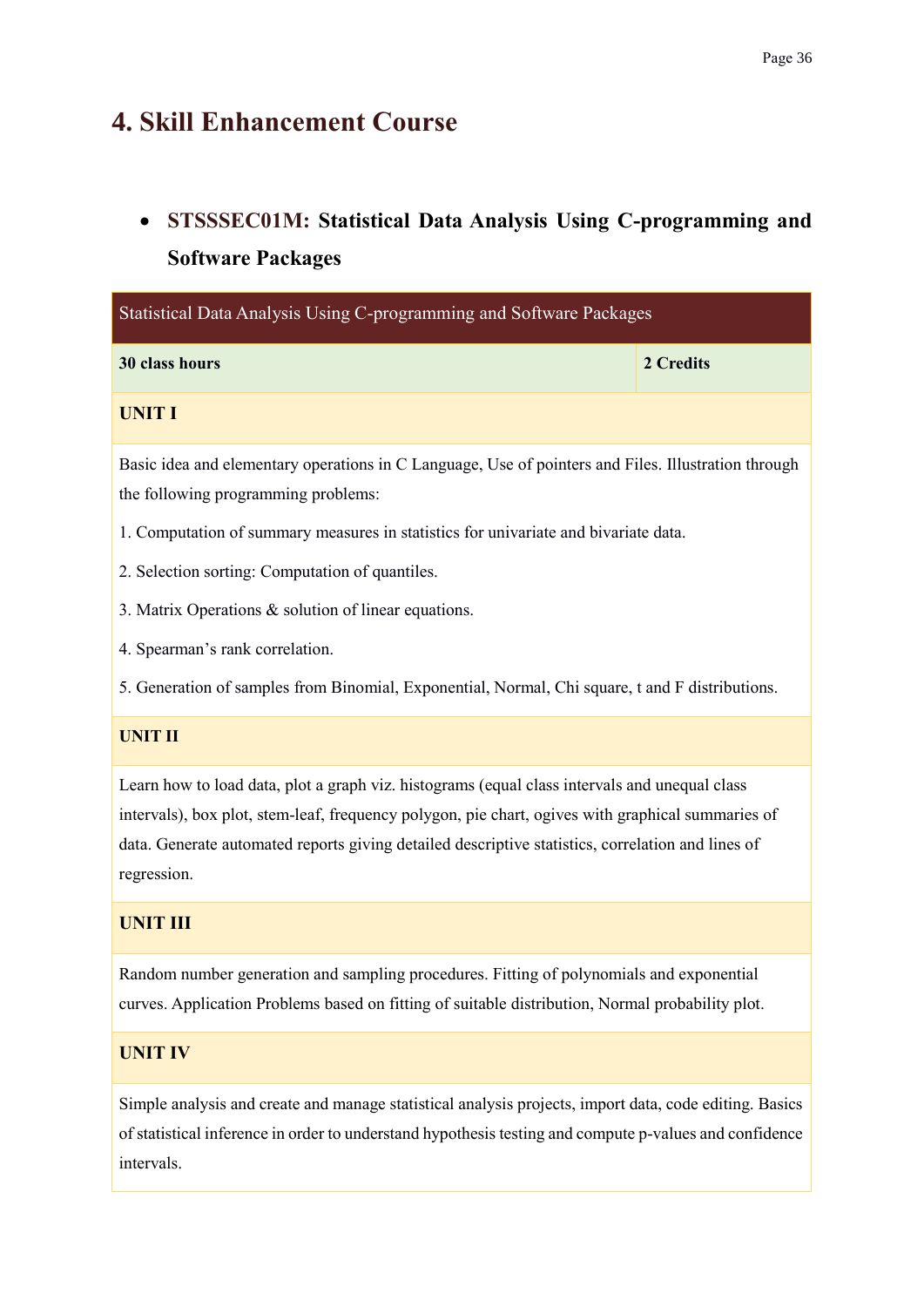#### **Reference Books**

- Moore, D.S. and McCabe, G.P. and Craig, B.A. (2014): Introduction to the Practice of Statistics, W.H. Freeman
- ▶ Cunningham, B.J (2012): Using SPSS: An Interactive Hands-on approach
- Cho, M,J., Martinez, W.L. (2014) Statistics in MATLAB: A Primer, Chapman and Hall/CRC
- Fundamentals of Computers: V. Rajaraman; Prentice Hall of India C Language and numerical methods: C Xavier; New Age International

### <span id="page-37-0"></span>• **STSSSEC02M - Computation using R**

| Computation using R |           |
|---------------------|-----------|
| 30 class hours      | 2 Credits |
| <b>UNIT I</b>       |           |

Learn how to load data, plot a graph viz. histograms (equal class intervals and unequal class intervals), box plot, stem-leaf, frequency polygon, pie chart, ogives with graphical summaries of data.

#### **UNIT II**

Generate automated reports giving detailed descriptive statistics, correlation and lines of regression.

#### **UNIT III**

Random number generation and sampling procedures. Fitting of polynomials and exponential curves. Application Problems based on fitting of suitable distribution, Normal probability plot.

#### **UNIT IV**

Simple analysis and create and manage statistical analysis projects, import data, code editing. Basics of statistical inference in order to understand hypothesis testing and compute p-values and confidence intervals.

#### **Reference Books**

- Gardener, M (2012) Beginning R: The Statistical Programming Language, Wiley.
- Braun W J, Murdoch D J (2007): A First Course in Statistical Programming with R. Cambridge University Press. New York.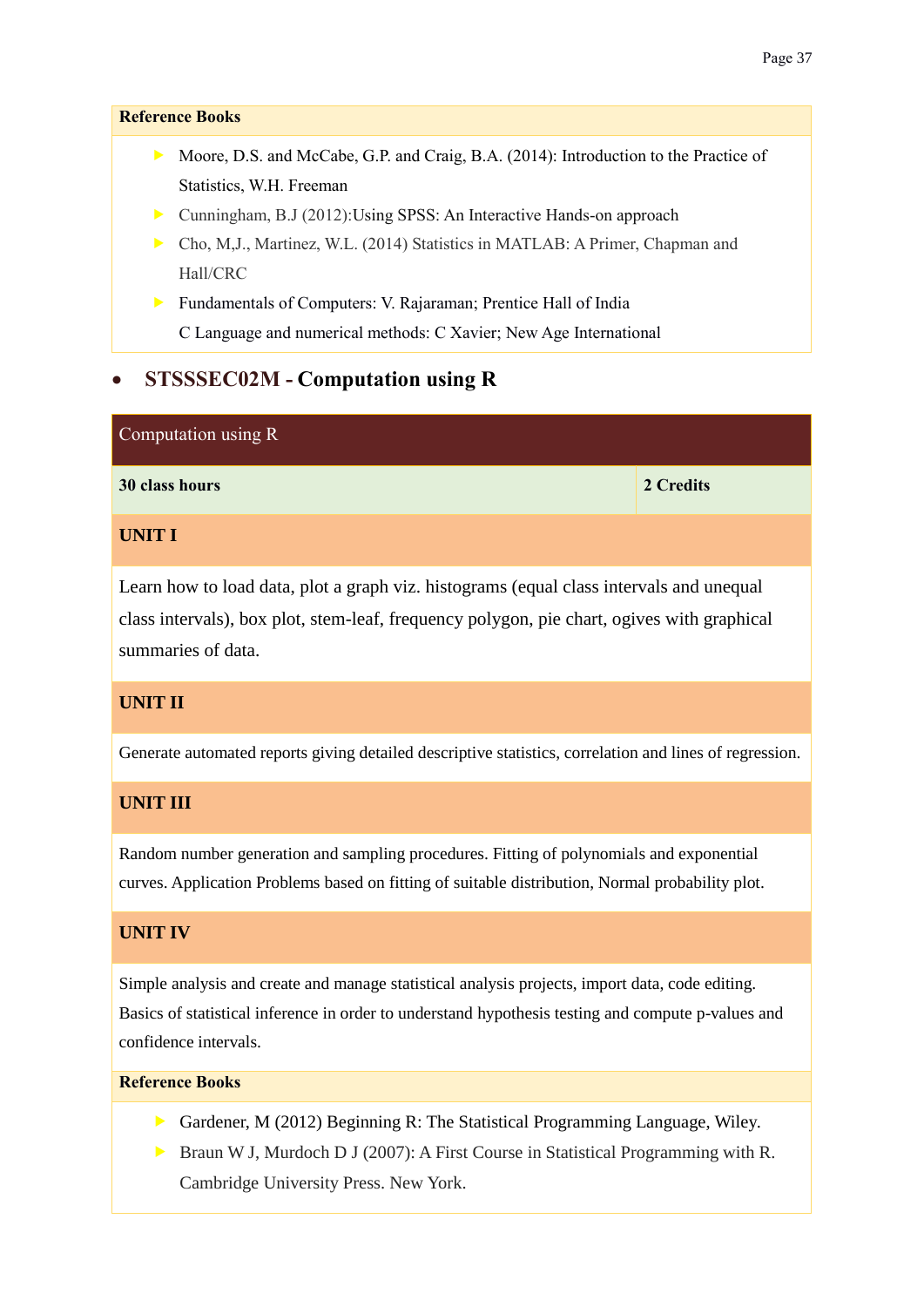## <span id="page-38-0"></span>**5. General Elective**

## <span id="page-38-1"></span>• **STSHGEC01T - Statistical Methods**

| <b>Statistical Methods</b>                                                                                                                                                                                                                                                               |                    |  |
|------------------------------------------------------------------------------------------------------------------------------------------------------------------------------------------------------------------------------------------------------------------------------------------|--------------------|--|
| <b>60 Lectures</b>                                                                                                                                                                                                                                                                       | <b>4 Credits</b>   |  |
| <b>Introduction</b>                                                                                                                                                                                                                                                                      | <b>20 Lectures</b> |  |
| Definition and scope of Statistics, concepts of statistical population and sample. Data: quantitative<br>and qualitative, attributes, variables, scales of measurement - nominal, ordinal, interval and ratio.<br>Presentation: tabular and graphic, including histogram and ogives.     |                    |  |
| <b>Measures of Central Tendency</b>                                                                                                                                                                                                                                                      | <b>20 Lectures</b> |  |
| Measures of Central Tendency, mathematical and positional. Measures of Dispersion: range,<br>quartile deviation, mean deviation, standard deviation, coefficient of variation, moments, skewness<br>and kurtosis.                                                                        |                    |  |
| <b>Bivariate data</b>                                                                                                                                                                                                                                                                    | <b>20 Lectures</b> |  |
| Bivariate data: Definition, scatter diagram, simple, partial and multiple correlation (3 variables<br>only), rank correlation. Simple linear regression, principle of least squares and fitting of<br>polynomials and exponential curves.                                                |                    |  |
| <b>Theory of attributes</b>                                                                                                                                                                                                                                                              | <b>10 Lectures</b> |  |
| Theory of attributes, consistency of data, independence and association of attributes, measures of<br>association and contingency.                                                                                                                                                       |                    |  |
| <b>Reference Books</b>                                                                                                                                                                                                                                                                   |                    |  |
| Goon A.M., Gupta M.K. and Dasgupta B. (2002): Fundamentals of Statistics, Vol. I<br>▶<br>& II, 8th Edn. The World Press, Kolkata.<br>Miller, Irwin and Miller, Marylees (2006): John E. Freund's Mathematical Statistics<br>▶<br>with Applications, (7th Edn.), Pearson Education, Asia. |                    |  |
|                                                                                                                                                                                                                                                                                          |                    |  |

Mood, A.M. Graybill, F.A. and Boes, D.C. (2007): Introduction to the Theory of

Statistics, 3rd Edn., (Reprint), Tata McGraw-Hill Pub. Co. Ltd.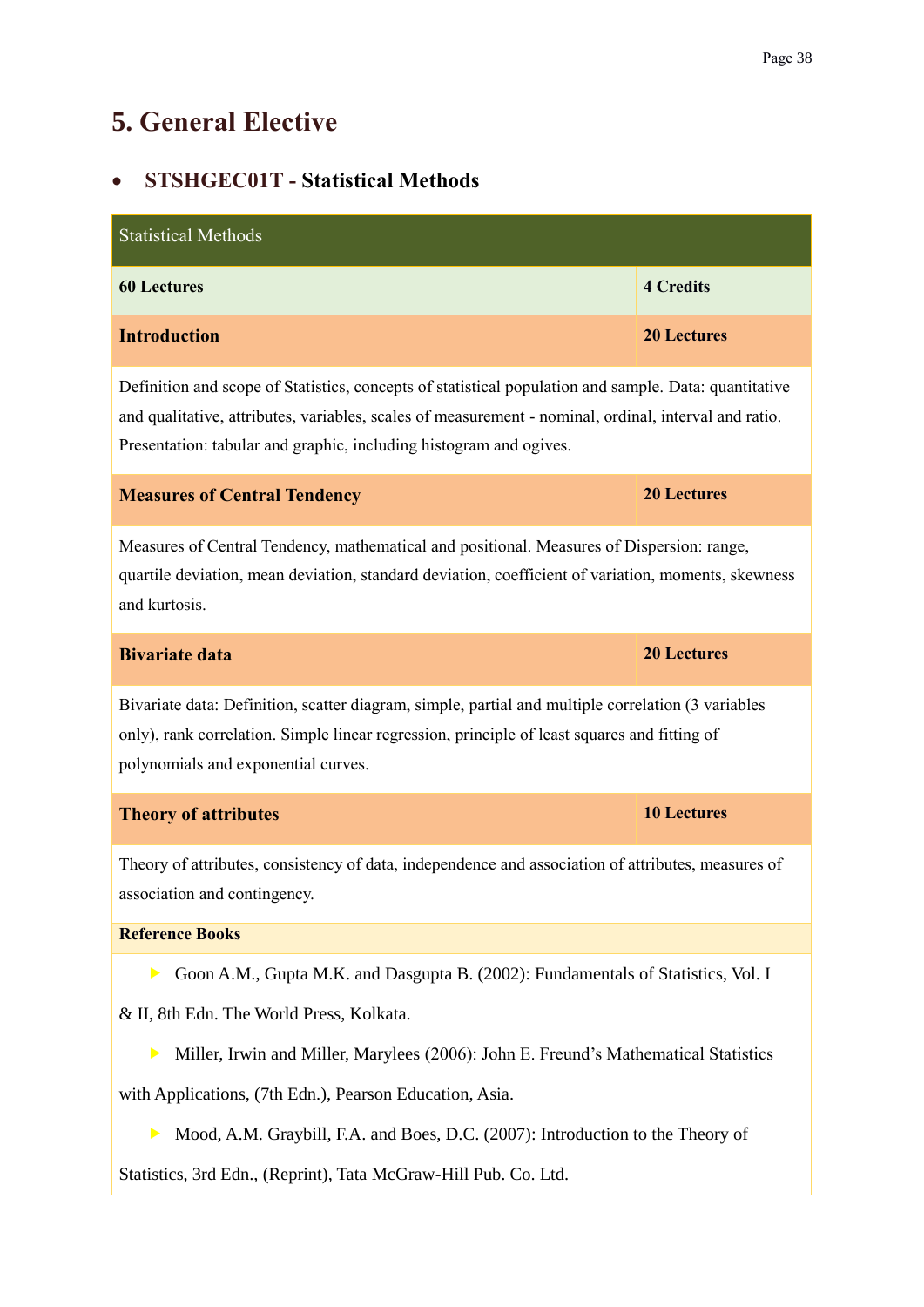## <span id="page-39-0"></span>• **STSHGEC01P – Statistical Methods Practical**

| <b>Statistical Methods Practical</b>                                            |           |  |  |
|---------------------------------------------------------------------------------|-----------|--|--|
| 60 class hours                                                                  | 2 Credits |  |  |
| <b>List of Practical</b>                                                        |           |  |  |
| 1. Graphical representation of data                                             |           |  |  |
| 2. Problems based on measures of central tendency                               |           |  |  |
| 3. Problems based on measures of dispersion                                     |           |  |  |
| 4. Problems based on combined mean and variance and coefficient of variation    |           |  |  |
| 5. Problems based on moments, skewness and kurtosis                             |           |  |  |
| 6. Fitting of polynomials, exponential curves                                   |           |  |  |
| 7. Karl Pearson correlation coefficient                                         |           |  |  |
| 8. Partial and multiple correlations                                            |           |  |  |
| 9. Spearman rank correlation with and without ties.                             |           |  |  |
| 10. Correlation coefficient for a bivariate frequency distribution              |           |  |  |
| 11. Lines of regression, angle between lines and estimated values of variables. |           |  |  |
| 12. Checking consistency of data and finding association among attributes.      |           |  |  |

## <span id="page-39-1"></span>• **STSHGEC02T - Introductory Probability**

| <b>Introductory Probability</b>                                                            |                  |
|--------------------------------------------------------------------------------------------|------------------|
| <b>60 Lectures</b>                                                                         | <b>4 Credits</b> |
| <b>Introduction</b>                                                                        | 20 Lectures      |
| Probability: Introduction, random experiments, sample space, events and algebra of events. |                  |

Definitions of Probability – classical, statistical, and axiomatic. Conditional Probability, laws of addition and multiplication, independent events, theorem of total probability, Bayes' theorem and its applications.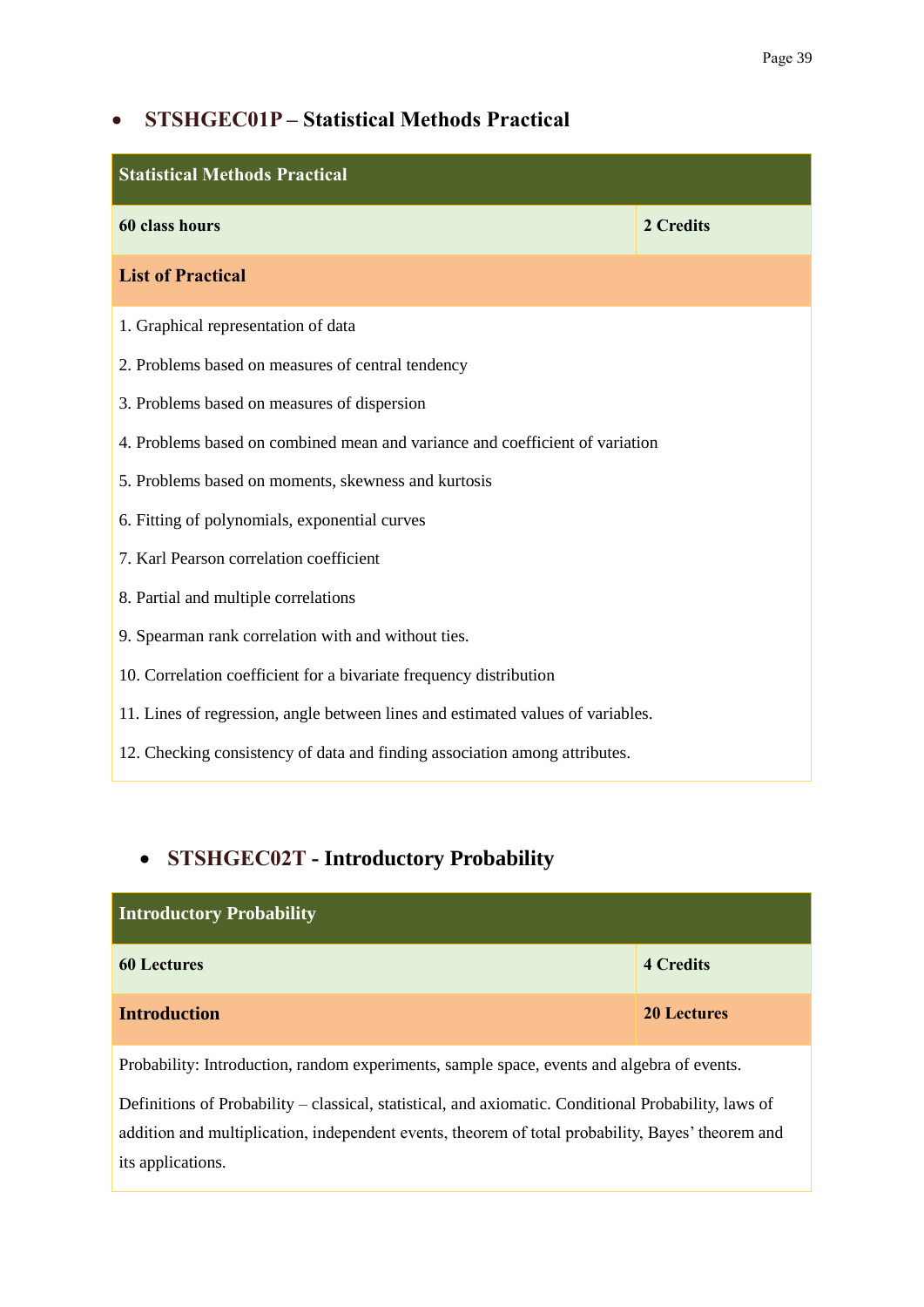## Random Variables: Discrete and continuous random variables, p.m.f., p.d.f. ,c.d.f. Illustrations of random variables and its properties. Expectation, variance, moments and moment generating function.

**Random Variables 12 Lectures**

#### **Convergence in probability 8 Lectures**

Convergence in probability, almost sure convergence, Chebyshev's inequality, weak law of large numbers, De-Moivre Laplace and Lindeberg-Levy Central Limit Theorem (C.L.T.).

#### **Probability distributions 20 Lectures**

Standard probability distributions: Binomial, Poisson, geometric, negative binomial, hypergeometric, uniform, normal, exponential, beta, gamma.

#### **Reference Books**

Hogg, R.V., Tanis, E.A. and Rao J.M. (2009): Probability and Statistical Inference,

Seventh Ed, Pearson Education, New Delhi.

Miller, Irwin and Miller, Marylees (2006): John E. Freund's Mathematical Statistics

with Applications, (7th Edn.), Pearson Education, Asia.

Myer, P.L. (1970): Introductory Probability and Statistical Applications, Oxford &

IBH Publishing, New Delhi.

## <span id="page-40-0"></span>• **STSHGEC02P –** Introductory Probability Practical

| <b>Introductory Probability Practical</b>                                  |           |
|----------------------------------------------------------------------------|-----------|
| 60 class hours                                                             | 2 Credits |
| <b>List of Practicals</b>                                                  |           |
| 1. Fitting of binomial distributions for n and $p = q = \frac{1}{2}$ given |           |
| 2. Fitting of binomial distributions for n and p given                     |           |
| 3. Fitting of binomial distributions computing mean and variance           |           |
| 4. Fitting of Poisson distributions for given value of lambda              |           |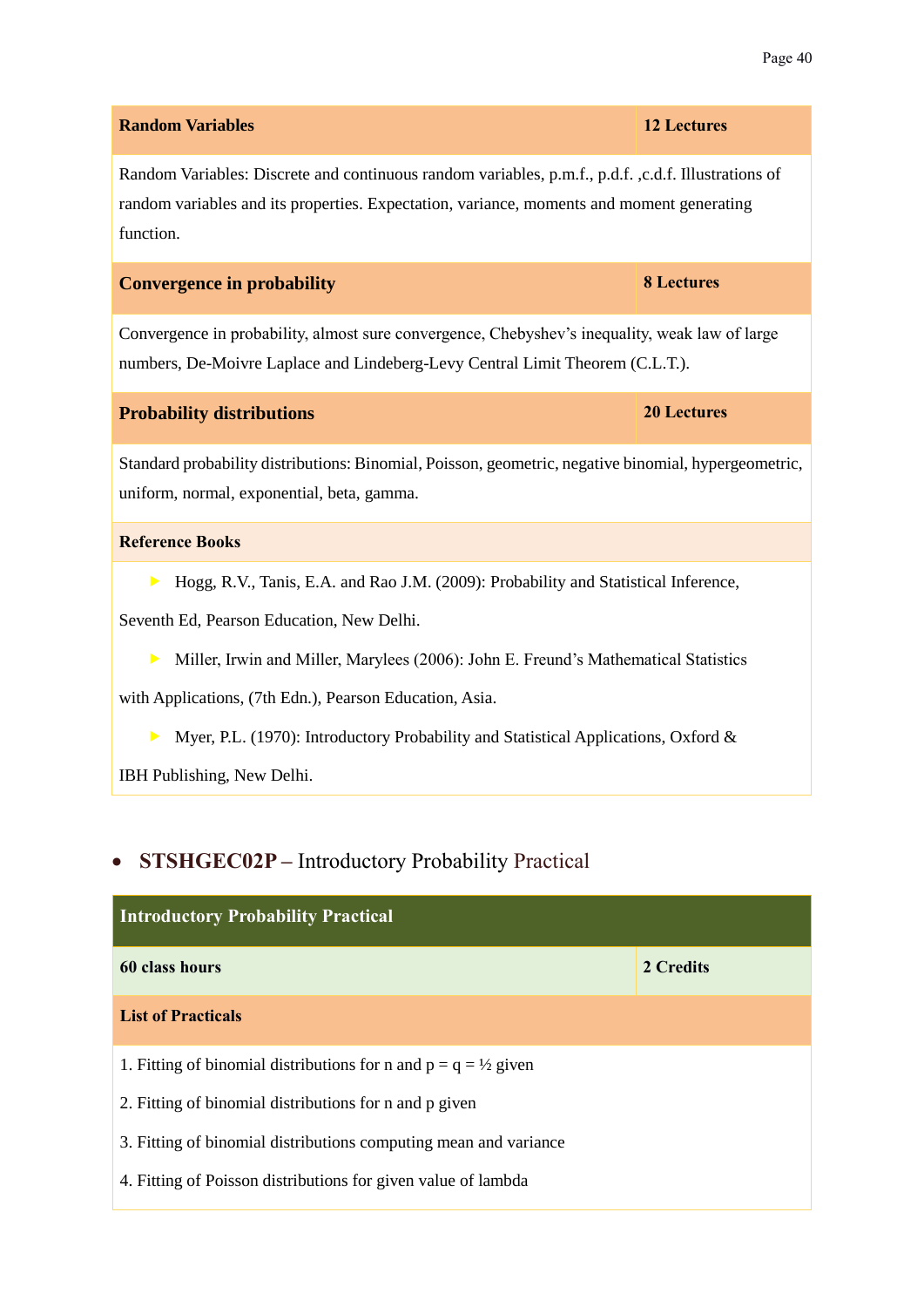5. Fitting of Poisson distributions after computing mean 6. Application problems based on binomial distribution 7. Application problems based on Poisson distribution 8. Problems based on area property of normal distribution 9. To find the ordinate for a given area for normal distribution 10. Application based problems using normal distribution 11. Fitting of normal distribution when parameters are given 12. Fitting of normal distribution when parameters are not given

## <span id="page-41-0"></span>• **STSHGEC03T - Basics of Statistical Inference**

| <b>Basics of Statistical Inference</b> |                    |
|----------------------------------------|--------------------|
| <b>60 Lectures</b>                     | <b>4 Credits</b>   |
| <b>Statistical Inference</b>           | <b>20 Lectures</b> |

Estimation of population mean, confidence intervals for the parameters of a normal distribution (one sample and two sample problems).

The basic idea of significance test. Null and alternative hypothesis. Type I & Type II errors, level of significance, concept of p-value. Tests of hypotheses for the parameters of a normal distribution (one sample and two sample problems).

#### **Categorical data 10 Lectures**

Categorical data: Tests of proportions, tests of association and goodness-of-fit using Chisquare test, Yates' correction.

#### **Nonparametric Inference 12 Lectures**

Tests for the significance of correlation coefficient. Sign test for median, Sign test for symmetry, Wilcoxon two-sample test.

#### **Analysis of variance 18 Lectures**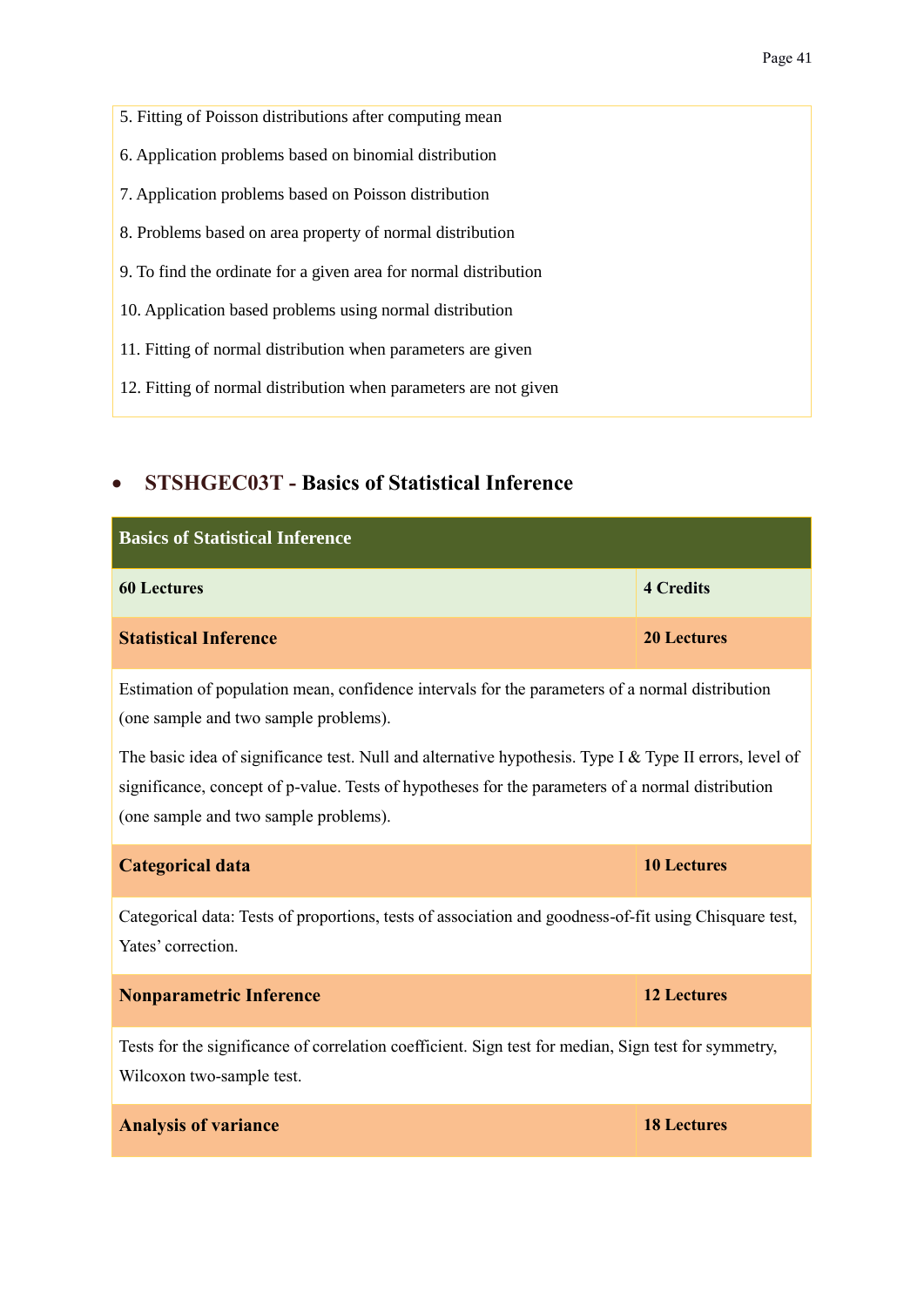Analysis of variance, one-way and two-way classification. Brief exposure of three basic principles of design of experiments, treatment, plot and block. Analysis of completely randomized design, randomized complete block design. Bioassay.

#### **Reference Books**

1. Daniel, Wayne W., Bio-statistics: A Foundation for Analysis in the Health Sciences. John Wiley (2005).

2. Goon, A.M., Gupta M.K. & Das Gupta, Fundamentals of statistics, Vol.-I & II (2005).

3. Dass, M. N. &Giri, N. C.: Design and analysis of experiments. John Wiley.

4. Dunn, O.J Basic Statistics: A primer for the Biomedical Sciences .(1964, 1977) by John Wiley.

5. Bancroft, Holdon Introduction to Bio-Statistics (1962) P.B. Hoebar New York.

6. Goldstein, A Biostatistics-An introductory text (1971). The Macmillion New York.

#### <span id="page-42-0"></span>• **STSHGEC03P – Basics of Statistical Inference Practical**

| Basics of Statistical Inference Practical                                                                                                                                                                                                                                                                                                                                                                                                                  |           |
|------------------------------------------------------------------------------------------------------------------------------------------------------------------------------------------------------------------------------------------------------------------------------------------------------------------------------------------------------------------------------------------------------------------------------------------------------------|-----------|
| 60 class hours                                                                                                                                                                                                                                                                                                                                                                                                                                             | 2 Credits |
| <b>List of Practical</b>                                                                                                                                                                                                                                                                                                                                                                                                                                   |           |
| 1. Estimators of population mean.<br>2. Confidence interval for the parameters of a normal distribution (one sample and two sample<br>problems).<br>3. Tests of hypotheses for the parameters of a normal distribution (one sample and two sample<br>problems).<br>4. Chi-square test of proportions.<br>5. Chi-square tests of association.<br>6. Chi-square test of goodness-of-fit.<br>7. Test for correlation coefficient.<br>8. Sign test for median. |           |
| 9. Sign test for symmetry.                                                                                                                                                                                                                                                                                                                                                                                                                                 |           |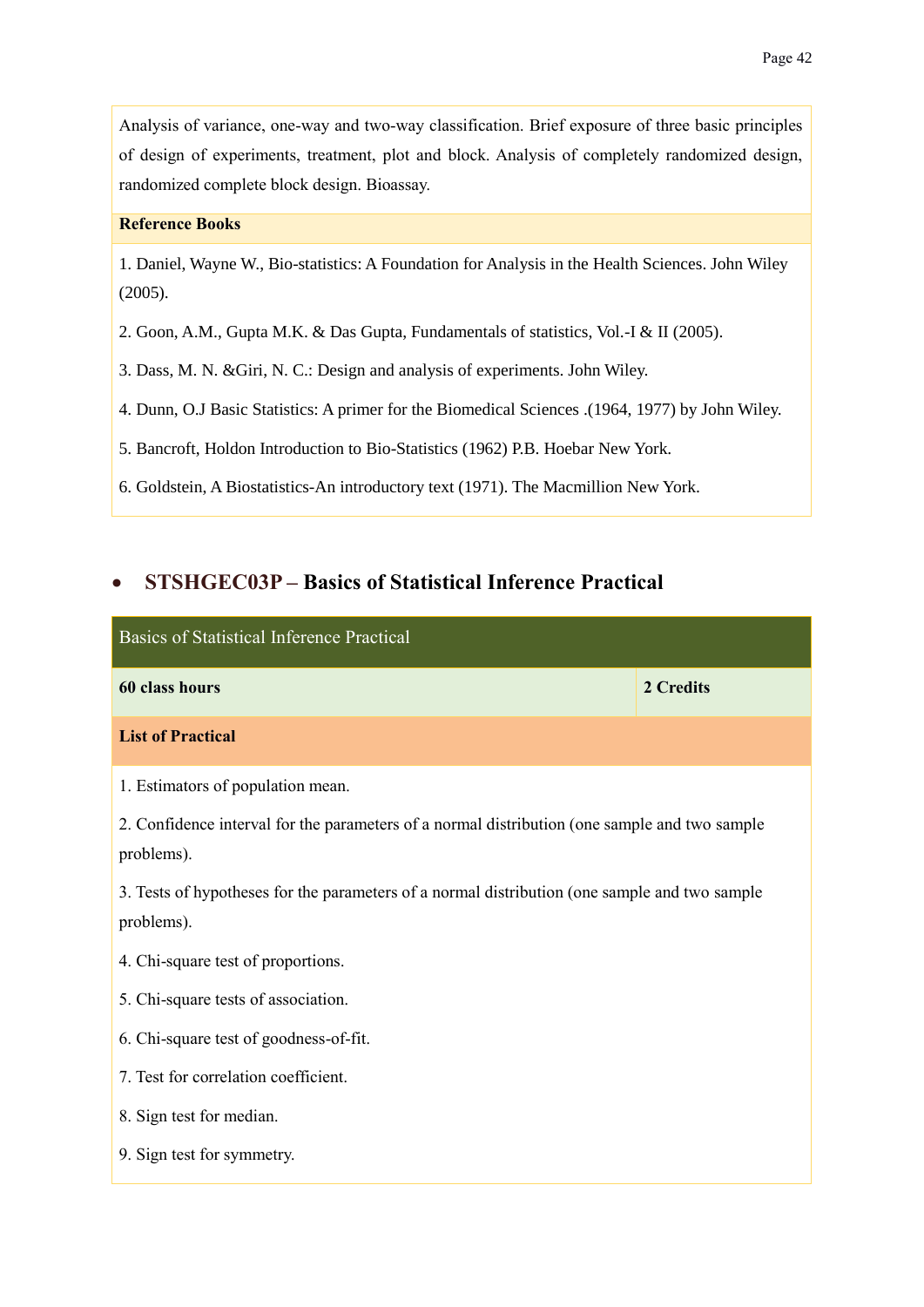10. Wilcoxon two-sample test.

11. Analysis of Variance of a one way classified data

12. Analysis of Variance of a two way classified data.

13. Analysis of a CRD.

14. Analysis of an RBD.

### <span id="page-43-0"></span>• **STSHGEC04T - Applied Statistics**

| <b>Applied Statistics</b>                                                                      |                    |  |
|------------------------------------------------------------------------------------------------|--------------------|--|
| <b>60 Lectures</b>                                                                             | <b>4 Credits</b>   |  |
| <b>Time Series</b>                                                                             | <b>15 Lectures</b> |  |
| Economic Time Series: Components of time series, Decomposition of time series-Additive         |                    |  |
| and multiplicative model with their merits and demerits, Illustrations of time series.         |                    |  |
| Measurement of trend by method of free-hand curve, method of semi-averages and method of       |                    |  |
| least squares (linear, quadratic and modified exponential). Measurement of seasonal variations |                    |  |
| by method of ratio to trend.                                                                   |                    |  |
| <b>Index numbers</b>                                                                           | <b>15 Lectures</b> |  |
| Index numbers: Definition, Criteria for a good index number, different types of index          |                    |  |
| numbers. Construction of index numbers of prices and quantities, consumer price index          |                    |  |
| number. Uses and limitations of index numbers.                                                 |                    |  |

#### **Statistical Quality Control 15 Lectures**

Statistical Quality Control: Importance of statistical methods in industrial research and practice. Determination of tolerance limits. Causes of variations in quality: chance and assignable. General theory of control charts, process & product control, Control charts for variables: X- bar and R-charts. Control charts for attributes: p and c-charts.

#### **Demography 15 Lectures**

Demographic Methods: Introduction, measurement of population, rates and ratios of vital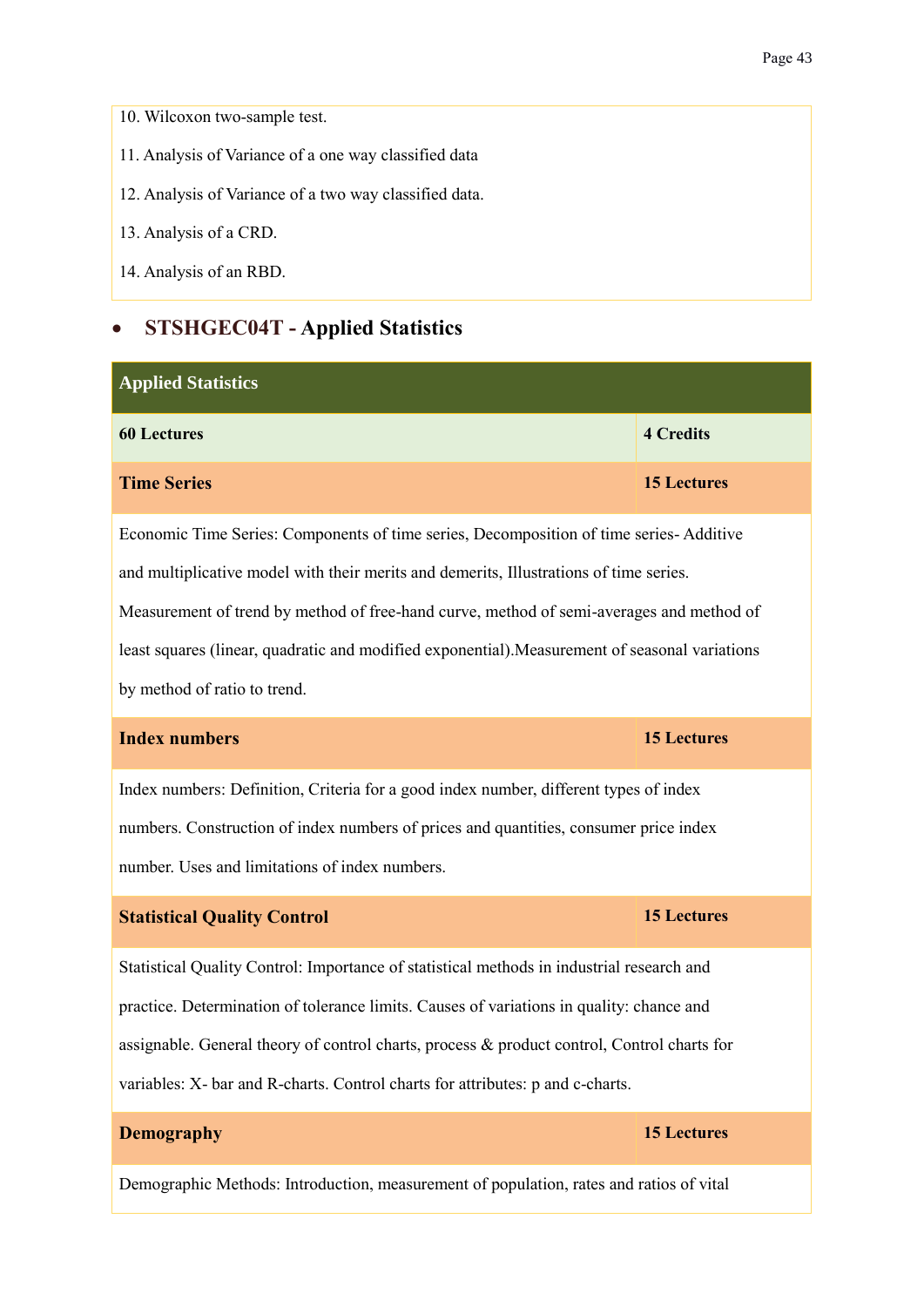events. Measurement of mortality: CDR, SDR (w.r.t. Age and sex), IMR, Standardized death

rates. Life (mortality) tables: definition of its main functions and uses. Measurement of fertility and

reproduction: CBR, GFR, and TFR. Measurement of population growth: GRR, NRR.

#### **Reference Books**

1. Mukhopadhyay, P. (1999): Applied Statistics, New Central Book Agency, Calcutta.

2. Gun, A.M., Gupta, M.K. and Dasgupta, B. (2008): Fundamentals of Statistics, Vol. II, 9th Edition World Press, Kolkata.

3. Gupta, S. C. and Kapoor, V.K. (2008): Fundamentals Of Applied Statistics, 4<sup>th</sup> Edition(Reprint), Sultan Chand & Sons

4. Montogomery, D. C. (2009): Introduction to Statistical Quality Control, 6th Edition, Wiley India Pvt. Ltd.

### <span id="page-44-0"></span>• **STSHGEC04P – Applied Statistics Practical**

| <b>Applied Statistics Practical</b>                                                                                                                                             |           |  |
|---------------------------------------------------------------------------------------------------------------------------------------------------------------------------------|-----------|--|
| 60 class hours                                                                                                                                                                  | 2 Credits |  |
| <b>List of Practical</b>                                                                                                                                                        |           |  |
| 1. Measurement of trend: Fitting of linear, quadratic trend, exponential curve and plotting of trend<br>values and comparing with given data graphically.                       |           |  |
| 2. Measurement of seasonal indices by Ratio-to-trend method and plotting of trend values and<br>comparing with given data graphically.                                          |           |  |
| 3. Construction of price and quantity index numbers by Laspeyre's formula, Paasche's formula,<br>Marshall-Edgeworth's formula, Fisher's Formula. Comparison and interpretation. |           |  |
| 4. Construction of wholesale price index number, fixed base index number and consumer price<br>index number with interpretation                                                 |           |  |
| 5. Construction and interpretation of X bar & R-chart.                                                                                                                          |           |  |
| 6. Construction and interpretation p-chart (fixed sample size) and c-chart                                                                                                      |           |  |
| 7. Computation of measures of mortality                                                                                                                                         |           |  |
| 8. Completion of life table.                                                                                                                                                    |           |  |
| 9. Computation of measures of fertility and population growth                                                                                                                   |           |  |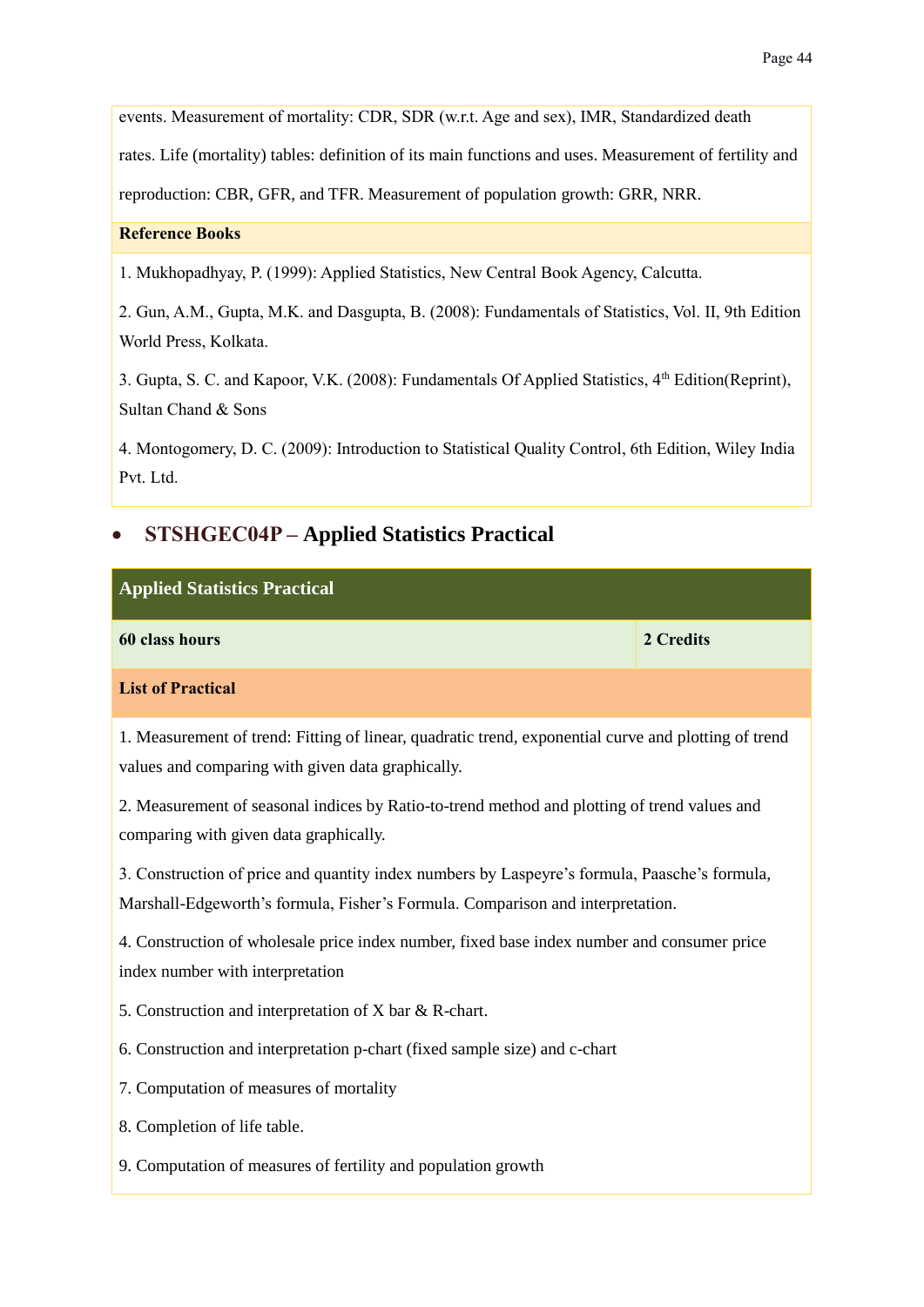## <span id="page-45-0"></span>**6. Scheme for CBCS Curriculum B.Sc. (General) Program with** *Statistics* **as one of the disciplines**

## <span id="page-45-1"></span>**Scheme for CBCS Curriculum**

| <b>Semester</b> | <b>Course Name</b>                                  | <b>Course Detail</b>                                                    | <b>Credits</b>   |
|-----------------|-----------------------------------------------------|-------------------------------------------------------------------------|------------------|
| $\bf{I}$        | <b>Ability Enhancement</b><br>Compulsory Course - I | English communication / Environmental<br>Science                        | $\overline{2}$   |
|                 | Core course $- I$ (from Statistics)                 | <b>STSGCOR01T</b> : Statistical Methods                                 | $\overline{4}$   |
|                 |                                                     | <b>STSGCOR01P</b> : Statistical Methods Practical                       | $\overline{2}$   |
|                 | Core course $-$ II                                  | DSC 2A (from Discipline 2)                                              | 6                |
|                 | Core course $-$ III                                 | DSC 3A (from Discipline 3)                                              | 6                |
| $\mathbf{I}$    | Ability Enhancement<br>Compulsory Course - II       | English communication / Environmental<br>Science                        | $\overline{2}$   |
|                 |                                                     | <b>STSGCOR02T</b> : Introductory Probability                            | $\overline{4}$   |
|                 | Core course – IV (from Statistics)                  | <b>STSGCOR02P</b> : Introductory Probability<br>Practical               | $\overline{2}$   |
|                 | Core course $- V$                                   | DSC 2B (from Discipline 2)                                              | 6                |
|                 | Core course - VI                                    | DSC 3B (from Discipline 3)                                              | 6                |
| III             | Core course – VII (from Statistics)                 | <b>STSGCOR03T</b> : Basics of Statistical<br>Inference                  | $\overline{4}$   |
|                 |                                                     | <b>STSGCOR03P</b> : Basics of Statistical<br><b>Inference Practical</b> | $\overline{2}$   |
|                 | Core course - VIII                                  | DSC 2C (from Discipline 2)                                              | 6                |
|                 | Core course $-$ IX                                  | DSC 3C (from Discipline 3)                                              | 6                |
|                 | Skill Enhancement Course - 1                        | <b>TBD</b>                                                              | $\boldsymbol{2}$ |
| IV              | Core course $- X$ (from Statistics)                 | <b>STSGCOR04T</b> : Applied Statistics                                  | $\overline{4}$   |
|                 |                                                     | <b>STSGCOR04P</b> : Applied Statistics Practical                        | $\overline{2}$   |
|                 | Core course $- XI$                                  | DSC 2D (from Discipline 2)                                              | 6                |
|                 | Core course $- XII$                                 | DSC 3D (from Discipline 3)                                              | 6                |
|                 | Skill Enhancement Course-2                          | <b>TBD</b>                                                              | $\overline{c}$   |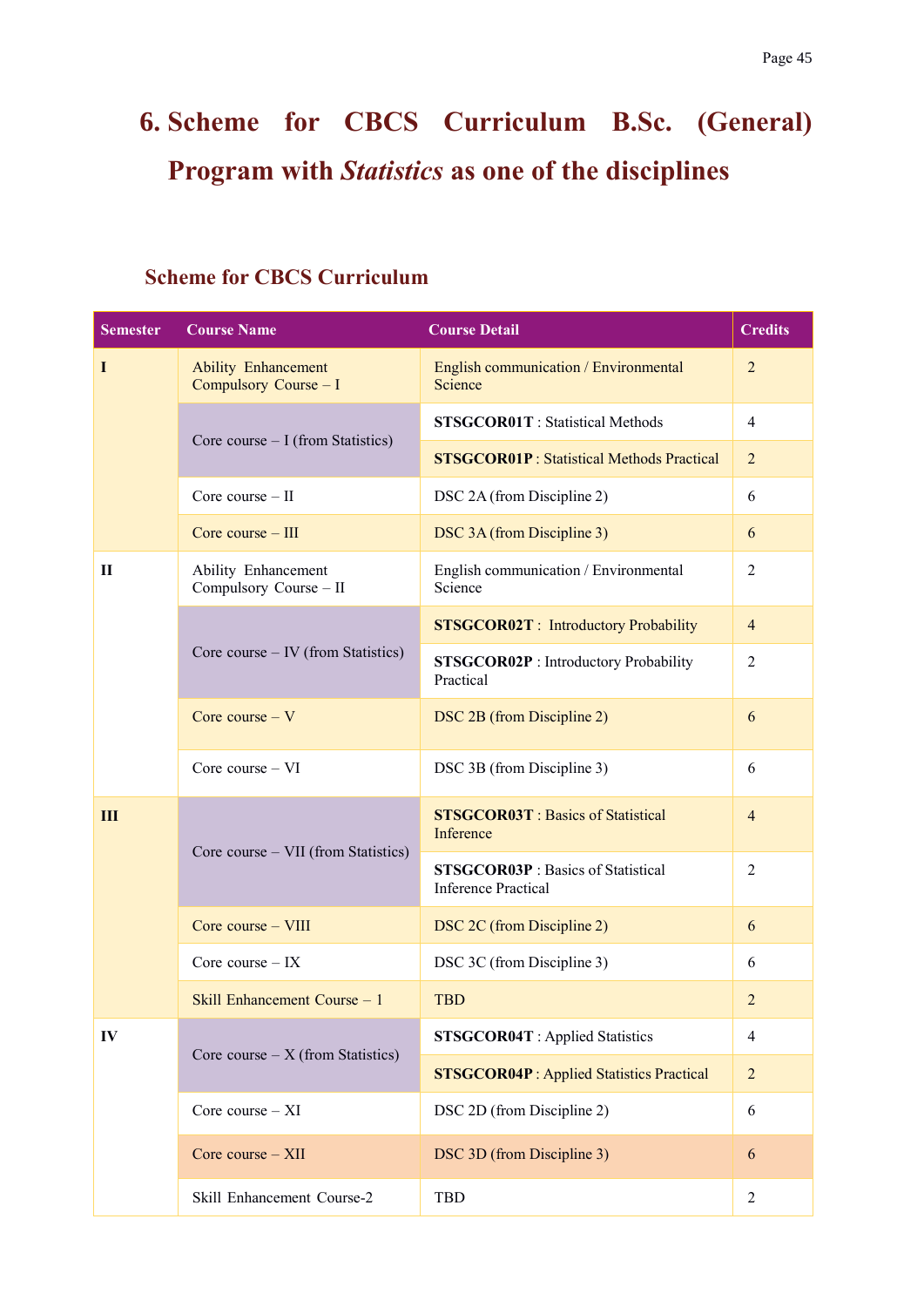| V  | Skill Enhancement Course-3        | <b>TBD</b>                   | 2                           |
|----|-----------------------------------|------------------------------|-----------------------------|
|    | Discipline Specific Elective $-1$ | <b>TBD</b> (from Statistics) | 6                           |
|    | Discipline Specific Elective $-2$ | TBD (from Discipline 2)      | 6                           |
|    | Discipline Specific Elective $-3$ | TBD (from Discipline 3)      | 6                           |
| VI | <b>Skill Enhancement Course-4</b> | <b>TBD</b>                   | $\mathcal{D}_{\mathcal{L}}$ |
|    | Discipline Specific Elective $-4$ | TBD (from Statistics)        | 6                           |
|    | Discipline Specific Elective $-5$ | TBD (from Discipline 2)      | 6                           |
|    | Discipline Specific Elective $-6$ | TBD (from Discipline 3)      | 6                           |

\*TBD: To be decided by the student among the available choices mentioned below.

## <span id="page-46-0"></span>**Choices for Discipline Specific Electives (from Statistics)**

| <b>Sem V</b>  | STSGDSE01T &<br>STSGDSE01P:<br><b>Research Methodology</b><br>$(4+2)$ | <b>STSGDSE02T:</b><br><b>Operations Research</b><br>$(4+2)$ |
|---------------|-----------------------------------------------------------------------|-------------------------------------------------------------|
|               | STSGDSE03T &<br>STSGDSE03P:                                           | STSGDSE04T:                                                 |
| <b>Sem VI</b> | Survival Analysis and<br>Biostatistics $(4+2)$                        | Financial Statistics $(4+2)$                                |

## <span id="page-46-1"></span>**Choices for Skill Enhancement Courses (from Statistics)**

**Identical with those offered for B. Sc. with Statistics Honours program**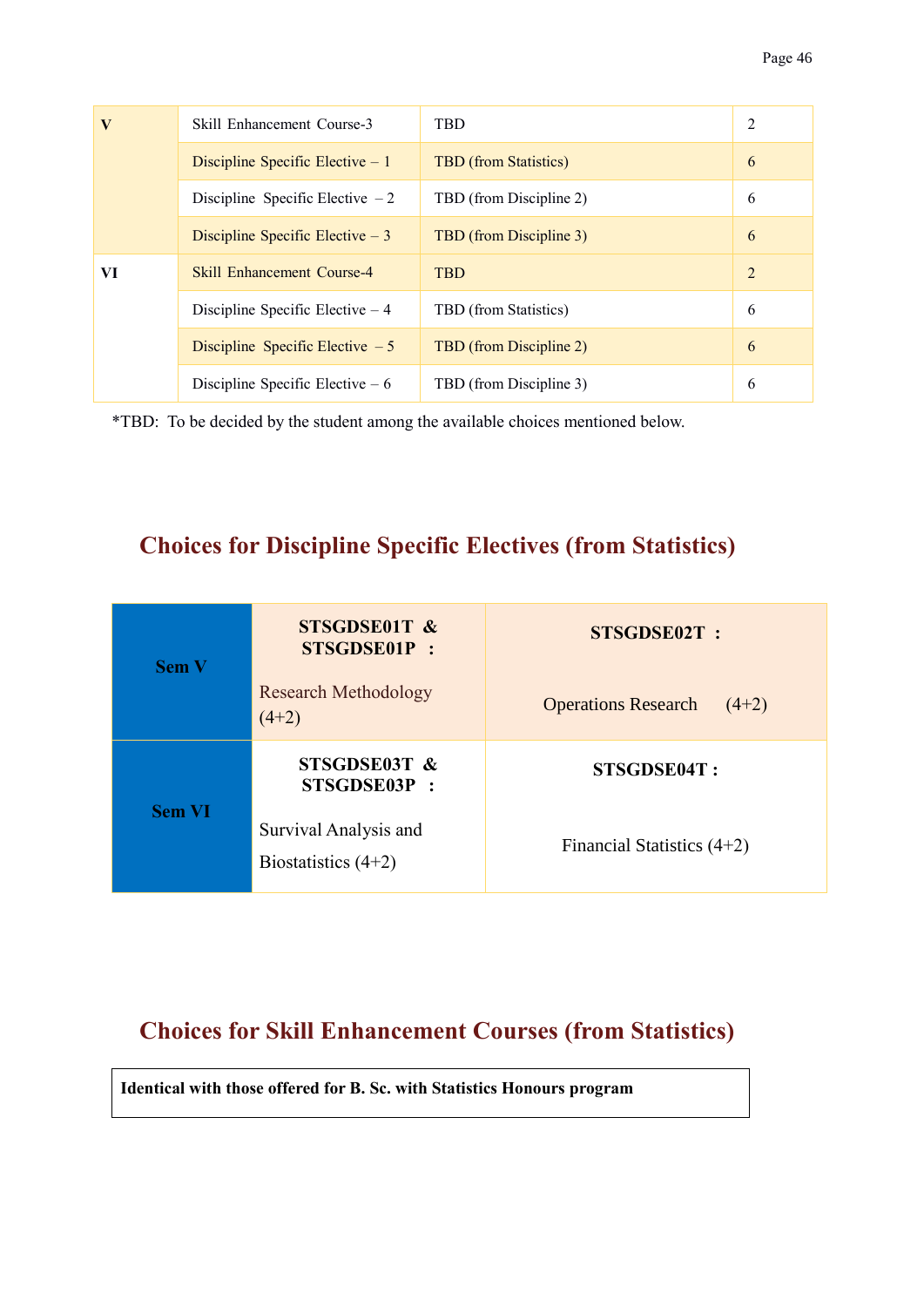## <span id="page-47-0"></span>**Syllabus for Core Courses (from Statistics)**

Syllabus for **STSGCOR01T: Statistical Methods** is identical with

that of **STSHGEC01T – Statistical Methods** offered for Honours program

Syllabus for **STSGCOR01P : Statistical Methods Practical** is identical with

that of **STSHGEC01P – Statistical Methods Practical** offered for Honours program

Syllabus for **STSGCOR02T: Introductory Probability** is identical with

that of **STSHGEC02T – Introductory Probability** offered for Honours program

Syllabus for **STSGCOR02P: Introductory Probability Practical** is identical with

that of **STSHGEC02P – Introductory Probability Practical** offered for Honours program

Syllabus for **STSGCOR03T: Basics of Statistical Inference** is identical with

that of **STSHGEC03T – Basics of Statistical Inference** offered for Honours program

Syllabus for **STSGCOR03P: Basics of Statistical Inference Practical** is identical with

that of **STSHGEC03P – Basics of Statistical Inference Practical** offered for Honours program

Syllabus for **STSGCOR04T: Applied Statistics** is identical with

that of **STSHGEC04T – Applied Statistics** offered for Honours program

Syllabus for **STSGCOR04P: Applied Statistics Practical** is identical with

<span id="page-47-1"></span>that of **STSHGEC04P – Applied Statistics Practical** offered for Honours program

## **Syllabus for Discipline Specific Electives (from Statistics)**

#### <span id="page-47-2"></span>• **STSGDSE01T - Research Methodology**

| <b>Research Methodology</b> |                  |
|-----------------------------|------------------|
| <b>60 Lectures</b>          | <b>4 Credits</b> |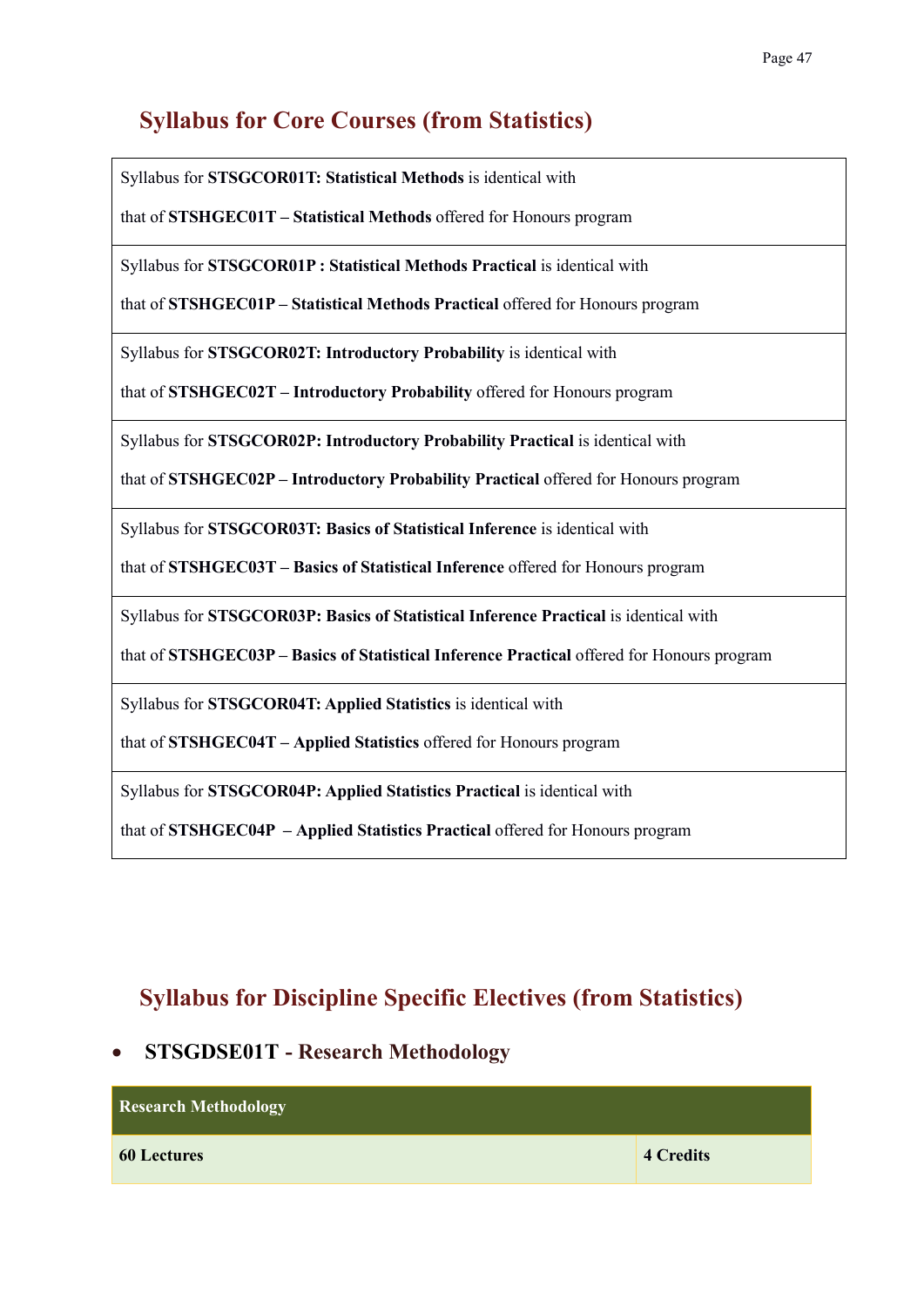## **UNIT I 15 Lectures** Introduction to research, meaning of research, role of research in important areas, process of research, types of research, Unit of analysis, characteristics of interest. Research problem as a hypothesis testing. Sampling Techniques: Introduction to sampling, advantage of sampling over census, simple random sampling, sampling frame, probabilistic aspects of sampling, stratified random sampling, other methods of sampling, sampling design, non-probability sampling methods. **UNIT II 15 Lectures** Data**:** Introduction, primary and secondary data, methods of collecting primary data, merits and demerits of different methods of collecting primary data, designing a questionnaire, pretesting a questionnaire, editing of primary data, technique of interview, collection of secondary data, scrutiny of secondary data. Data Processing: Introduction, editing of data, coding of data, classification of data, tables as data presentation devices, graphical presentation of data. **UNIT III 15 Lectures** Data Analysis: An overview on techniques in univariate, bivariate and multivariate data. Models and Model Building: role of models, types of models, objectives of modeling, model building/ model development, model validation, simulation models **UNIT IV 15 Lectures** Formats of Reports: introduction, parts of a report, cover and title page, introductory pages, text,

Presentation of a report: introduction, communication dimensions, presentation package, audiovisual aids, presenter's poise.

#### **Reference Books**

1. Kotahri, C.R (2009): Research Methodology: Methods and Techniques, 2nd Revised

Ed. Reprint, New Age International Publishers

reference section, typing instructions, copy reading, proof reading.

2. Lilien, Gary L. and Philip Kotler, 1983. Marketing Decision Making; A Model Building Approach, Harper & Row, New York.

3. Shenoy, GVS, et al., (1983). Quantitative Techniques for Managerial Decision Making, Wiley Eastern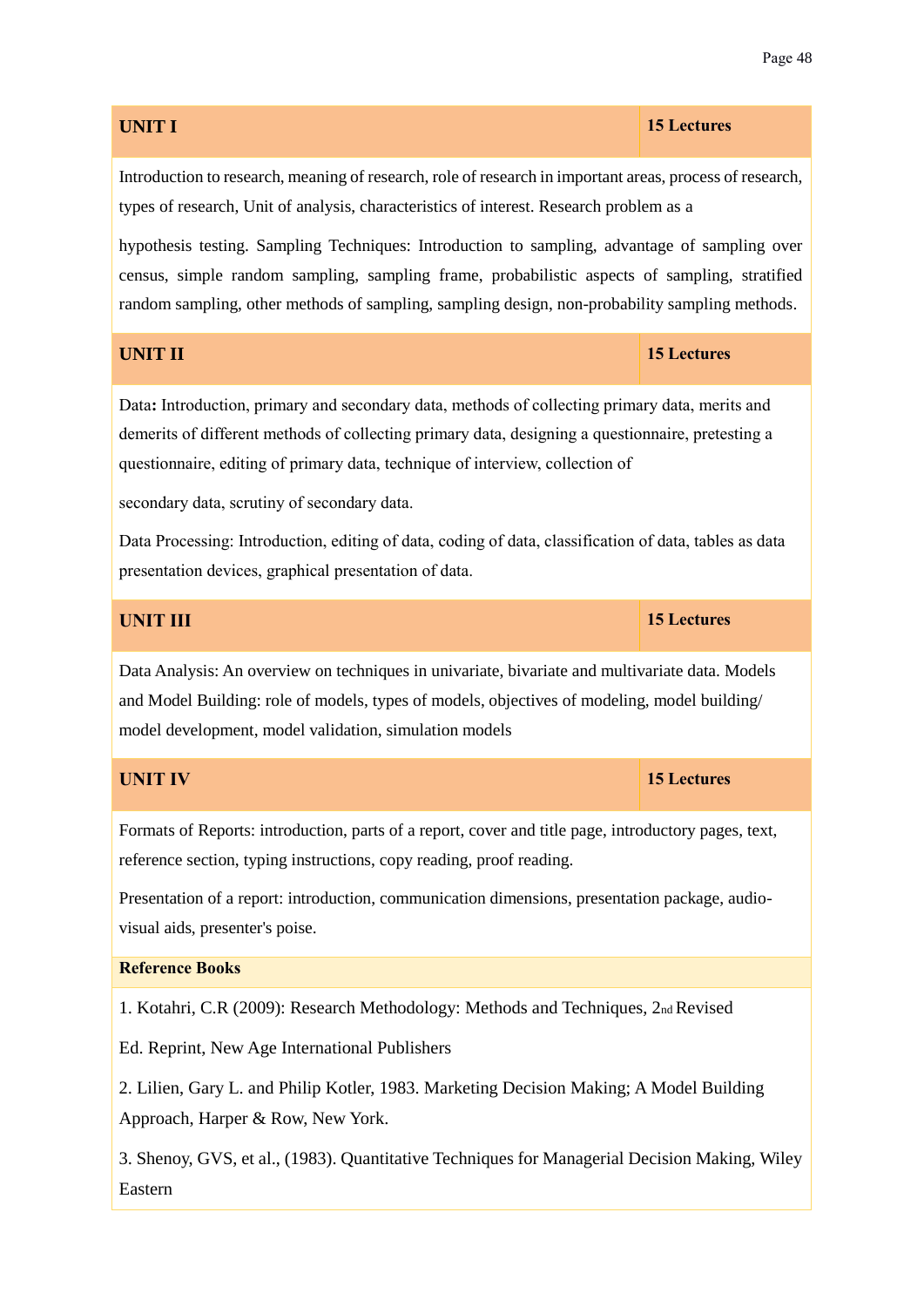## <span id="page-49-0"></span>• **STSGDSE01P – Research Methodology Practical**

| <b>Digital, Analog Circuits and Instruments</b>                                            |           |  |
|--------------------------------------------------------------------------------------------|-----------|--|
| 60 class hours                                                                             | 2 Credits |  |
| <b>List of Practical</b>                                                                   |           |  |
| Submit a Research Report based on empirical study on some real life situation. The student |           |  |
| will personally collect, analyze, interpret the data and prepare a report under the        |           |  |

supervision of a faculty.

## <span id="page-49-1"></span>• **STSGDSE02T - Operations Research**

| <b>Operations Research</b>                                                                       |                    |  |
|--------------------------------------------------------------------------------------------------|--------------------|--|
| <b>60 Lectures</b>                                                                               | <b>4 Credits</b>   |  |
| <b>UNIT I</b>                                                                                    | <b>8 Lectures</b>  |  |
| Introduction to Operations Research, phases of O.R., model building, various types of O.R.       |                    |  |
| problems. Linear Programming Problem, Mathematical formulation of the L.P.P, graphical           |                    |  |
| solutions of a L.P.P. Simplex method for solving L.P.P. Charne's M-technique for solving         |                    |  |
| L.P.P. involving artificial variables. Special cases of L.P.P. Concept of Duality in L.P.P: Dual |                    |  |
| simplex method. Post-optimality analysis.                                                        |                    |  |
| <b>UNIT II</b>                                                                                   | <b>15 Lectures</b> |  |
| Transportation Problem: Initial solution by North West corner rule, Least cost method and        |                    |  |
| Vogel's approximation method (VAM), MODI's method to find the optimal solution, special          |                    |  |
| cases of transportation problem. Assignment problem: Hungarian method to find optimal            |                    |  |
| assignment, special cases of assignment problem.                                                 |                    |  |
| <b>UNIT III</b>                                                                                  | <b>15 Lectures</b> |  |
| Game theory: Rectangular game, minimax-maximin principle, solution to rectangular game           |                    |  |
| using graphical method, dominance and modified dominance property to reduce the game             |                    |  |
| matrix and solution to rectangular game with mixed strategy. Networking: Shortest route and      |                    |  |
| minimal spanning tree problem.                                                                   |                    |  |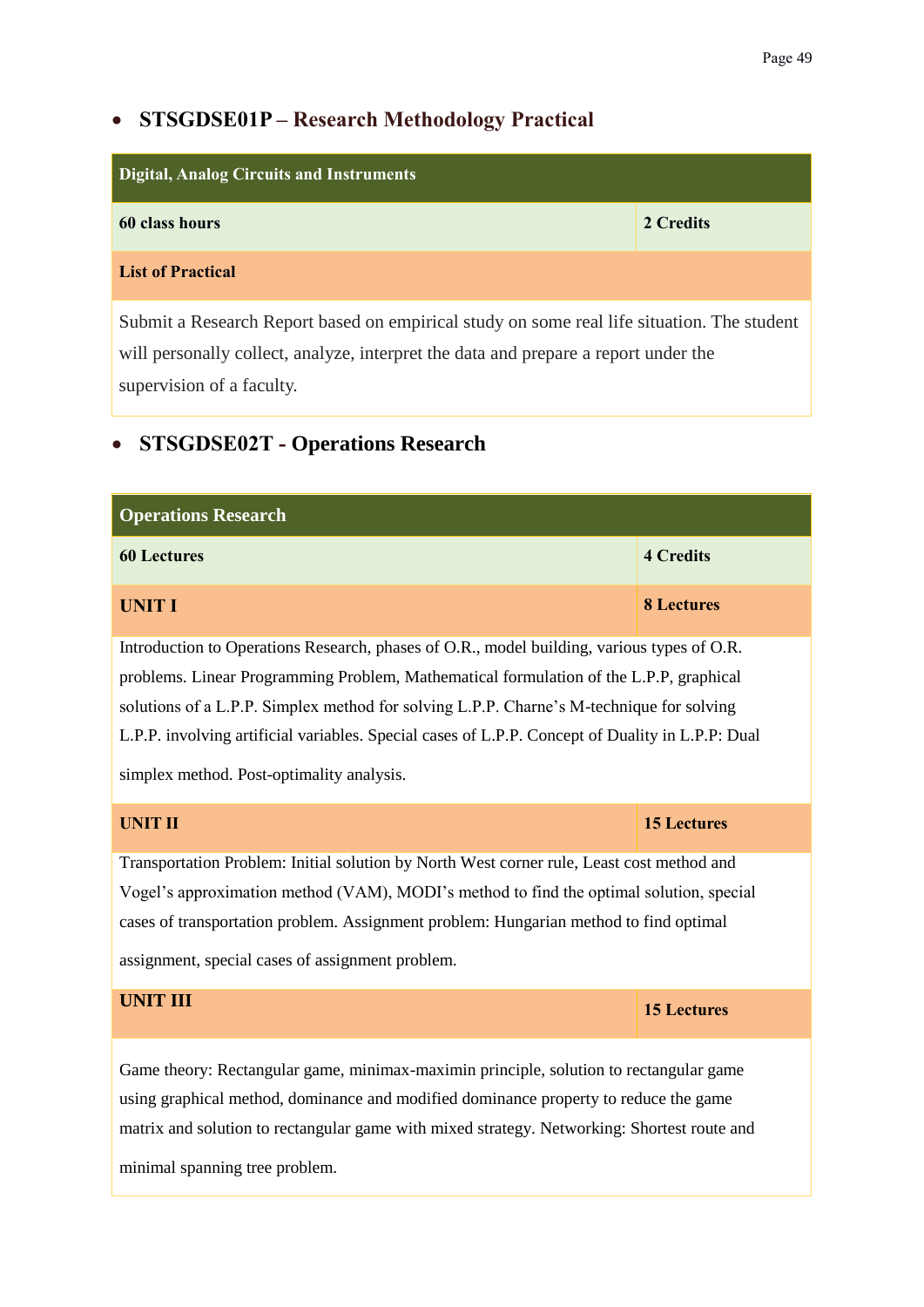| <b>UNIT IV</b>                                                                                   | <b>15 Lectures</b> |
|--------------------------------------------------------------------------------------------------|--------------------|
| Inventory Management: ABC inventory system, characteristics of inventory system. EOQ             |                    |
| Model and its variations, with and without shortages, Quantity Discount Model with price breaks. |                    |
| <b>Reference Books</b>                                                                           |                    |
| 1. Taha, H. A. (2007): Operations Research: An Introduction, 8th Edition, Prentice               |                    |
| Hall of India.                                                                                   |                    |
| 2. KantiSwarup, Gupta, P.K. and Manmohan (2007): Operations Research, 13th Edition,              |                    |
| Sultan Chand and Sons.                                                                           |                    |
| 3. Hadley, G: (2002): Linear Programming, Narosa Publications                                    |                    |
| 4. Hillier, F.A and Lieberman, G.J. (2010): Introduction to Operations Research-                 |                    |
| Concepts and cases, 9th Edition, Tata McGraw Hill                                                |                    |

## <span id="page-50-0"></span>• **STSGDSE02P– Operations Research Practical**

| <b>Operations Research Practical</b>                                                                                                                                                                                                                                                                                                                                                                                                                                                                                                                                                                                                                                                                                                                                                                                                                                                                                                                       |           |  |
|------------------------------------------------------------------------------------------------------------------------------------------------------------------------------------------------------------------------------------------------------------------------------------------------------------------------------------------------------------------------------------------------------------------------------------------------------------------------------------------------------------------------------------------------------------------------------------------------------------------------------------------------------------------------------------------------------------------------------------------------------------------------------------------------------------------------------------------------------------------------------------------------------------------------------------------------------------|-----------|--|
| 60 class hours                                                                                                                                                                                                                                                                                                                                                                                                                                                                                                                                                                                                                                                                                                                                                                                                                                                                                                                                             | 2 Credits |  |
| <b>List of Practical</b>                                                                                                                                                                                                                                                                                                                                                                                                                                                                                                                                                                                                                                                                                                                                                                                                                                                                                                                                   |           |  |
| Mathematical formulation of L.P.P and solving the problem using graphical method,<br>1.<br>Simplex technique and Charne's Big M method involving artificial variables.<br>2. Identifying Special cases by Graphical and Simplex method and interpretation<br>a. Degenerate solution<br>b. Unbounded solution<br>c. Alternate solution<br>d. Infeasible solution<br>3. Post-optimality<br>a. Addition of constraint<br>b. Change in requirement vector<br>c. Addition of new activity<br>d. Change in cost vector<br>4. Allocation problem using Transportation model<br>5. Allocation problem using Assignment model<br>6. Networking problem<br>a. Minimal spanning tree problem<br>b. Shortest route problem<br>7. Problems based on game matrix<br>a. Graphical solution to $mx2 / 2xn$ rectangular game<br>b. Mixed strategy<br>8. To find optimal inventory policy for EOQ modelsand its variations<br>9. To solve all-units quantity discounts model |           |  |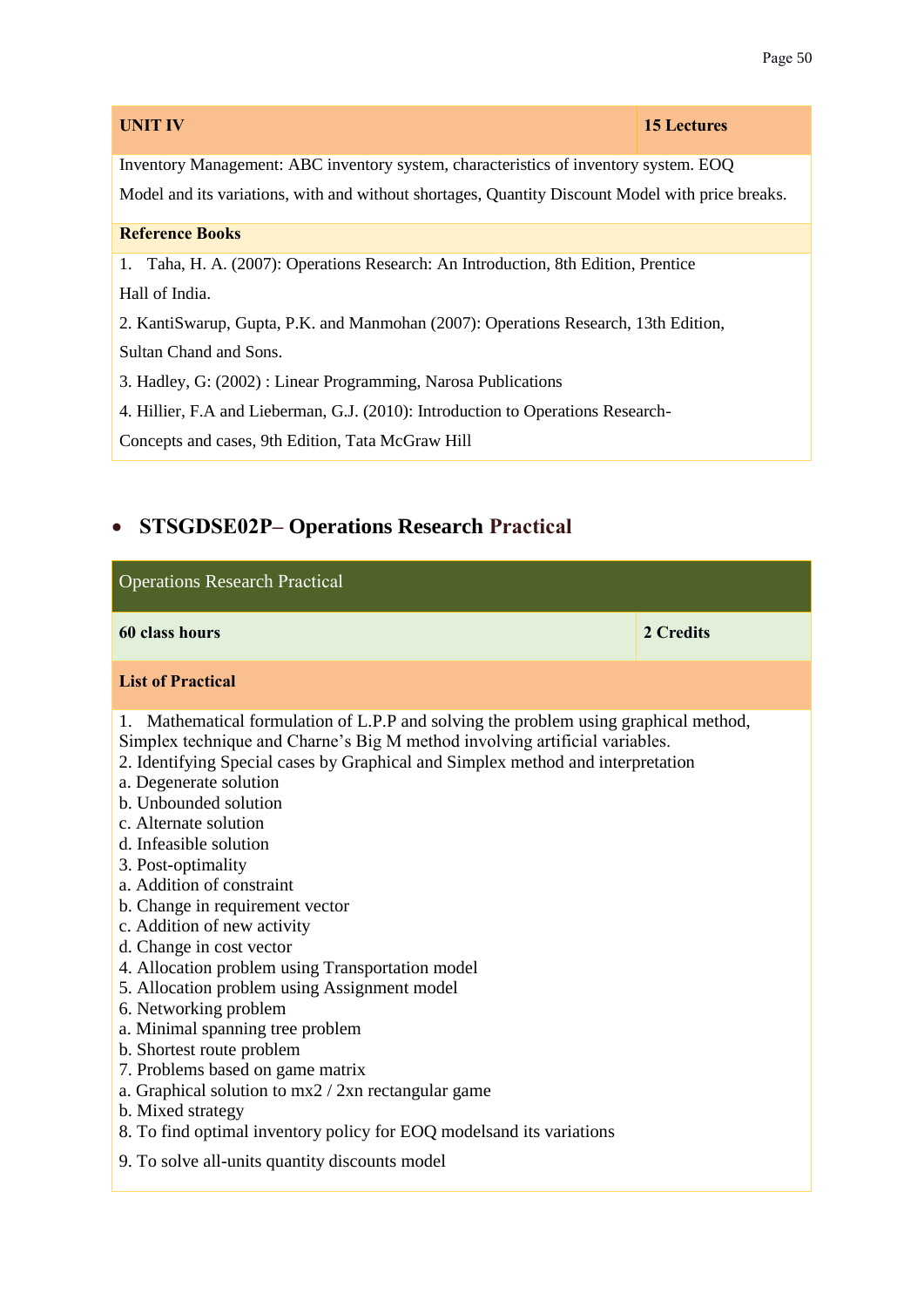## • **STSGDSE03T – Survival Analysis and Biostatistics**

| <b>Survival Analysis and Biostatistics</b>                                                                                                                                                                                                                                                                                                                                                                                                                                                                                                                                                                                     |                    |  |
|--------------------------------------------------------------------------------------------------------------------------------------------------------------------------------------------------------------------------------------------------------------------------------------------------------------------------------------------------------------------------------------------------------------------------------------------------------------------------------------------------------------------------------------------------------------------------------------------------------------------------------|--------------------|--|
| <b>60 Lectures</b>                                                                                                                                                                                                                                                                                                                                                                                                                                                                                                                                                                                                             | <b>4 Credits</b>   |  |
| <b>Preliminary Topics</b>                                                                                                                                                                                                                                                                                                                                                                                                                                                                                                                                                                                                      | <b>20 Lectures</b> |  |
| <b>UNIT I</b><br>Survival Analysis: Functions of survival times, survival distributions and their applications:<br>exponential, gamma, Weibull, Rayleigh, lognormal, death density function for a distribution<br>having bath-tub shaped hazard function. Censoring Schemes: Type I, Type II and progressive or<br>random censoring with biological examples. Estimation of mean survival time and variance of the<br>estimator for Type I and Type II censored data with numerical examples. Non-parametric methods:<br>Actuarial and Kaplan-Meier methods for estimating survival function and variance of the<br>Estimator. |                    |  |
| <b>UNIT II</b>                                                                                                                                                                                                                                                                                                                                                                                                                                                                                                                                                                                                                 | <b>15 Lectures</b> |  |
| Competing Risk Theory: Indices for measurement of probability of death under competing<br>risks and their inter-relations. Estimation of probabilities of death using maximum likelihood<br>principle and modified minimum Chi-square methods. Theory of independent and dependent<br>risks. Bivariate normal dependent risk model.                                                                                                                                                                                                                                                                                            |                    |  |
| <b>UNIT III</b>                                                                                                                                                                                                                                                                                                                                                                                                                                                                                                                                                                                                                | <b>10 Lectures</b> |  |
| Stochastic Epidemic Models: Simple epidemic models, general epidemic model definition<br>and concept (without derivation). Duration of an epidemic.                                                                                                                                                                                                                                                                                                                                                                                                                                                                            |                    |  |
| <b>UNIT IV</b>                                                                                                                                                                                                                                                                                                                                                                                                                                                                                                                                                                                                                 | <b>15 Lectures</b> |  |
| Statistical Genetics: Introduction, concepts-Genotype, Phenotype, Dominance, Recessiveness,<br>Linkage and Recombination, Coupling and Repulsion. Mendelian laws of Heredity, Random<br>mating, Gametic Array relation between genotypic array and gametic array under random mating.<br>Distribution of genotypes under random mating. Clinical Trials: Planning and design of clinical<br>trials, Phase I, II and III trials. Single Blinding.                                                                                                                                                                               |                    |  |

#### **Reference Books**

1. Lee, E.T. and Wang, J.W. (2003): Statistical Methods for Survival data Analysis, 3rd Edition, John Wiley and Sons.

2. Biswas, S. (2007): Applied Stochastic Processes: A Biostatistical and Population

Oriented Approach, Reprinted 2ndCentral Edition, New Central Book Agency.

3. Kleinbaum, D.G. (1996): Survival Analysis, Springer.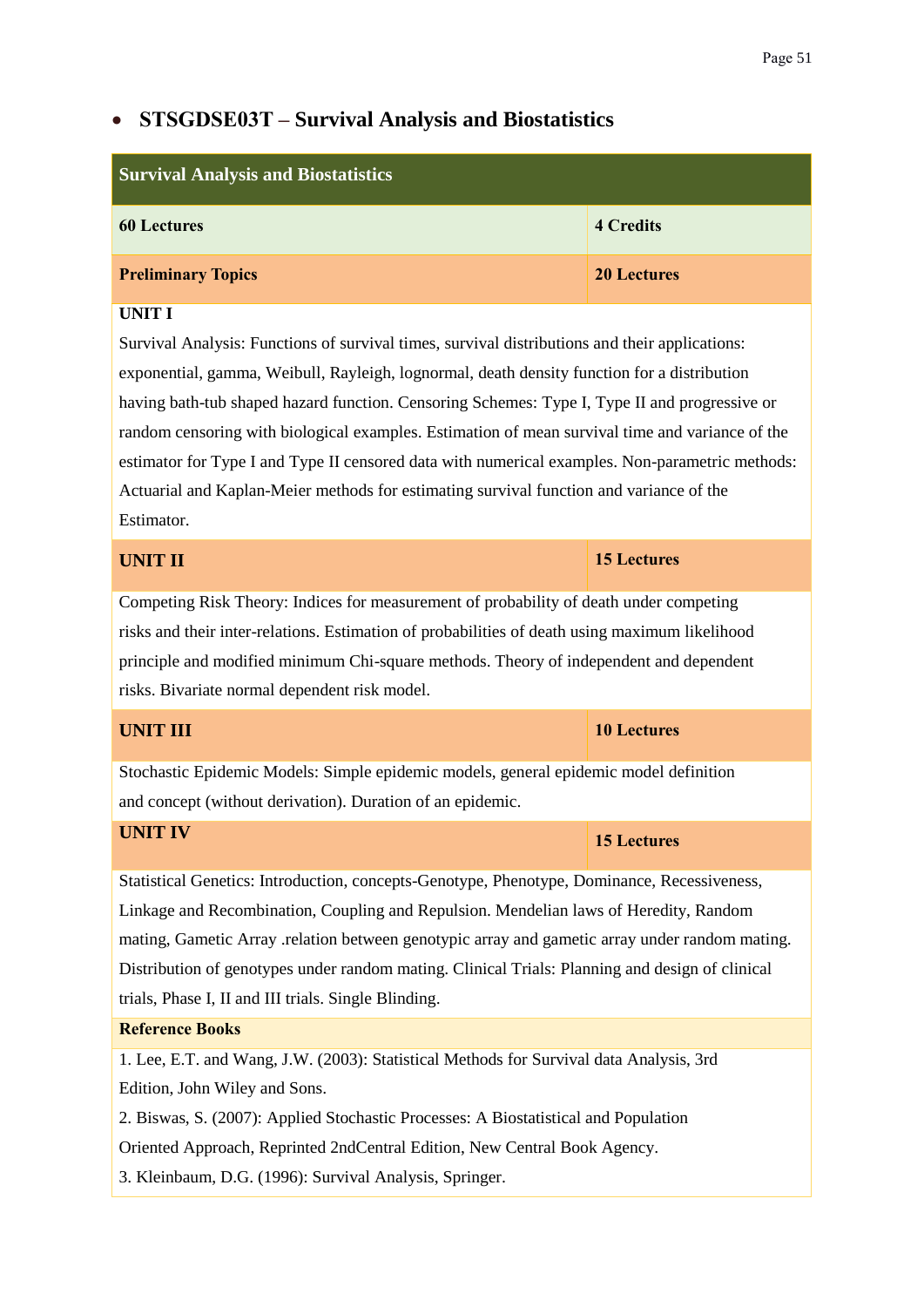4. Chiang, C.L. (1968): Introduction to Stochastic Processes in Bio Statistics, John Wiley and Sons.

5. Indrayan, A. (2008): Medical Biostatistics, 2nd Edition Chapman and Hall/CRC.

## <span id="page-52-0"></span>• **STSGDSE03P – Survival Analysis and Biostatistics Practical**

| <b>Survival Analysis and Biostatistics Practical</b>                                        |           |
|---------------------------------------------------------------------------------------------|-----------|
| 60 class hours                                                                              | 2 Credits |
| <b>List of Practical</b>                                                                    |           |
| 1. To estimate survival function                                                            |           |
| 2. To determine death density function and hazard function                                  |           |
| 3. To identify type of censoring and to estimate survival time for type I censored data     |           |
| 4. To identify type of censoring and to estimate survival time for type II censored data    |           |
| 5. To identify type of censoring and to estimate survival time for progressively type I     |           |
| censored data                                                                               |           |
| 6. Estimation of mean survival time and variance of the estimator for type I censored data  |           |
| 7. Estimation of mean survival time and variance of the estimator for type II censored data |           |
| 8. Estimation of mean survival time and variance of the estimator for progressively type I  |           |
| censored data                                                                               |           |
| 9. To estimate the survival function and variance of the estimator using Non-parametric     |           |
| methods with Actuarial methods                                                              |           |
| 10. To estimate the survival function and variance of the estimator using Non-parametric    |           |
| methods with Kaplan-Meier method                                                            |           |
| 11. To estimate Crude probability of death                                                  |           |
| 12. To estimate Net-type I probability of death                                             |           |
| 13. To estimate Net-type II probability of death                                            |           |
| 14. To estimate partially crude probability of death                                        |           |
| 15. To estimate gene frequencies                                                            |           |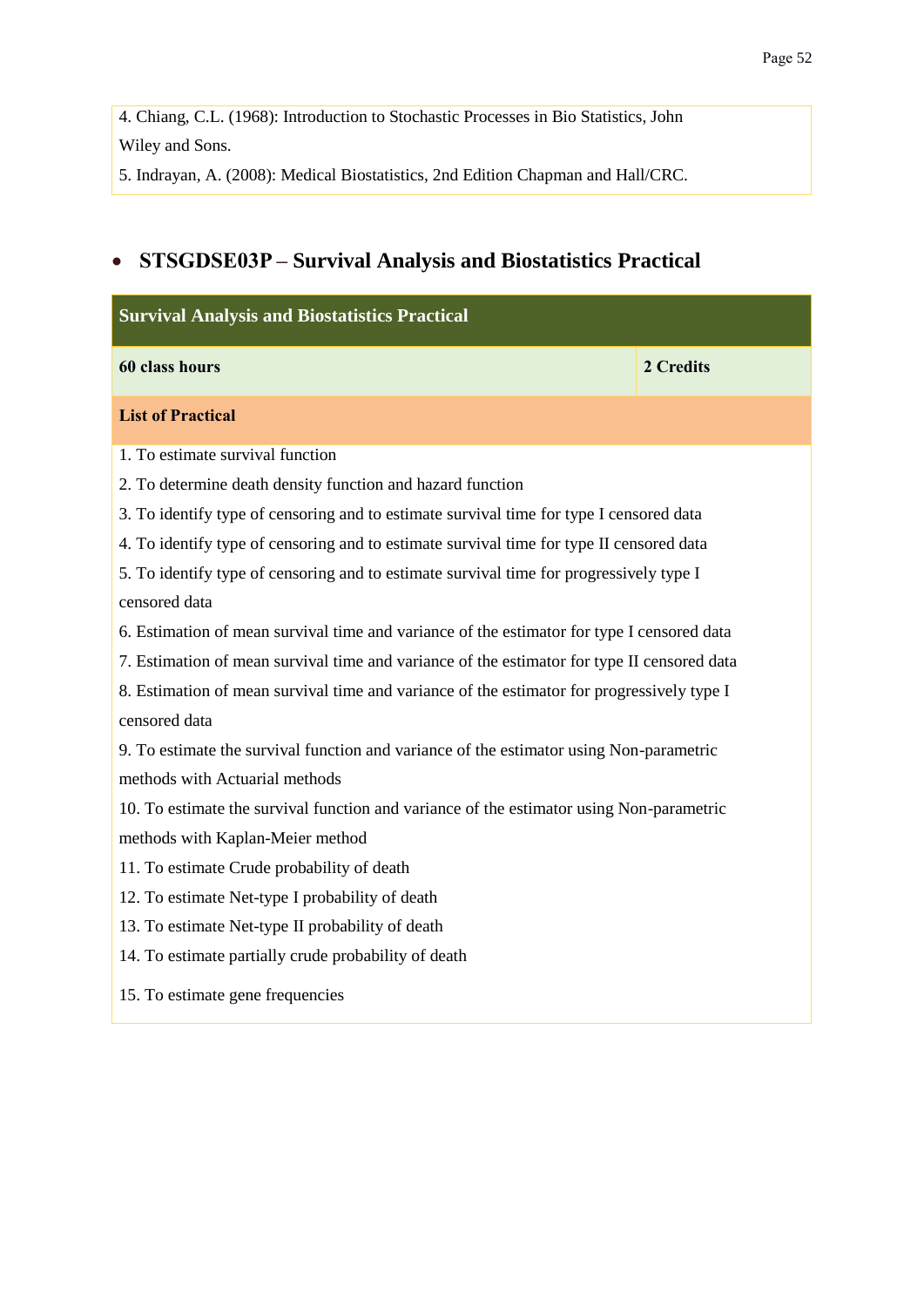#### Page 53

## <span id="page-53-0"></span>• **STSGDSE04T - Financial Statistics**

| <b>Financial Statistics</b>                                                                       |                    |
|---------------------------------------------------------------------------------------------------|--------------------|
| <b>60 Lectures</b>                                                                                | <b>4 Credits</b>   |
| <b>UNIT I</b>                                                                                     | <b>15 Lectures</b> |
| Probability review: Real valued random variables, expectation and variance, skewness and          |                    |
| kurtosis, conditional probabilities and expectations. Discrete Stochastic Processes, Binomial     |                    |
| processes, General random walks, Geometric random walks, Binomial models with state               |                    |
| dependent increments.                                                                             |                    |
| <b>UNIT II</b>                                                                                    | <b>15 Lectures</b> |
| Tools Needed For Option Pricing: Wiener process, stochastic integration, and stochastic           |                    |
| differential equations. Introduction to derivatives: Forward contracts, spot price, forward       |                    |
| price, future price. Call and put options, zero-coupon bonds and discount bonds.                  |                    |
| <b>UNIT III</b>                                                                                   | <b>15 Lectures</b> |
| Pricing Derivatives: Arbitrage relations and perfect financial markets, pricing futures, put-call |                    |
| parity for European options, relationship between strike price and option price. Stochastic       |                    |
| Models in Finance: Discrete time process-binomial model with period one.                          |                    |
| <b>UNIT IV</b>                                                                                    | <b>15 Lectures</b> |
| Stochastic Models in Finance: Continuous time process-geometric Brownian motion. Ito's            |                    |
| lemma, Black-Scholes differential equation, Black-Scholes formula for European options,           |                    |
| Hedging portfolios: Delta, Gamma and Theta hedging. Binomial Model for European                   |                    |
| options: Cox-Ross-Rubinstein approach to option pricing. Discrete dividends.                      |                    |
| <b>Reference Books</b>                                                                            |                    |
| 1. Franke, J., Hardle, W.K. And Hafner, C.M. (2011): Statistics of Financial Markets: An          |                    |
| Introduction, 3rdEdition, Springer Publications.                                                  |                    |
| 2. Stanley L. S. (2012): A Course on Statistics for Finance, Chapman and Hall/CRC.                |                    |
|                                                                                                   |                    |